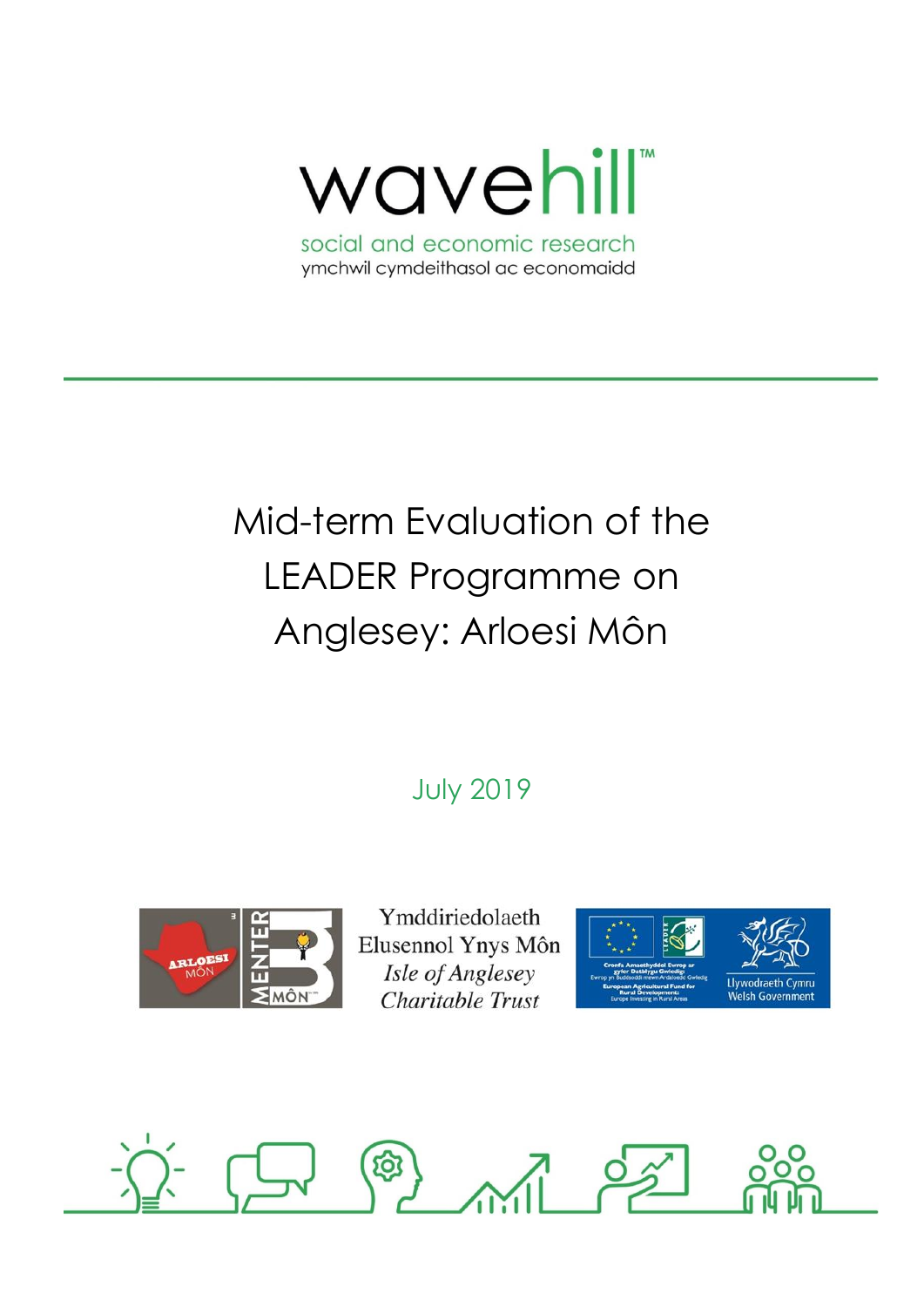## Wavehill: social and economic research

- Wales office: 21 Alban Square, Aberaeron, Ceredigion, SA46 0DB (registered office)
- West England office: 12 Orchard Street, Bristol, BS1 5EH
- North of England office: Milburn House, Dean Street, Newcastle, NE1 1LE
- London office: 52 Cecile Park, Crouch End, London, N8 9AS

Contact details:

Tel: 01545 571711 Email: [info@wavehill.com](mailto:info@wavehill.com) Twitter: @wavehilltweets

More information:

[www.wavehill.com](http://www.wavehill.com/) <https://twitter.com/wavehilltweets>

© Wavehill: social and economic research

This report is subject to copyright. The authors of the report (Wavehill: social and economic research) should be acknowledged in any reference that is made to its contents.

Authors: Endaf Griffiths

Any questions in relation to this report should be directed in the first instance to Endaf Griffiths [\(endaf.griffiths@wavehill.com\)](mailto:endaf.griffiths@wavehill.com)

Date of document: July 2019 Version: FINAL

Client contact: Sioned Morgan Thomas, Senior Operations Manager, Menter Môn [sioned@mentermon.com](mailto:sioned@mentermon.com)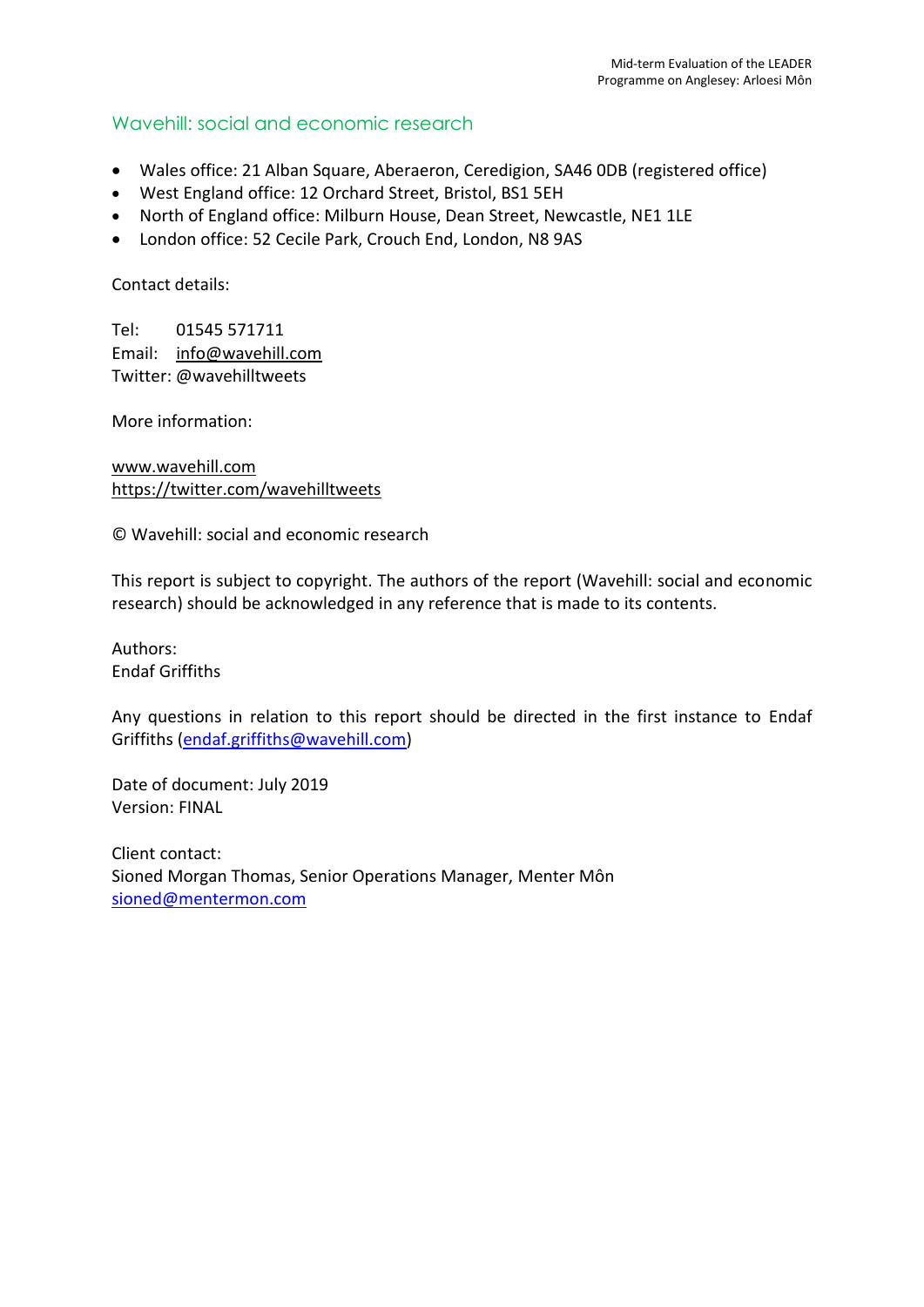# **Contents**

| 1           |                                                                                           |
|-------------|-------------------------------------------------------------------------------------------|
| $2^{\circ}$ |                                                                                           |
| 3           | Review of the Local Development Strategy and Expenditure, Outputs and Outcomes to date  5 |
| 4           |                                                                                           |
| 5           |                                                                                           |
| 6           |                                                                                           |
|             |                                                                                           |
|             |                                                                                           |
|             |                                                                                           |
|             |                                                                                           |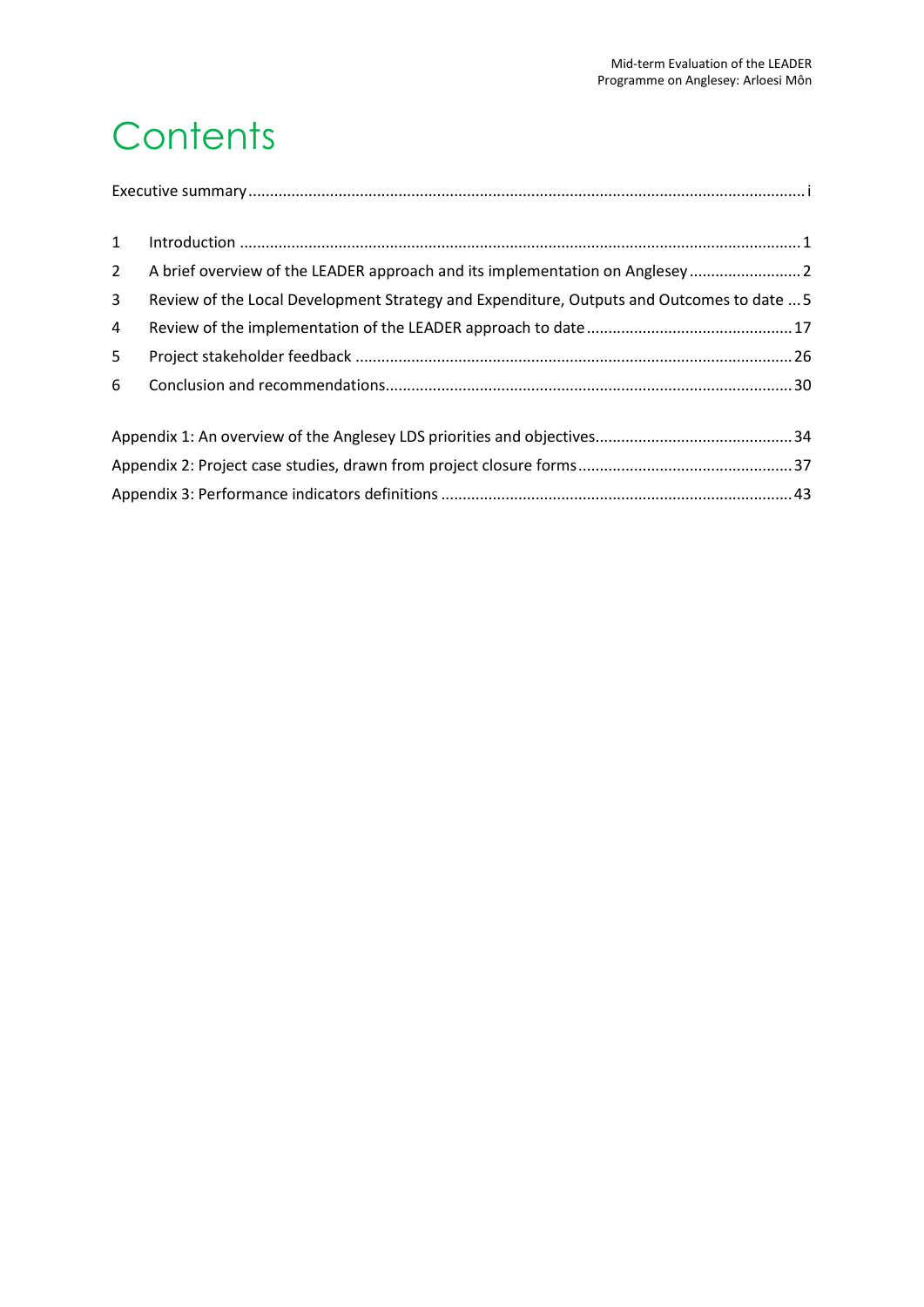# <span id="page-3-0"></span>Executive summary

## Introduction

This is the mid-term and interim report of an evaluation of the implementation of the LEADER programme on Anglesey for the funding period of 2014 to 2020<sup>1</sup>, which is known as Arloesi Môn.

As a Community-Led Local Development (CLLD) initiative, LEADER is an European funded integrated development process designed to engage, enable, resource and empower local communities in respect of undertaking their own local development. LEADER is built upon several specific characteristics that are often referred to as the 'LEADER approach', as illustrated below:



On Anglesey, LEADER is being implemented by the Arloesi Môn Local Action Group (known as 'the LAG'), with Menter Môn undertaking the administrative and financial operations on their behalf (a role known as 'the Lead Body'). The total value of the LEADER programme on Anglesey is £3.3m, with 76% being allocated to funding for projects.

LEADER is co-funded by the European Union<sup>2</sup> and delivered in Wales as part of the Welsh Government's Rural Development Programme.

<sup>&</sup>lt;sup>1</sup> Implementation is likely to continue until at least mid-2021.

<sup>&</sup>lt;sup>2</sup> The programme is co-financed from the European Agricultural Fund for Rural Development (EAFRD).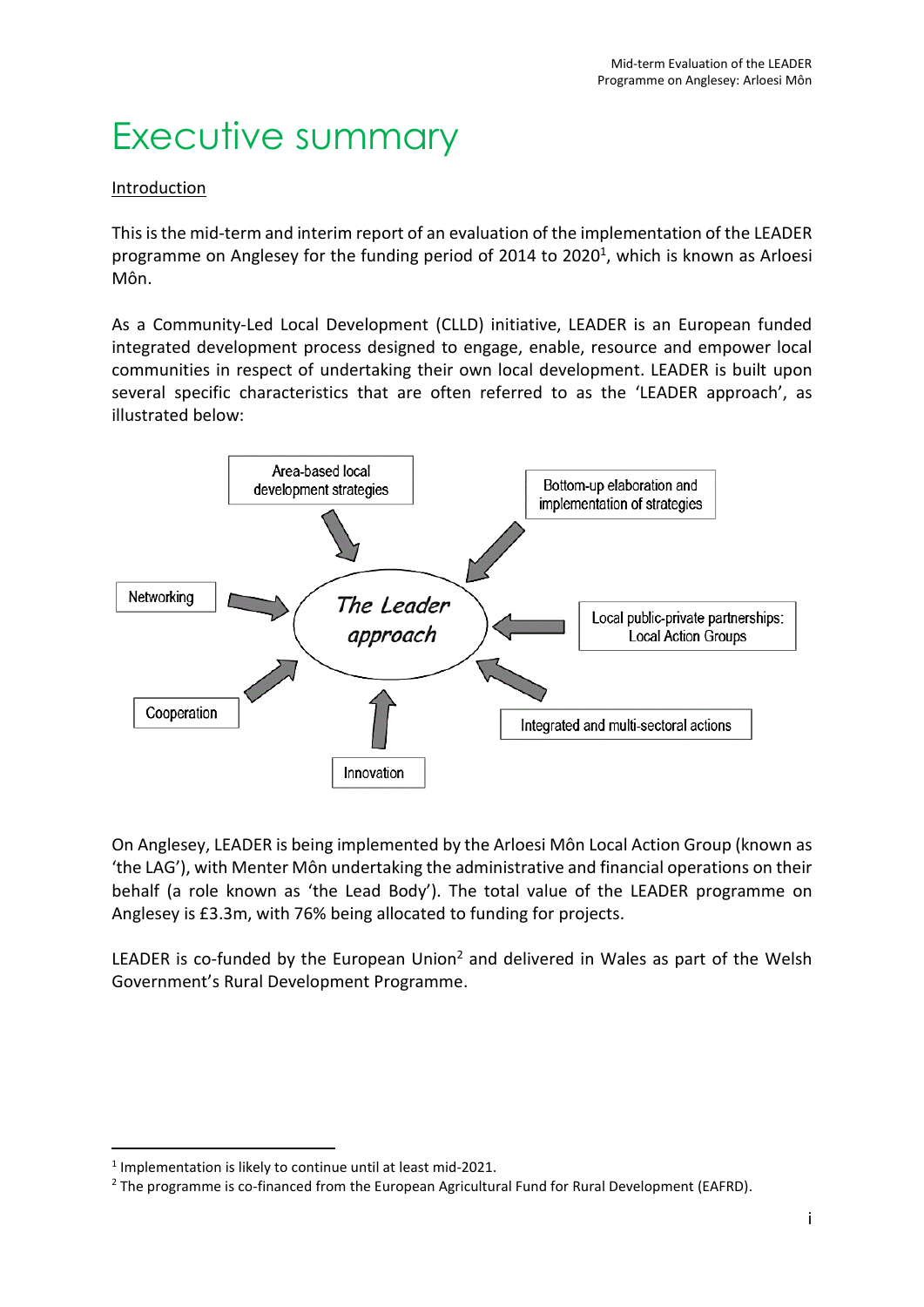#### Implementation to Date

At the time of the analysis for this mid-term review, the LEADER programme on Anglesey had supported 54 projects with over 70% of the implementation budget having been committed. There is substantial variance in the value of the individual projects, ranging from a low of £1,500 (for a digital history project investigating the use of technology to visually and creatively attract visitors to villages) to a high of £33,500 (for a pilot project called Local Legends to develop a framework with which to collate, digitise and exhibit local historical collections). The average value of projects supported to date is just over £11,500, which demonstrates the relatively small scale, in financial terms, of the projects being implemented.

#### Review of the Local Development Strategy

A Local Development Strategy (LDS) devised and then delivered by the LAG is described within programme guidelines issued by the European Commission as the roadmap for LEADER implementation, with the LAG selecting and supporting projects, according to the contribution that they make to the goals of the strategy.

A key finding of the review of the LDS undertaken for this report is that the priorities and objectives that it sets out are very broad and wide-ranging, with little prioritisation. There is an argument that this approach reflects the wide-ranging challenges facing Anglesey and the need to cast the net widely in order to identify new and innovative projects and ideas. However, we believe that there is a stronger argument for greater prioritisation in going forward so as to ensure that the remaining funding available is utilised as effectively as possible.

The key to this issue is that the LAG needs to be clear as to what their objective for the LEADER programme on Anglesey is. Innovation is one of the fundamental principles in LEADER, based upon the argument that doing "more of the same" is unlikely to enable an area to reach its full potential, and that new solutions to existing problems should be sought. If the objective of the LAG is to fund good or innovative ideas, regardless of their origin, a broad approach is possibly appropriate. If, however, the objective is to be more targeted, and to address specific challenges or opportunities (as identified and prioritised within the LDS they have devised), a narrower, more targeted approach is probably necessary.

**Recommendation 1:** The LDS should be updated with the potential to introduce greater prioritisation for the remainder of the lifetime of the programme considered. This process should include a review of the projects supported to date, mapped against the objectives of the LDS and consideration of the potential need to undertake activities that follow up or build upon activities undertaken by projects funded previously.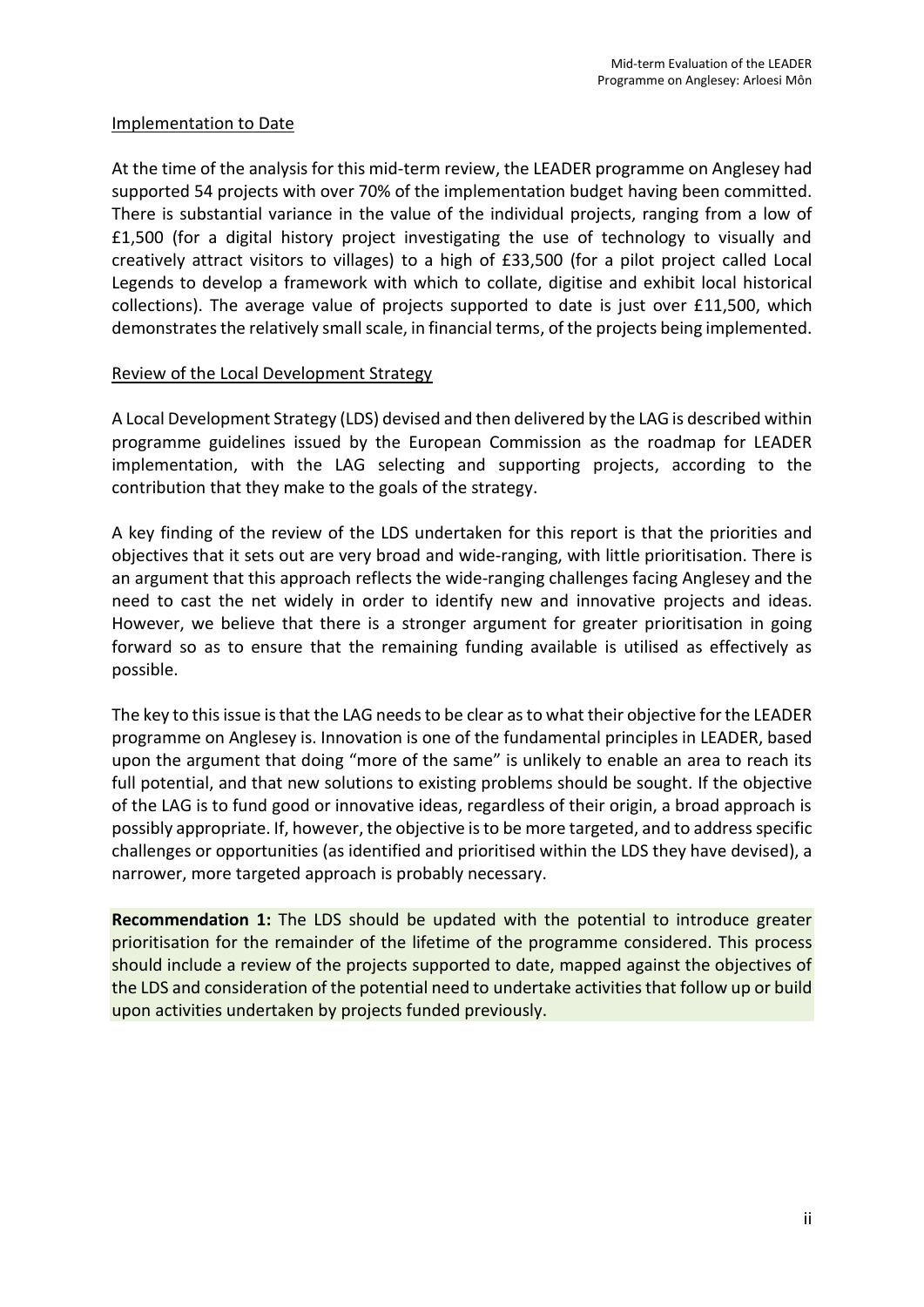## Performance Indicators

A limited number of indicators (and associated targets) are in place in order to monitor the performance of the LEADER programme on Anglesey. Such an approach has benefits from an administrative perspective. A result of the approach, however, is that there is limited data collected on the extent to which the LDS has been delivered and the performance of the programme, especially at an outcome level (the majority of the indicators are outputs, i.e. activities). There is therefore an argument for introducing additional indicators and a few suggestions have been made within the report which should be considered by the LAG.

**Recommendation 2:** Consideration should be given to the introduction of additional performance indicators for the implementation of the LDS on Anglesey, including both generic indicators and theme/priority-specific indicators.

The limited number of programme-level indicators also means that the programme is dependent, to a large extent, upon the monitoring and evaluation activities being undertaken at a project level. It is therefore very important to ensure that the quality of the monitoring and evaluation work being undertaken at a project level is high.

**Recommendation 3:** The monitoring and evaluation activities being undertaken at a project level should be reviewed. Alongside this, the potential to provide evaluation workshops or training sessions for project officers should be considered, with a view to maximising the value of the data that is gathered at a project level.

### The Local Action Group

Understanding of the LEADER approach at an LAG level seems to be high, which is obviously positive, although the low numbers attending some meetings are of some concern. The relative complexity of the programme does, however, need to be acknowledged, as does the need to ensure that LAG members attend meetings on a regular basis in order to ensure that they have a good working knowledge of the programme and the discussions that have taken place during previous meetings. Moreover, there were concerns amongst interviewees with regard to the understanding, or indeed awareness, of LEADER and the role of the LAG amongst stakeholders outside of the LAG. This may be an issue that the LAG would wish to explore further at a time when future approaches to rural development in Wales are being considered in the context of the UK's withdrawal from the European Union.

**Recommendation 4:** LAG membership should be reviewed on an ongoing basisso asto ensure that members have the capacity to fully commit to the LAG. Where members are not able to commit adequate time to the LAG, replacement members should be sought.

LAG members identified a range of ways in which they benefitted as a result of their involvement with the group. This is an important outcome of the LEADER approach, of which the LAG is a critical element. The potential to highlight these benefits to potential new members, along with the possibility of developing further benefits for members, should be explored.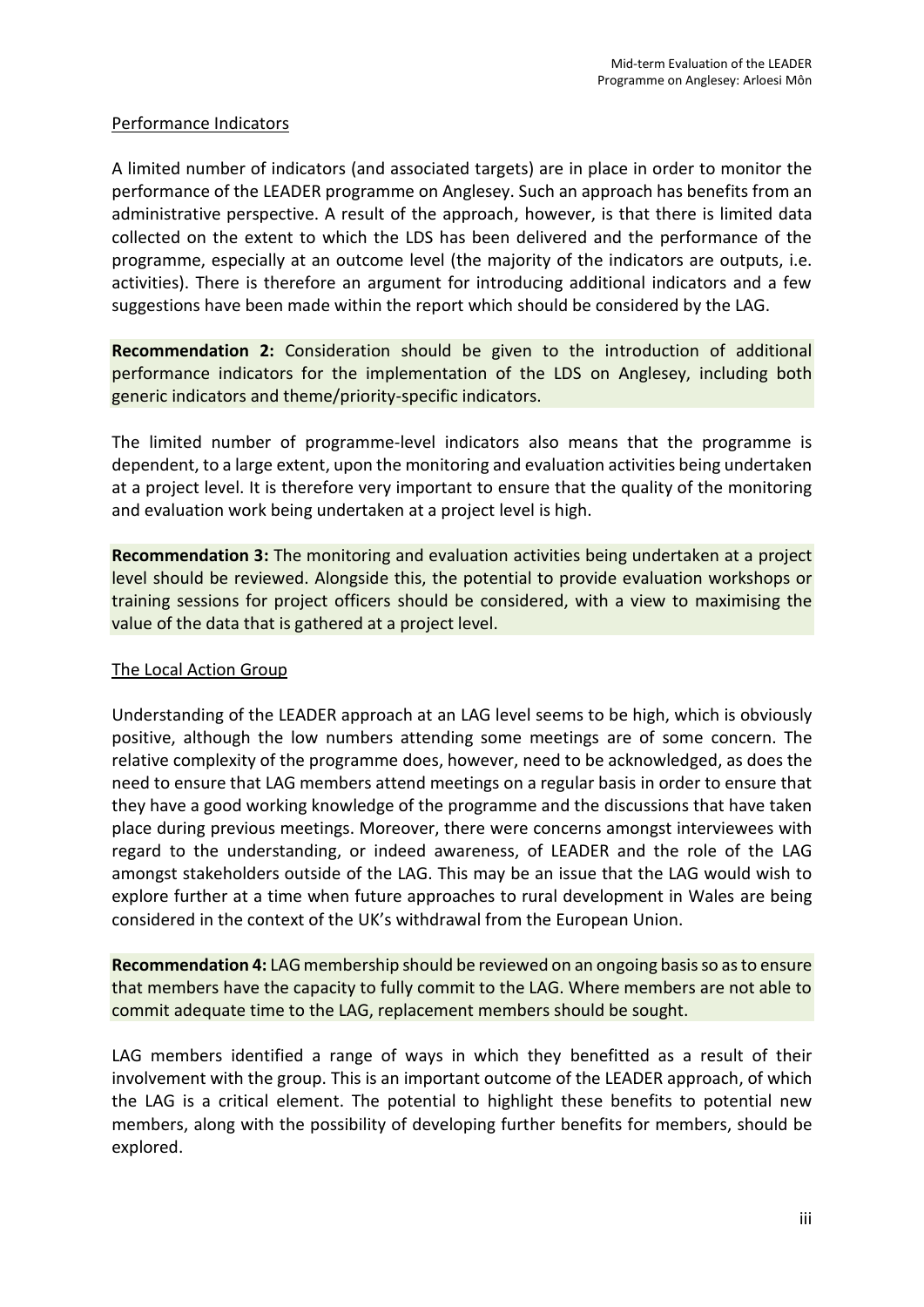**Recommendation 5:** Consideration should be given to the introduction of a programme of training of LAG members regarding issues and topics relevant to the LDS and the LEADER approach. For example, training could be provided on the development of levels of innovation within an organisation. The provision of such training could then be used as a means of attracting new and existing members to meetings.

**Recommendation 6:** The key role that LAG members play in raising awareness of the LEADER programme on Anglesey should be recognised. Furthermore, LAG members have an important role in the animation of the local area. The potential to enhance the role of LAG members as 'ambassadors' for LEADER should be explored, including representing the LAG at events or meetings, leading activities with particular sectors, and so on. Members should also be encouraged to note/promote their role as LAG members within their existing networks and activities. The potential to develop a page on the Arloesi Môn website which lists contact details etc. for LAG members and explains the important role of the LAG should be considered.

**Recommendation 7:** The LAG should assess whether or not there are gaps in its knowledge and understanding of the challenges and opportunities on Anglesey (e.g. by undertaking a skills audit). If gaps are identified, actions with which to address those gaps (e.g. specific research or consultation activities) should be considered. Specifically, options for engaging young people and the private sector in LAG/LEADER activities (both of which were identified as gaps during the evaluation interviews) should be explored, including setting up subgroups to the main LAG for specific groups (e.g. young people) or sectors (e.g. the private sector).

### The Role of the Lead Body

LAG members were generally positive when asked to comment upon the role played by Menter Môn in their capacity as the lead body for the LAG. This is (obviously) a positive finding.

The different approach being taken in Anglesey (and Gwynedd) in terms of the delivery of LEADER projects is important to note, with project officers within Menter Môn taking greater responsibility for the implementation of projects compared to other areas, wherein the approach is focused upon providing financial support for external organisations to deliver projects that they have developed. The approach offers several advantages in comparison to that employed in other areas. For example, it can be argued that the approach in Anglesey encourages more innovative projects to be developed and implemented. However, much less of the funding available is distributed to groups in the local area because projects are delivered 'in-house' by Menter Môn. Moreover, this reduces the potential to use the funding to develop project delivery capacity within those external organisations. These strengths and weaknesses need to be recognised.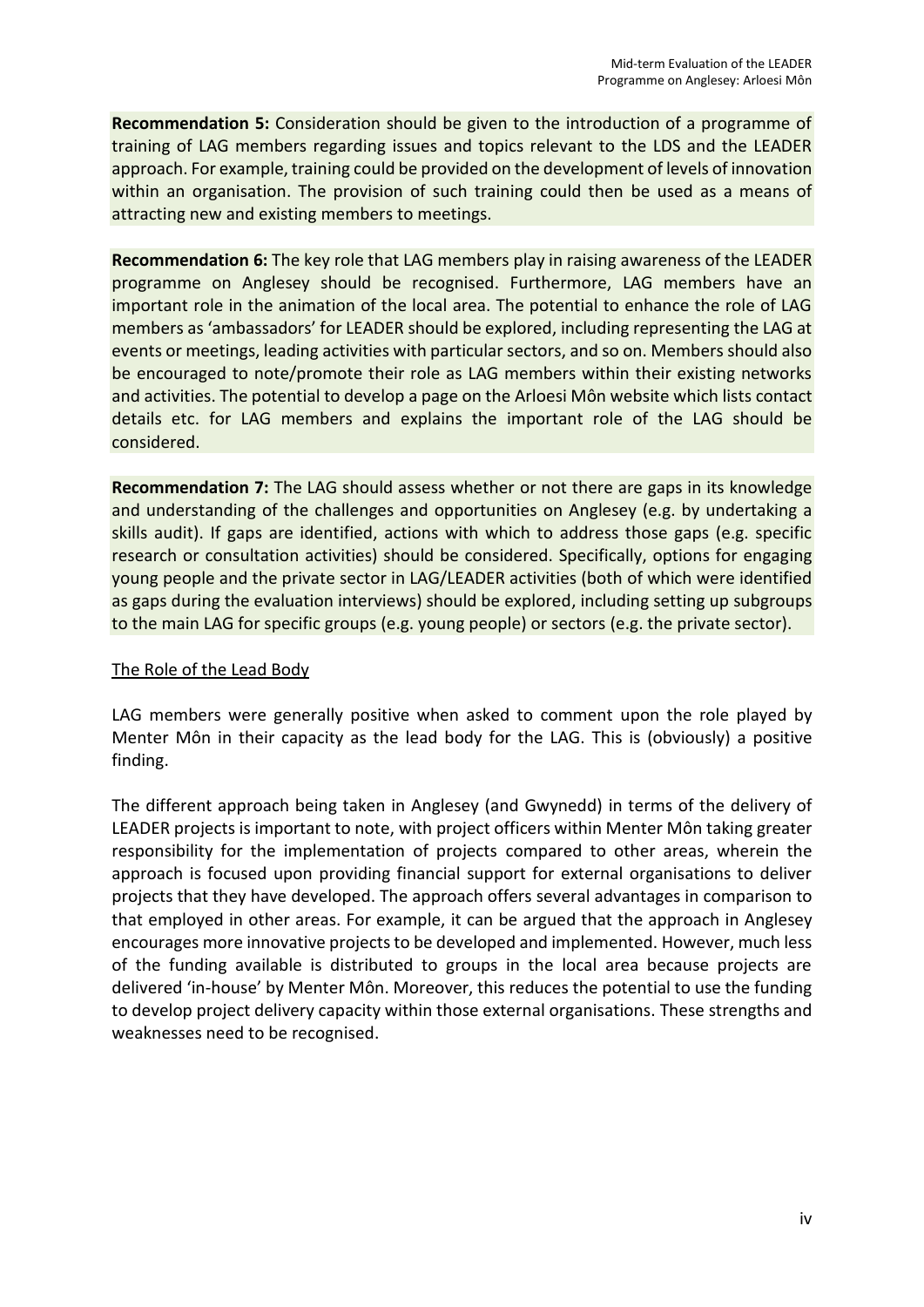### Animation (making things happen)

Animation is a key feature of LEADER (specifically the 'bottom-up' element of the programme) and can include a range of activities, such as:

- Working to 'empower' local people and/or organisations and their willingness to face local challenges or opportunities through the development and implementation of projects (linked to the LDS); and
- (not directly linked with the LDS or a specific project) Working more generally in the local area and with the local population to, for example, enhance the awareness of local heritage.

The evaluation has found potential for LAG members to engage more fully in the direction of activities being undertaken by the LEADER team on their behalf; the LAG should take greater responsibility for the animation activities being undertaken.

**Recommendation 8:** Animation is a key element of the LEADER approach. Considering the updates to the LDS, there should be a greater focus upon discussing, directing and monitoring animation activities at a LAG level.

**Recommendation 9:** Whilst committing funding is clearly important, care should be taken when committing further funding, so as to ensure that adequate resources remain available to fund ideas and applications generated by animation activities to be undertaken during the next phase of the programme period.

#### Networking and Cooperation

The evaluation has identified the potential for further development in respect of the level of networking taking place both within and outside of Anglesey (especially at a LAG and project level), as well as for increased awareness of other LEADER activities in Wales (and beyond) amongst LAG members.

**Recommendation 10:** Networking and cooperation are also key features of LEADER. Opportunities and options for the following should therefore be explored:

- a) Increasing networking, the exchanging of experiences, and cooperation at a project level on Anglesey; such activities could potentially be focused upon sharing the lessons learnt and the findings of LEADER projects undertaken.
- b) Increasing LAG members' awareness of LEADER projects being delivered in other parts of Wales (and across the EU); if possible, information on projects developed and delivered in previous programme periods (both within and outside of Anglesey) should also be shared.
- c) Developing further cooperative projects, especially with LAGs outside of Wales and across the EU; these should be explored as soon as possible so as to allow enough time for those projects to be developed and implemented.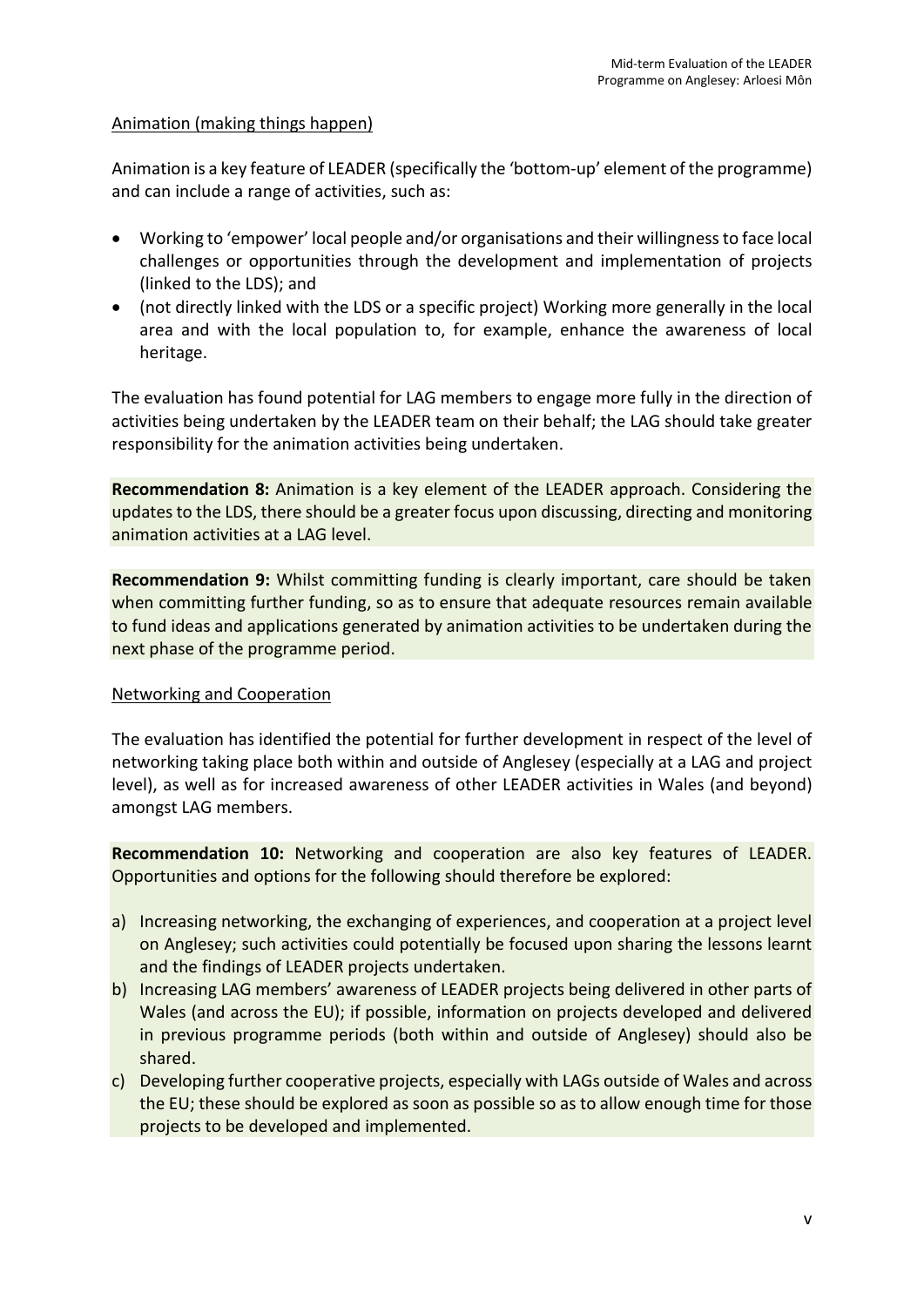**Recommendation 11:** A key element of any pilot project is concerned with the capturing *and* the sharing of any learning. Consideration should be given to the production of detailed case studies/reports for all of the projects that have been funded by LEADER on Anglesey that should be used to share and disseminate the findings and lessons learnt from each project. The method for effectively sharing those documents with stakeholders (local and from farther afield) should also be considered, e.g. the potential for conferences or workshops to share and discuss findings.

### The Next Stage

The final evaluation report, which is scheduled for April 2021, will focus upon assessing the outcomes, impact and added value of the LEADER programme on Anglesey.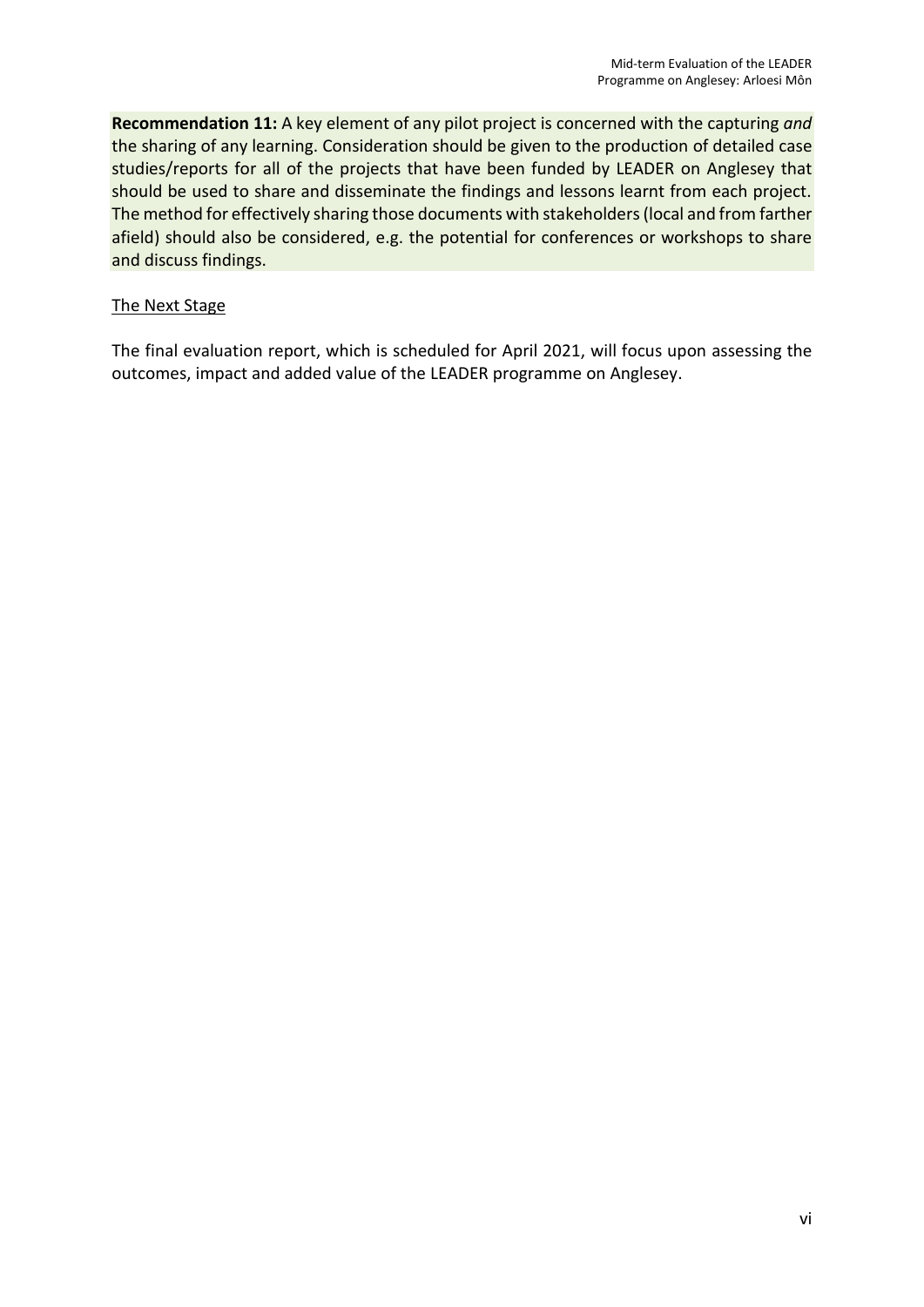# <span id="page-9-0"></span>1 Introduction

LEADER is a local development method which has been used for over 20 years to engage local actors in the design and delivery of strategies, decision making, and resource allocation for the development of their rural areas. This is the second of three reports that are being produced through an evaluation of the implementation of the LEADER programme on Anglesey for the funding period of 2014 to 2020<sup>3</sup>, which is known as Arloesi Môn<sup>4</sup>.

The first report focused upon introducing the LEADER approach, its delivery on Anglesey, and setting out how the evaluation will be undertaken. This mid-term evaluation report assesses the delivery of the programme on the island to date, with a view to informing delivery over the remaining lifetime of the programme. The emphasis is placed, in particular, upon the extent to which the LEADER approach has been delivered on Anglesey. The final evaluation report, which is scheduled for April 2021, will focus upon assessing the outcomes, impact and added value of the LEADER programme on Anglesey.

This report draws upon monitoring and evaluation data that has been collected during the delivery of the programme to date. Primary research undertaken for this report included telephone interviews with 14 members of the Local Action Group (LAG) as well as the team delivering the programme, who are employed on behalf of the LAG by Menter Môn<sup>5</sup>. In addition, the lead researcher for the evaluation attended LAG meetings on 14 February 2019 (in order to present and discuss emerging findings of the evaluation) and on 9 May 2019 (for a workshop through which to review the strategy of the LAG). An online questionnaire was distributed by the Menter Môn team to individuals involved in projects, with a view to ascertaining their view of the projects and how, if at all, they had benefitted as a result of their involvement with them. Unfortunately, only 11, with some being partial, responses were received; however, those responses do provide an insight into the views of stakeholders and are discussed later in this report.

The remainder of the report is structured as follows:

- Chapter 2 provides a brief overview of the LEADER approach and its implementation on Anglesey
- Chapter 3 reviews the Local Development Strategy as well as the programme expenditure, outputs and outcomes to date
- Chapter 4 considers the implementation of the LEADER approach on Anglesey to date
- Chapter 5 discusses the feedback received from project stakeholders
- Finally, Chapter 6 sets out the conclusion and recommendations of this mid-term evaluation report.

<sup>&</sup>lt;sup>3</sup> Delivery of the programme is likely to run until the end of 2021.

<sup>4</sup> 'Innovation Anglesey' in Welsh.

<sup>5</sup> Menter Môn is a not-for-profit company managing and delivering social and economic development programmes and projects in North West Wales:<https://www.mentermon.com/en/>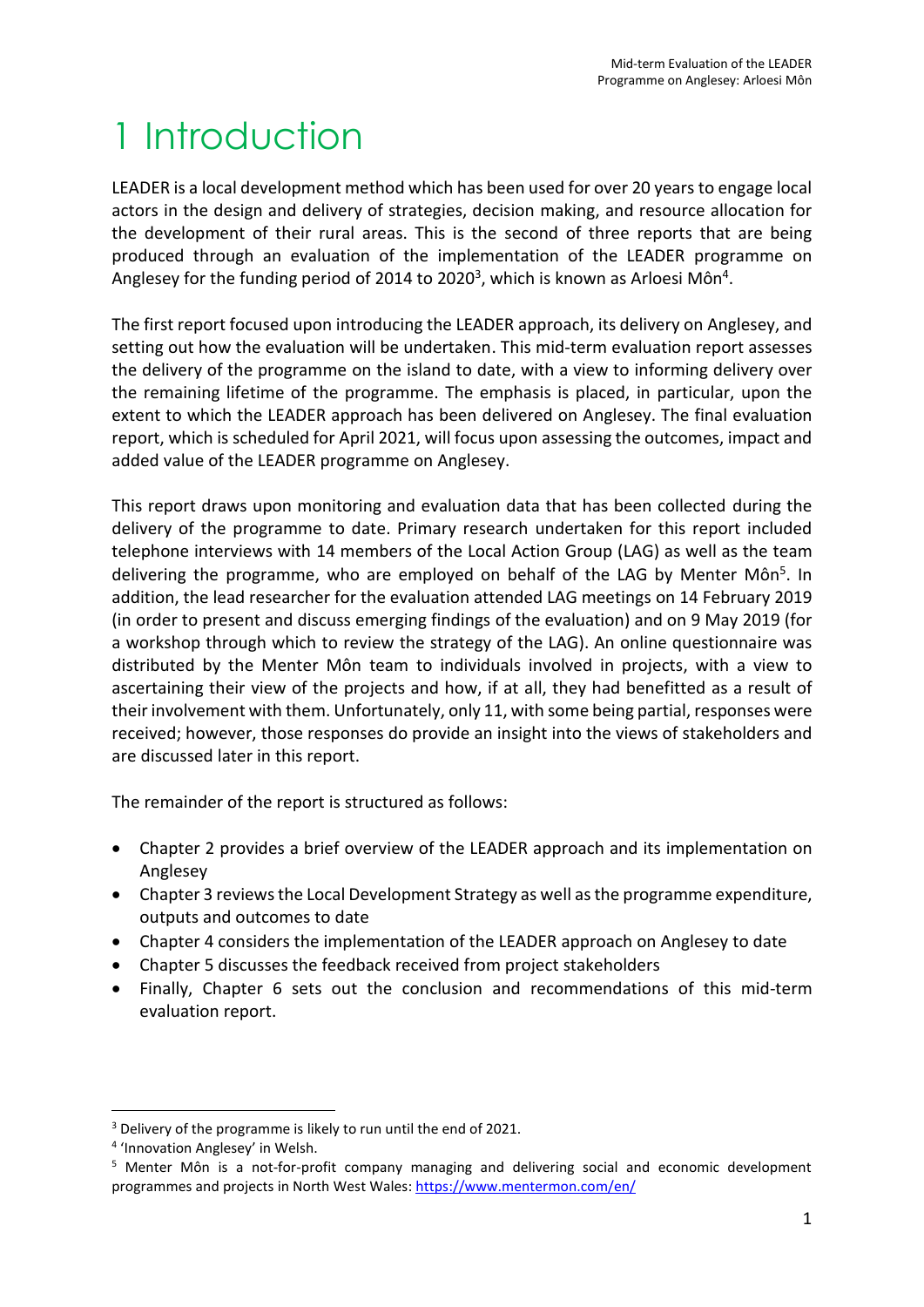# <span id="page-10-0"></span>2 A brief overview of the LEADER approach and its implementation on Anglesey

### **Key points**

- LEADER is implemented by applying 'community-led local development' and is built upon several specific characteristics that are often referred to as the LEADER approach.
- The total value of the LEADER programme on Anglesey is £3.3m, with 76% being allocated to funding for projects.

## 2.1 Introduction

For ease of reference, and to provide context for the discussion that follows, this chapter provides a brief overview of the LEADER approach and its implementation on Anglesey. For a more detailed description of the approach, please refer to Report 1.

# 2.2 Overview of the LEADER approach

LEADER is a local development method which has been used across Europe for over 20 years to engage local actors in the design and delivery of strategies, decision making, and resource allocation for the development of their rural areas.

### Figure 2.1: The LEADER approach

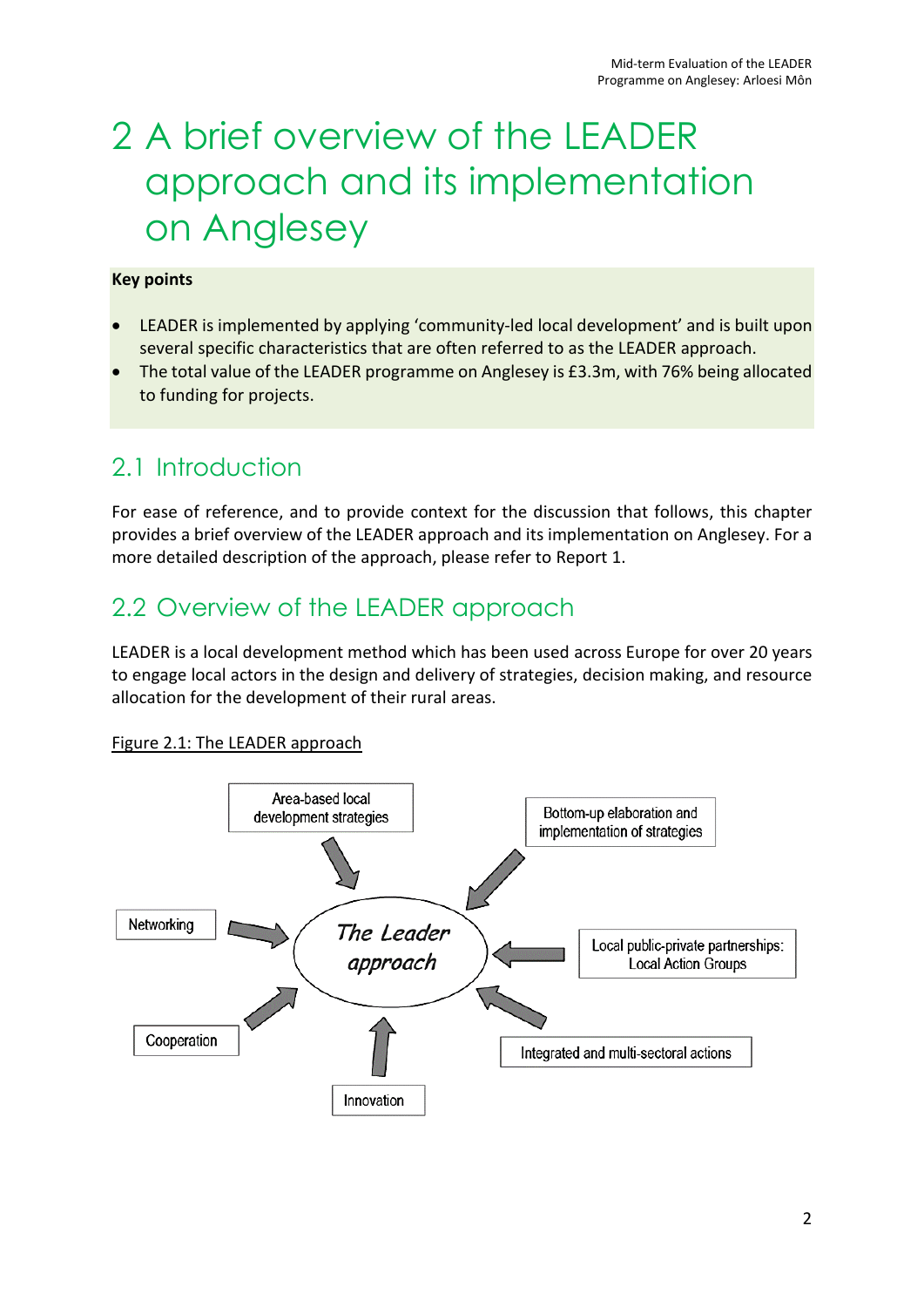As a **Community-Led Local Development (CLLD)** initiative, LEADER is an integrated development process designed to engage, enable, resource and empower local communities in respect of undertaking their own local development. LEADER is built upon several specific characteristics that are often referred to as the 'LEADER approach', as illustrated in Figure 2.1 above.

LEADER is implemented by **Local Action Group (LAG)** activities, delivering a **Local Development Strategy (LDS)** that they have developed and animation/capacity-building activities within the local community.

**Animation** is a key feature of LEADER (specifically the 'bottom-up' element of the programme) and can include a range of activities, such as:

- Working to 'empower' local people and/or organisations and their willingness to face local challenges or opportunities through the development and implementation of projects (linked to the LDS); and
- (not directly linked with the LDS or a specific project) Working more generally in the local area and with the local population to, for example, enhance the awareness of local heritage.

**Innovation** is one of the original and fundamental strategic principles in LEADER. The focus upon innovation is based upon the argument that doing "more of the same" is unlikely to enable an area to reach its full potential, and that new solutions to existing problems should be sought. The objective is to encourage and support new, forward-looking and entrepreneurial approaches and solutions to local issues and share and transfer such experience.

**Cooperation** is also a core feature of LEADER. With LAGs across Europe, the wealth of LEADER local development experience, knowledge, and human capital is potentially substantial, and cooperation offers a means of capitalising upon this resource. LAGs can make use of (or contribute to) this network in order to develop the group, undertake joint projects or initiatives, innovate, or share or transfer knowledge and experience.

## 2.2.1 Expected added value of the approach

The LEADER approach is expected to add value at a local level through:

- (1) **The implementation of the LDS** (i.e. its operationalisation in the form of projects and the results and impacts that they produce);
- (2) **The LAG delivery mechanism** (i.e. the set of rules, procedures and administrative arrangements which ensure that strategic objectives become concrete actions on the ground); and
- (3) **Capacity-building support/animation**: concerned with the support provided in order to encourage and enable the beneficiaries (i.e. activities aiming to raise the awareness, readiness, cooperation, and networking capabilities of local people to contribute to developing their area).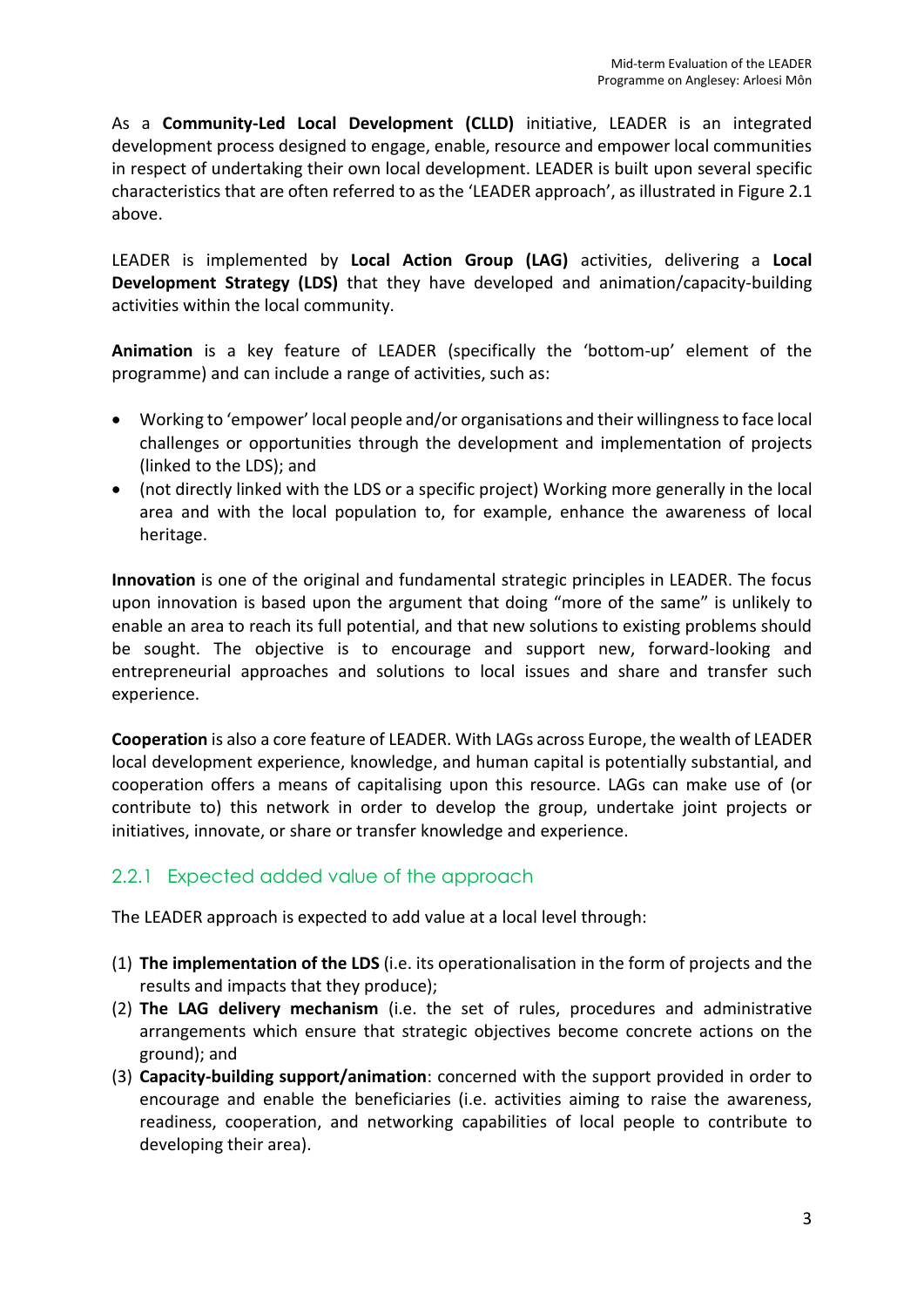If correctly applied, the implementation of the LEADER method is anticipated to lead to three groups of outcomes, as illustrated by the graphics below:



## 2.3 The approach on Anglesey

On Anglesey, LEADER is being implemented by the Arloesi Môn LAG, with Menter Môn undertaking the administrative and financial operations on their behalf. The team delivering the programme are employed by Menter Môn. Their role includes administration of the programme as well as delivery of the animation (i.e. community engagement and project development support) activities. The Arloesi Môn team include:

- A manager who has overall responsibility for the programme, including finances, match funding, outputs, and staff delivery<sup>6</sup>; and
- Three thematic officers who focus upon developing and implementing projects.

The total value of the LEADER programme on Anglesey is £3.3m, with 76% being allocated to funding for projects.

 $6$  It is important to note that the manager was not in the post until January 2019.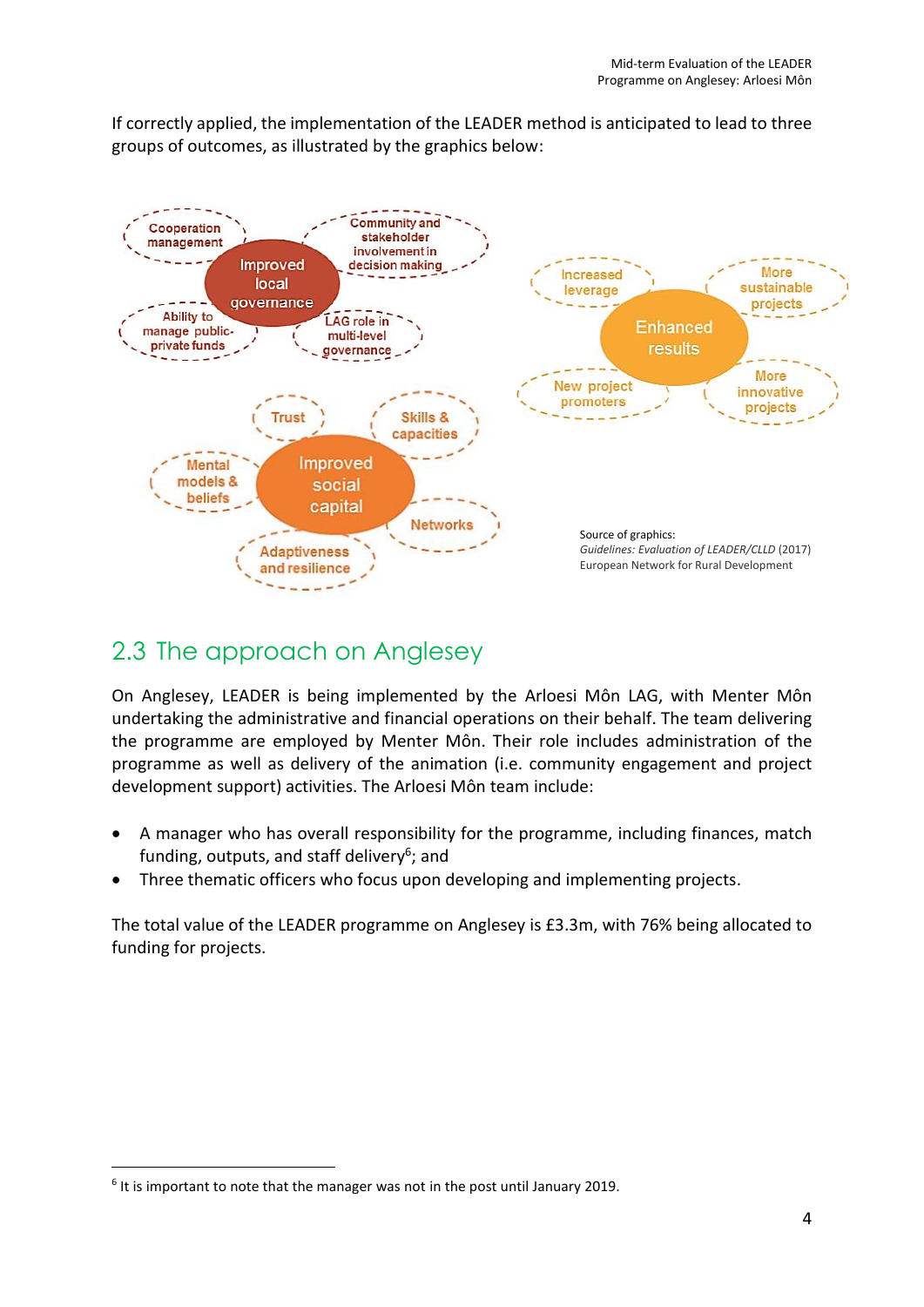# <span id="page-13-0"></span>3 Review of the Local Development Strategy and Expenditure, Outputs and Outcomes to date

## **Key points**

- The LDS identifies 29 specific objectives, creating a strategy which is very broad in terms of the issues that it proposes to address.
- A review of the projects supported to date finds activity against the majority of the specific objectives within the strategy, although there are instances in which there has been no activity against an objective.
- Whilst supporting a wide range of activities could be seen as a positive thing, there is a concern that the jam is being spread very thinly, meaning that the potential for the investment being made to achieve a substantial impact (i.e. to address the opportunities and challenges being identified) is limited.
- The key to this issue is that the LAG needs to be clear as to what their objective for the LEADER programme on Anglesey is. If the objective is concerned with funding good or innovative ideas, regardless of their origin, a broad approach is appropriate. If, however, the objective is to be more targeted, and to address specific challenges or opportunities, a narrower, more targeted approach is probably necessary.
- There is substantial variance in the value of the individual projects, ranging from a low of £1,500 (for a digital history project investigating the use of technology to visually and creatively attract visitors to villages) to a high of £33,500 (for a pilot project called Local Legends to develop a framework with which to collate, digitise and exhibit local historical collections).
- The programme-level performance indicators being collected in order to monitor the implementation of the LEADER programme on Anglesey provide little (if any) evidence of what the programme is actually achieving.
- A range of additional indicators could potentially be collected that would provide a fuller picture of what is being achieved.
- 'Project closure forms' provide a useful summary of activities undertaken and some lessons learnt. However, the amount of information that they provide, especially in relation to the outcome of the projects, is relatively limited, although the small scale of the projects for which forms have been completed to date needs to be considered.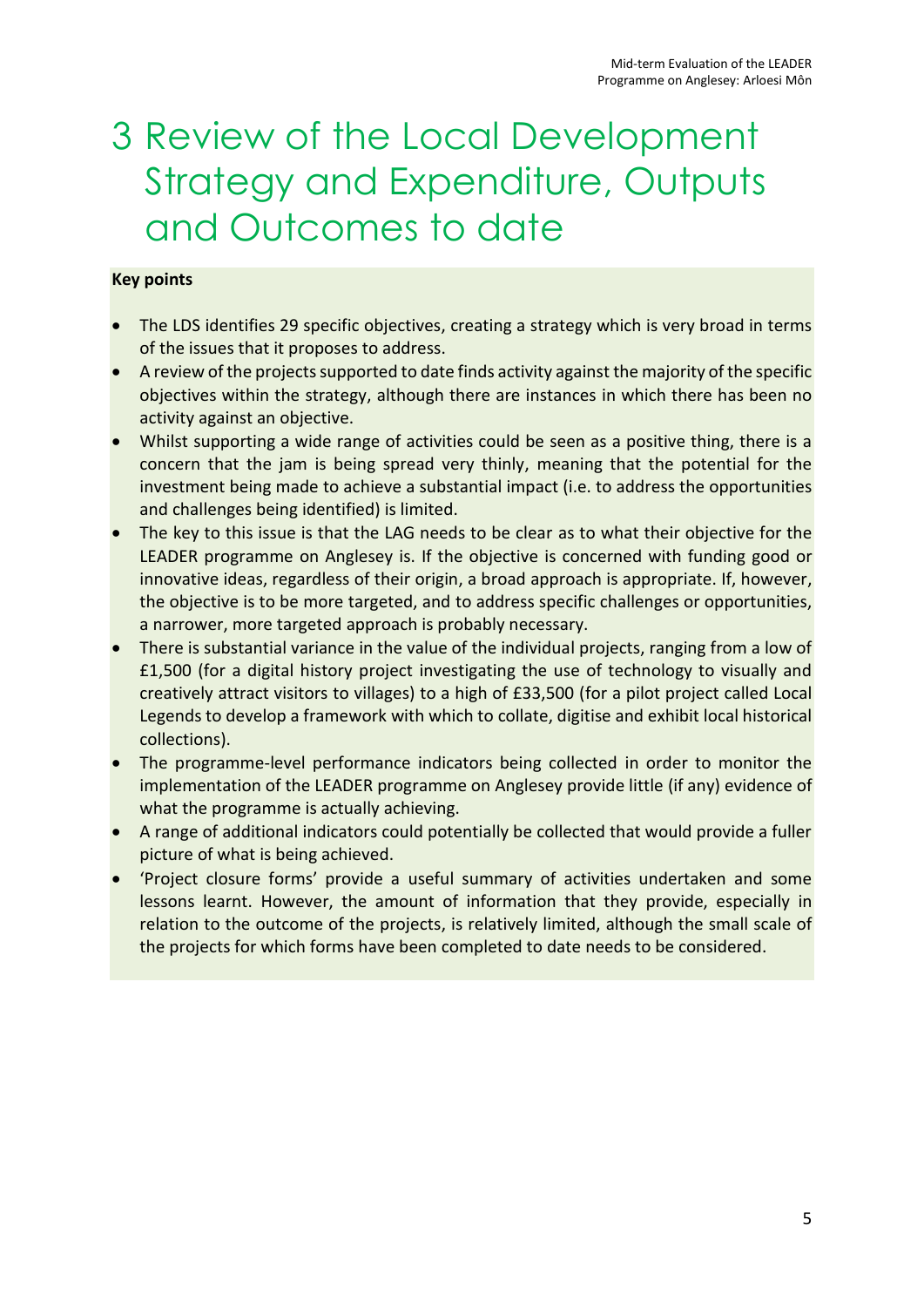# 3.1 Introduction

The LDS is described within programme guidelines issued by the European Commission as the roadmap for LEADER implementation, with the LAG selecting and supporting projects, according to the contribution that they make to the goals of the strategy<sup>7</sup>.

This chapter reviews the LDS for Anglesey and its implementation to date. It is important to note that it does not consider the way in which the LDS was developed, which is outside of the remit of the evaluation. Rather, the focus is upon the coherence of the LDS as a strategy for guiding the implementation of the programme on Anglesey, as well as the extent to which it has been delivered via the projects supported to date. Moreover, this chapter considers the expenditure, outputs and outcomes of the Anglesey LEADER programme to date.

# 3.2 Review of the strategy

The policy and the strategy review within the LDS for Anglesey are comprehensive, as is the analysis of the key statistical information on the island, although both sections require updating on an ongoing basis (the statistical data has been updated as part of Report 1 of the evaluation). The policy context has changed considerably since the LDS was originally written (with the most obvious development being Brexit), which now needs to be reflected within the LDS.

The LDS identifies four 'Headline Objectives' (as shown below) with 29 'Specific Objectives' (split into the five programme-level themes for LEADER in Wales) sitting beneath them<sup>8</sup>.

- *1) By 2020, Ynys Môn realises new economic potential with more and better employment opportunities for its people provided by harnessing economic intelligence, predeveloping small enterprises, new jobs, and an improved skills base.*
- *2) By 2020, people living and working in Ynys Môn are better connected physically, digitally and socially and are able to access the amenities and services that they need.*
- *3) By 2020, Ynys Môn's people better capitalise upon the area's cultural, historical, recreational and natural assets to improve the visitor experience, visitor numbers and spend, and local skills and employment in tourism.*
- *4) By 2020, Ynys Môn and Gwynedd will have established THREE inter-territorial cooperation projects and ONE transnational cooperation project that, through innovation, networking, and knowledge exchange, contribute to meeting the objectives of the LDS themes and associated priorities.*

<sup>&</sup>lt;sup>7</sup> Guidance produced by the European Network for Rural Development on the development and implementation of the LDS can be found here[: https://enrd.ec.europa.eu/sites/enrd/files/enrd-guidance\\_lsd.pdf](https://enrd.ec.europa.eu/sites/enrd/files/enrd-guidance_lsd.pdf)

 $8$  These objectives have been allocated into the programme-level themes as set out in Appendix 1.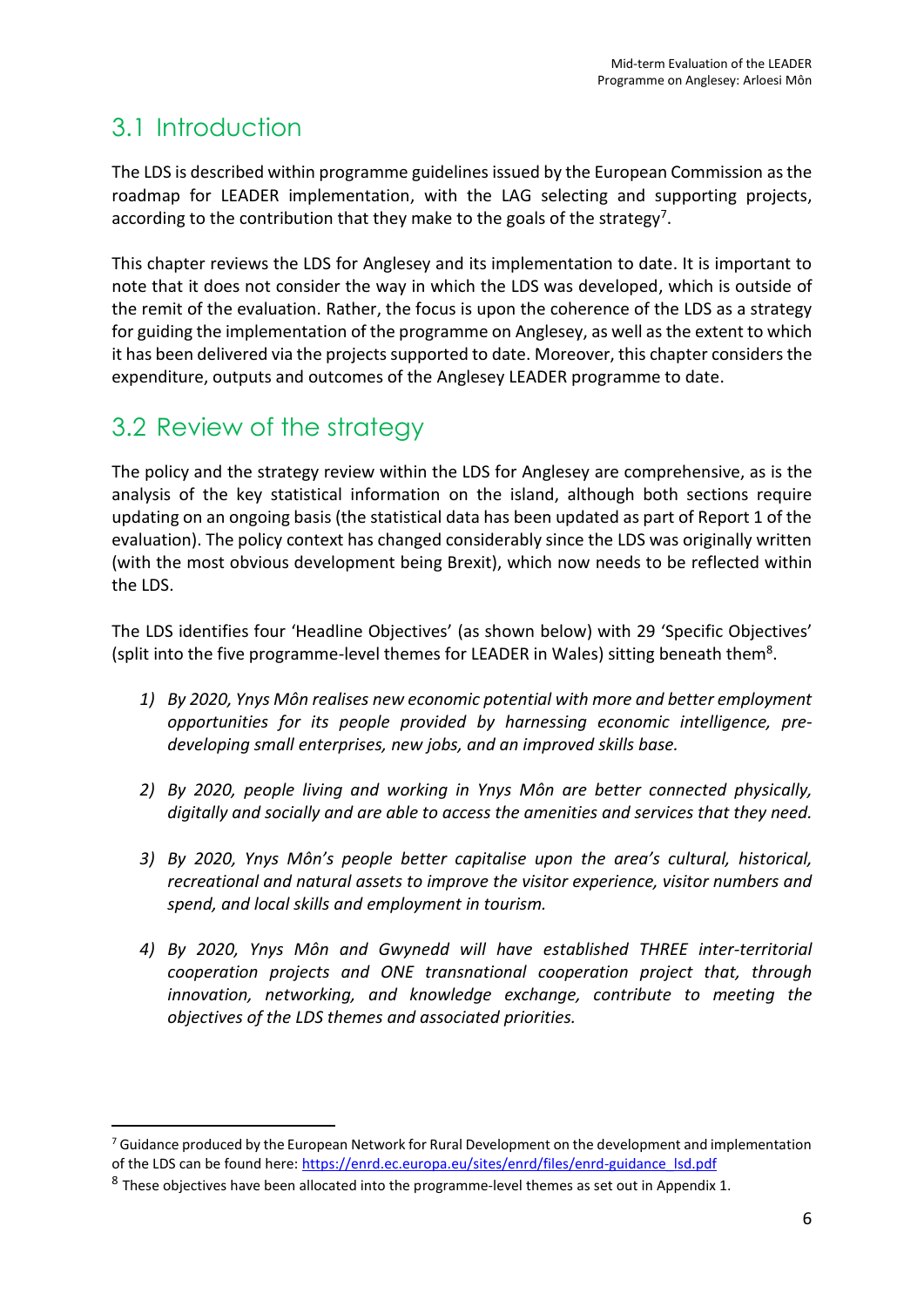These four headline objectives are clearly very ambitious; therefore, the role of LEADER can only realistically be to contribute to achieving them. This is, however, not unusual, with the evaluation team's experience being that LDSs frequently present a broader strategy for an area.

Twenty-nine specific objectives clearly constitute, nevertheless, a very large number to identify, and create a strategy which is very broad in terms of the issues that it proposes to address. As can be seen in Appendix 1, the objectives are also *very* specific in terms of the issues that they propose to seek to address, and have been identified to directly relate the LDS to needs and opportunities identified in the consultation and the SWOT exercise. To an extent, this has already been acknowledged with the creation of a list of 10 questions based upon those objectives, which has been used in materials in order to promote the LEADER programme on Anglesey. The 'broadness' of the strategy remains, however.

The fact that the strategy was prepared at a time when the nature of the LEADER funding (including what it could and could not support) was unclear needs to be acknowledged; this encouraged those preparing the LDS to propose a very broad and wide-ranging strategy with an emphasis upon ensuring that nothing that you may want to undertake at a later time was excluded. Its usefulness as a 'strategy' which prioritises the challenges and opportunities upon which LEADER should focus is, however, inevitably limited by such an approach.

Moreover, there is no prioritisation within the SWOT analysis set out within the LDS, although specific elements of the analysis are identified within the appended 'intervention logic table' and linked to a specific objective. For example, it is not clear as to which of the weaknesses or opportunities identified are considered the most pressing or the highest priority in respect of the delivery of the LEADER programme. From a strategic perspective, this is important because prioritising the issues being identified would allow a clearer analysis of which of the objectives and potential actions being identified are the most urgent.

## 3.2.1 The views of interviewees

Interviewees highlighted the extensive work that went into the development of the LDS as part of the process of applying to participate in the LEADER programme. There was, however, also a recognition that the strategy that it sets out is very broad — designed to be so in order to allow as broad a range of activities as possible to be implemented over the lifetime of the programme. Furthermore, there was a recognition that whilst there was reference made to the priorities of the LDS during discussions surrounding projects and applications for support, the level of guidance that it provides to discussions and decisions was limited. Some interviewees did, however, express concern that a more focused (they used the term "restricted") LDS could become too prescriptive, emphasising the need to focus upon implementing a 'grassroots' approach to rural development which supports 'innovation' and 'good ideas' from wherever they arrive. In the majority of cases, however, the need for a more strategic approach in moving forward was recognised by interviewees.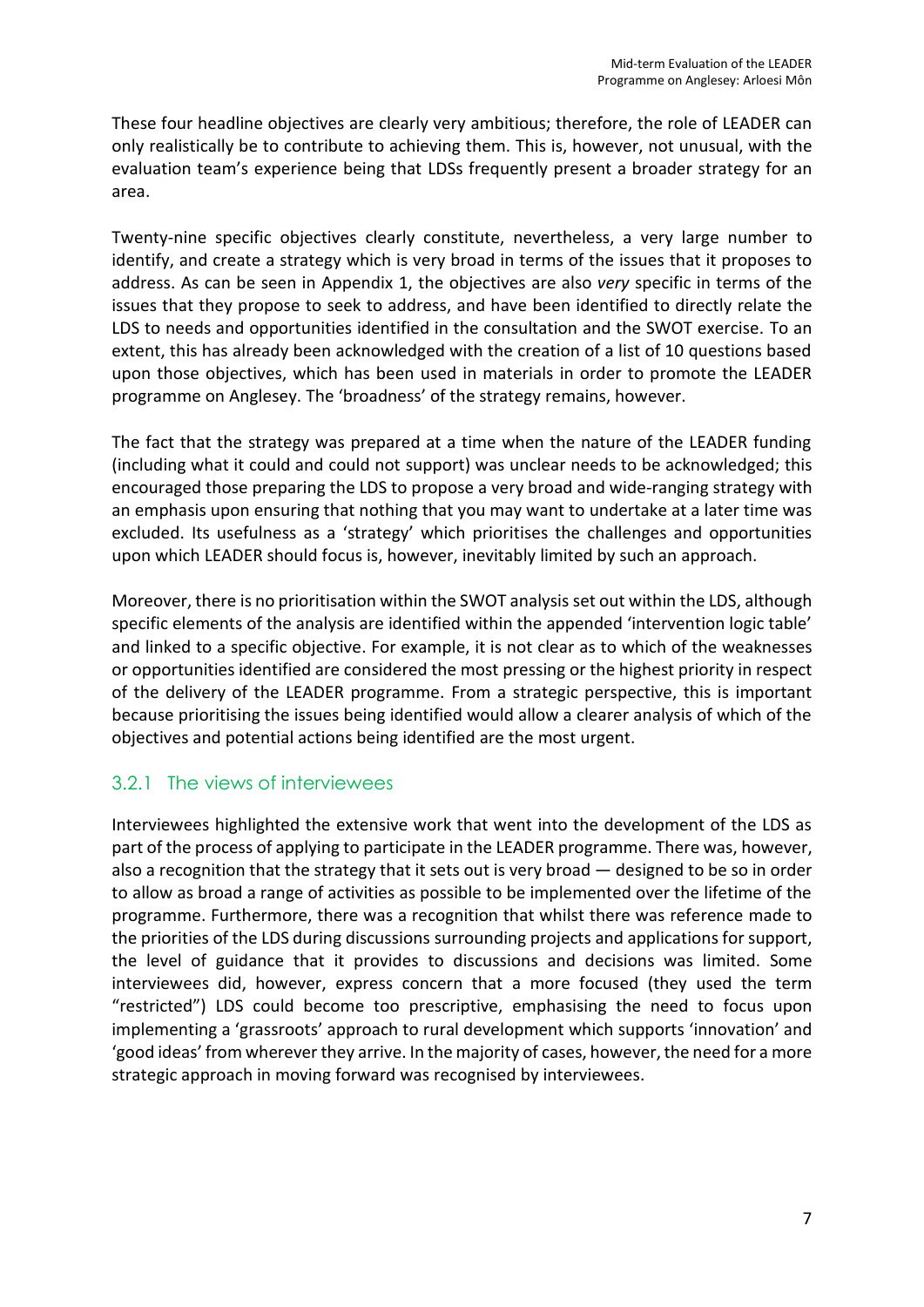The key to this debate is that the LAG needs to be clear as to what their objective for the LEADER programme on Anglesey is. If the objective is concerned with funding good or innovative ideas, regardless of their origin, a broad approach is appropriate. If, however, the objective is to be more targeted at addressing specific challenges or opportunities on the island, a narrower, more targeted approach is necessary.

## 3.3 The range of projects supported to date

At the time of the analysis for this mid-term review, the LEADER programme on Anglesey had supported 54 projects. A review of the projects with regard to how they relate to the specific objectives identified within the LDS finds that action has been supported against the majority of the specific objectives, although there are instances in which there has been no activity against an objective.



### Figure 3.1: Distribution of projects supported per LDS-specific objective

#### *Source: Menter Môn*

The five objectives against which there had been no activity to date were:

- SO14: Coordinate local business consortia in accessing assistance and engaging more successfully with formal procurement procedures
- SO17: Exploit the City of Learning more deeply into its diaspora in Anglesey
- SO18: Implement a community-based rural transportation initiative
- SO23: Extend mainstream provisions into deep rural areas through proactive programming, with an emphasis upon land-based businesses.

The objective which is the most surprising to see on this list is perhaps the one in relation to community transportation, which is consistently identified as a key need in rural areas.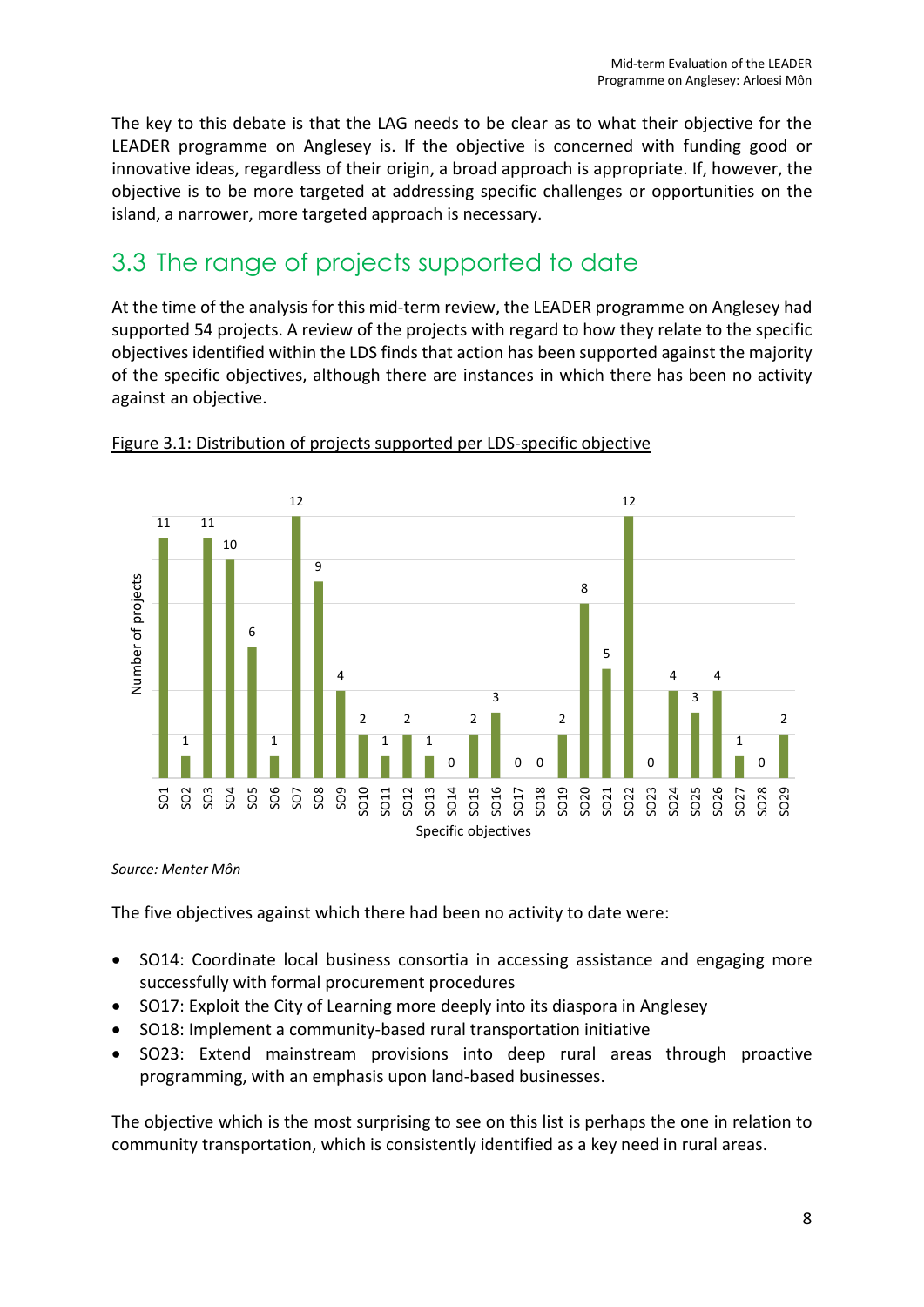The specific objectives against which there has been the most activity (10 or more projects) are:

- SO1: Secure greater local economic value for local operators from the Anglesey Coastal Path
- SO3: Engender greater participation and exploitation of new and existing heritage and tourism markets in central island areas
- SO4: Generate greater participation and exploitation of off-season tourism markets by new and existing businesses working in conjunction with communities of interest
- SO7: Elevate the harnessing of Welsh as a USP rooted in the region, setting the language in its European, Celtic and local context by deepening the appreciation and knowledge of its wider significance in European heritage and Celtic persistence
- SO22: Make substantial inroads into inhabitants' understanding of the carbon agenda, their role and participation in it, and the incremental development of their ownership of it.

It is important to stress that the focus of the review at this stage (wherein the majority of projects are still active) has been upon project activities as opposed to outcomes. Whilst there has been some focus (as shown above), it is, however, apparent that activity has been relatively disperse, whereby reflecting the broad nature of the LDS.

The positive interpretation of this review is that activities have been undertaken against the majority of priorities identified within the LDS. However, although the review to date has been based upon what the projects are doing as opposed to what the projects have achieved, the concern would be that the jam is being spread very thinly, meaning that the potential for the investment being made to achieve a substantial impact (i.e. to address the opportunities and challenges being identified) is limited. In fact, the range of issues that are identified as objectives under each priority cannot possibly all be addressed by the range of projects being funded. Again, however, the fact that LEADER is focused upon piloting new and innovative approaches (as opposed to necessarily addressing the challenges or opportunities identified) to rural development should also be noted.

## 3.3.1 The views of interviewees

Views were mixed when LAG members and staff were asked to comment upon the range of projects supported to date. A few interviewees were concerned that too many 'small' projects had been supported to date and that those small projects created a heavy administrative burden for project staff as well as the LAG when discussing and approving projects. Other negative comments made included:

- A concern amongst some LAG members that the development of projects was, in some instances, driven by the project officers rather than being 'community-led';
- A lack of 'high-quality' projects being brought forward for LAG's consideration; and
- A need for more 'blue-sky thinking' at a community level.

Other interviewees were, however, impressed by the range of project ideas that had been considered and funded to date.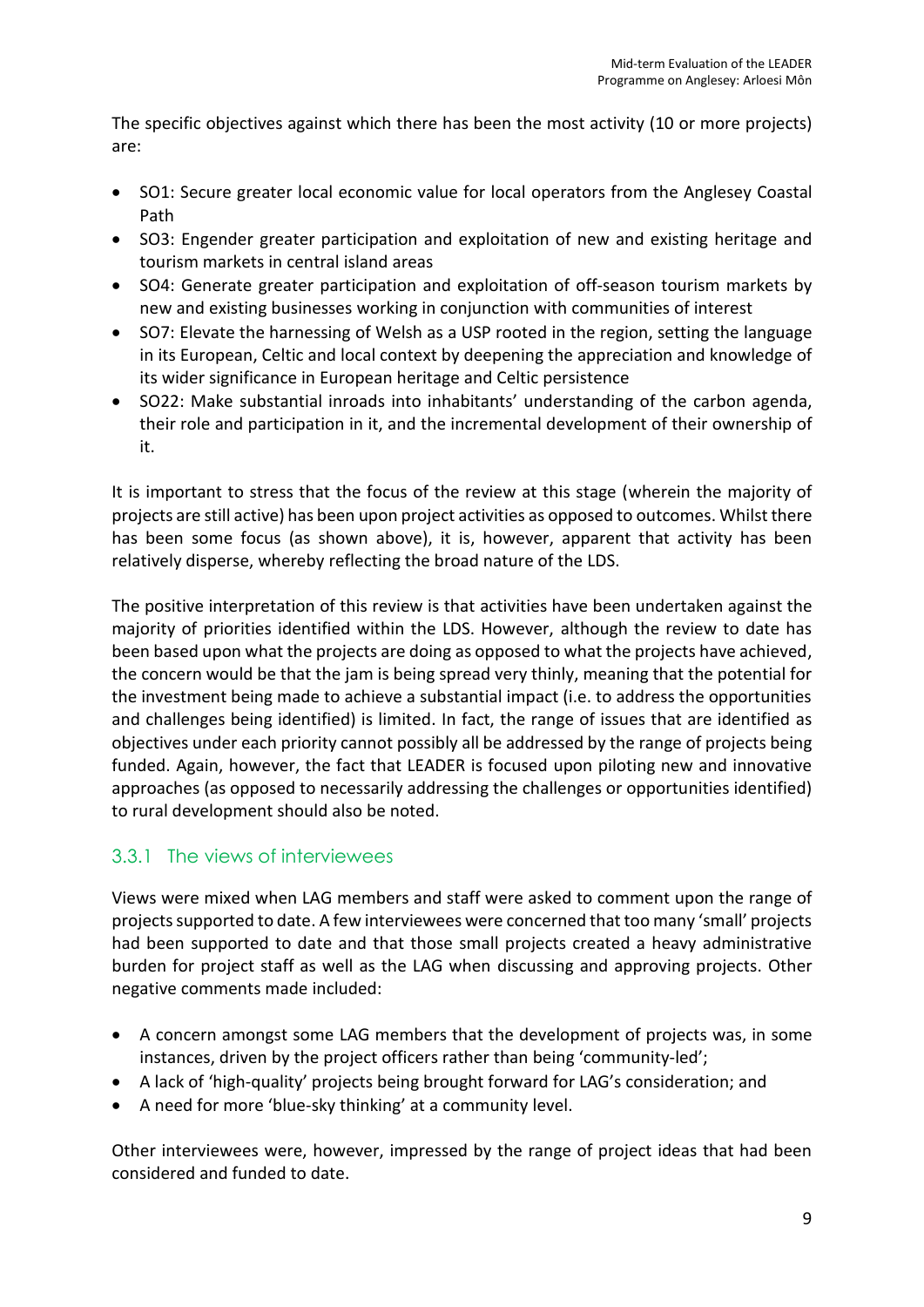The restrictions that the state aid rules and the need for match funding place upon the implementation of the LEADER programme at a local level need to be noted when considering the range of projects supported and the type of work undertaken. Funding from the LEADER programme in Wales cannot be used to provide aid or other assistance that would constitute state aid<sup>9</sup> in respect of a 'business', 'enterprise', 'undertaking' or 'economic operator' receiving such support.

This means that LAGs cannot provide any kind of assistance that would reduce normal dayto-day operational running costs: subsidising staff salaries or giving financial support (be it directly or indirectly) towards rent, rates, energy costs, promotion, publicity, advertising and/or any other running costs or overheads. Furthermore, LEADER in Wales cannot be used to provide capital or revenue grants or other forms of direct or indirect assistance to commercial businesses. The need to source match funding also restricts an LAG's ability to develop and/or support innovative projects, as other sources of funding may not have the same desire to support and develop innovative (and, therefore, higher-risk) projects.

## 3.4 Expenditure to date

The table below sets out the latest expenditure figures for the programme at the time of writing this report.

|                  | Total         | As a percentage of<br>the budget |
|------------------|---------------|----------------------------------|
| <b>Budget</b>    | £1,484,469.11 |                                  |
| <b>Allocated</b> | £1,069,512.07 | 72.0%                            |
| <b>Spent</b>     | £617,465.77   | 41.6%                            |

Table 3.1: Project budget, allocation and spend for Arloesi Môn as of the end of March 2019<sup>10</sup>

*Source: Menter Môn* 

Over 70% of the implementation budget is committed at the midpoint in the lifetime of the programme, with over 40% being spent to date. This is a relatively healthy position for the programme to be in at this stage, with money still being available to commit to funding projects in going forward as well as good progress in terms of the amount committed.

There is substantial variance in the value of the individual projects, ranging from a low of £1,500 (for a digital history project investigating the use of technology to visually and creatively attract visitors to villages) to a high of £33,500 (for a pilot project called Local Legends to develop a framework with which to collate, digitise and exhibit local historical collections). The average value of projects supported to date is just over £11,500, which demonstrates the relatively small scale, in financial terms, of the projects being implemented.

<sup>&</sup>lt;sup>9</sup> State aid constitutes any advantage granted by public authorities through state resources on a selective basis to any organisation that could potentially distort competition and trade in the European Union. For further information, see:<https://www.gov.uk/guidance/state-aid>

<sup>&</sup>lt;sup>10</sup> Includes the budget allocated to fund cooperative projects.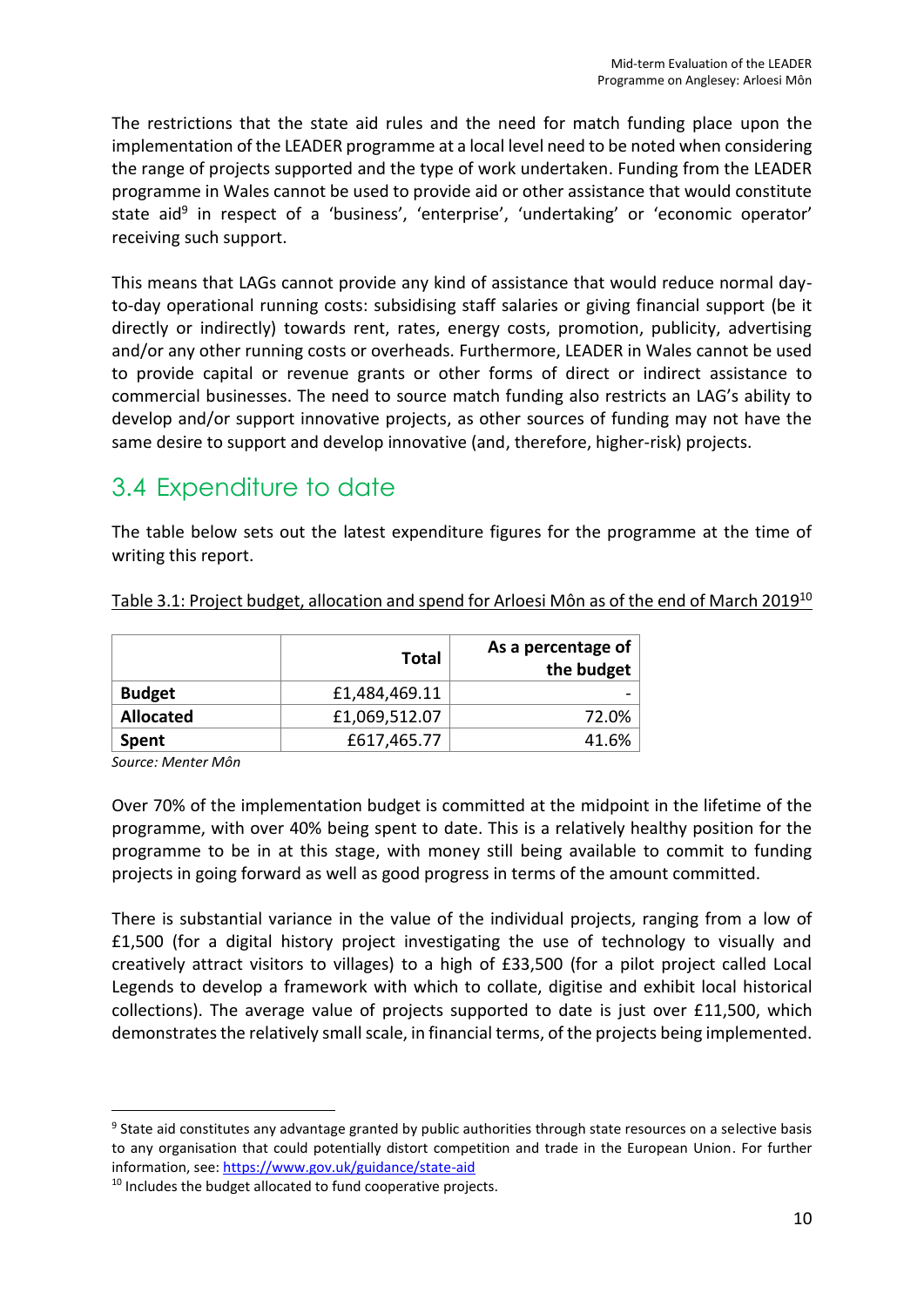# 3.5 Programme level performance indicators

The table below shows the data on the performance of the LEADER programme on Anglesey against the targets agreed upon with the Welsh Government.

| <b>Target</b> | Claimed | $%$ of<br>predicted<br>claimed |
|---------------|---------|--------------------------------|
| 8             | 8       | 100%                           |
| 14            | 1       | 7%                             |
| 51            | 5       | 10%                            |
| 11            | 0       | 0%                             |
| 5             | 1       | 20%                            |
| 95            | 40      | 42%                            |
| 160           | 336     | 210%                           |
| 144           | 241     | 167%                           |
|               |         |                                |

Table 3.2: Performance indicators for the LEADER programme on Anglesey (overall) as of the end of March 2019

*Source: Menter Môn*

The programme has already achieved its target regarding the number of feasibility studies, as well as overachieving substantially in respect of both the number of stakeholders engaged and the number of participants. The overachievement (partway through the lifetime of the programme) for the latter two indicators suggests either that those targets were set too low to begin with or that performance is much more effective than anticipated. It is most likely a combination of those two reasons.

It is important to note here that the range and levels of targets set are not substantial for a £3.3m programme. This is in line with the Welsh Government's change of approach to the current LEADER programme in response to criticism of the previous programme, which included a much longer list of performance indicators, whereby leading to a very complex monitoring process. The much more limited number of indicators (the majority of which are outputs<sup>12</sup>) does, however, mean that the data available with which to judge the success of the programme, based upon these performance indicators alone, is limited. This increases the reliance of the evaluation upon the data collected by the individual projects, as discussed later in this chapter.

Furthermore, it is relevant to note that the performance indicators discussed above are reported to the Welsh Government for the programme for Anglesey as a whole. The performance indicators are not reported per LDS objective, which means that they cannot be used to assess progress against those specific objectives.

 $11$  Definitions of the indicators can be found in Appendix 3.

<sup>&</sup>lt;sup>12</sup> Illustrating the level of activity undertaken as opposed to the results or outcomes of activity.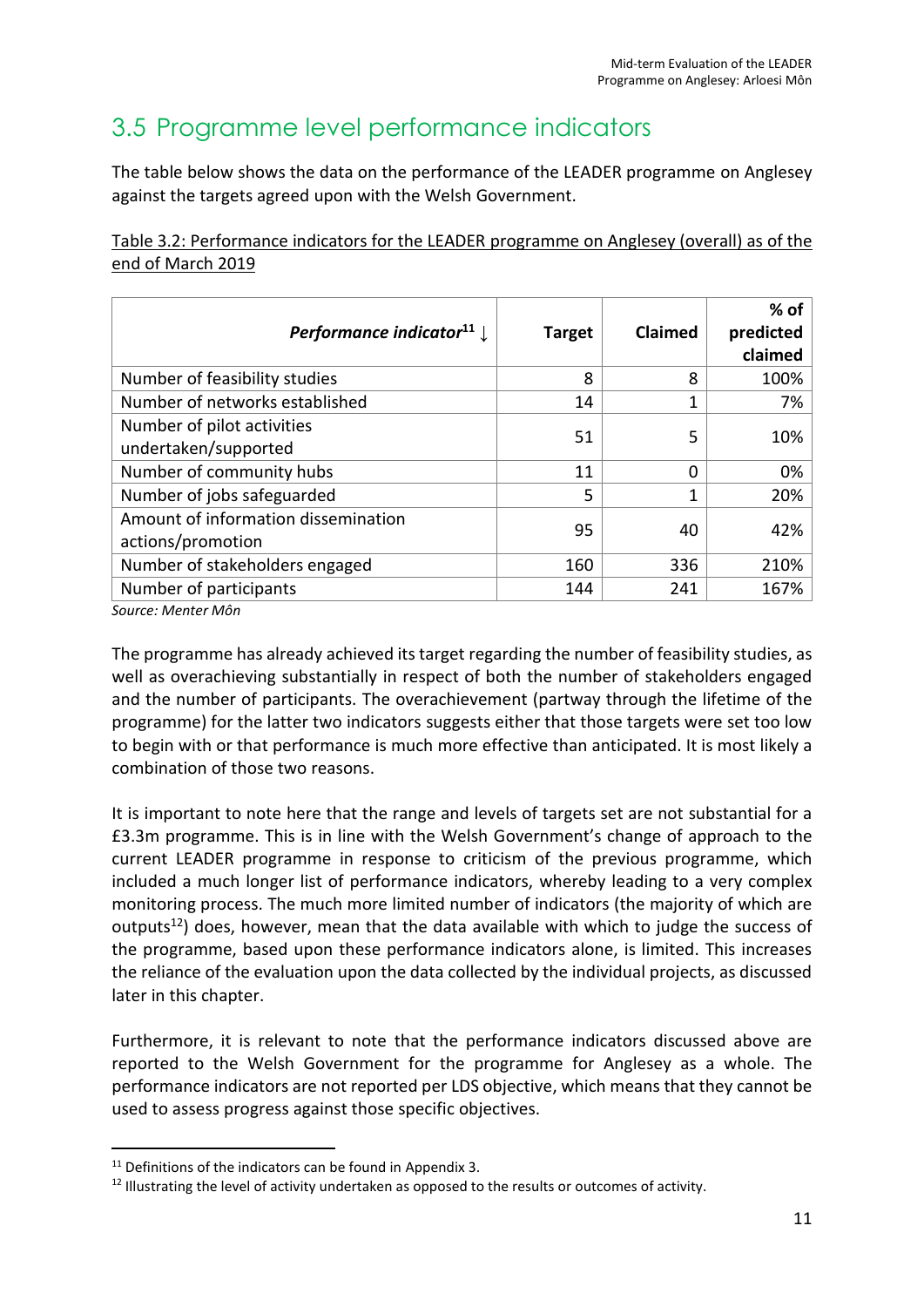A review of the targets shows a limited correlation between the performance indicators (which should be anticipating the achievements of the programme) and the objectives set out within the LDS. Specifically, the achievements anticipated in the performance indicators would not allow the objectives, as set out in the LDS, to be achieved. Their usefulness as performance indicators for the LDS is therefore, again, limited. Therefore, the information that the project can provide is, again, very important.

# 3.6 Project level achievements reported to date

An evaluation form is completed by each project when it is closed. These forms ask for a range of information, including:

- What did the project demonstrate and were the achievements consistent with the aims of the project?
- What worked well and what did not work well?
- Outputs achieved
- Details of any project evaluations undertaken.

Ten project evaluation forms were available for review at the time of this report, each of which is summarised in Appendix 2. A number of those projects focused upon solutions for encouraging tourism on the island and many explored the potential for providing digital solutions. Similar approaches were explored by different projects in slightly different contexts (e.g. both Digital Villages and Mwclis Ddigidol Llangristiolus looked at digital technology solutions for encouraging tourism in their areas). Many of the projects completed to date were feasibility studies that provided recommendations for ways in which to take the projects forward. However, whilst some projects reported initial discussions surrounding taking their projects further, other studies were more like blueprints that could be a source of reference should a group wish to progress with similar ideas in the future; there is a limit to the amount of information which is reasonable to expect to be collected for small-scale projects.

The project closure forms provide a useful summary of the projects in question. The amount of information that they provide on the outcome of the projects in question and any lessons learnt in their development and delivery is, however, relatively limited, although the smallscale nature of the projects for which forms have been completed to date does obviously need to be considered; there is a limit to the amount of information that it is reasonable to expect small-scale projects to provide. However, given that monitoring data will provide very little evidence in relation to what the programme has achieved, it is important to ensure that, where possible, high-quality information is provided for projects via the closure forms. As innovative and pilot projects, there should also be a clear emphasis upon analysing the lessons learnt during the management and delivery of the projects, which is a matter further discussed later in this report.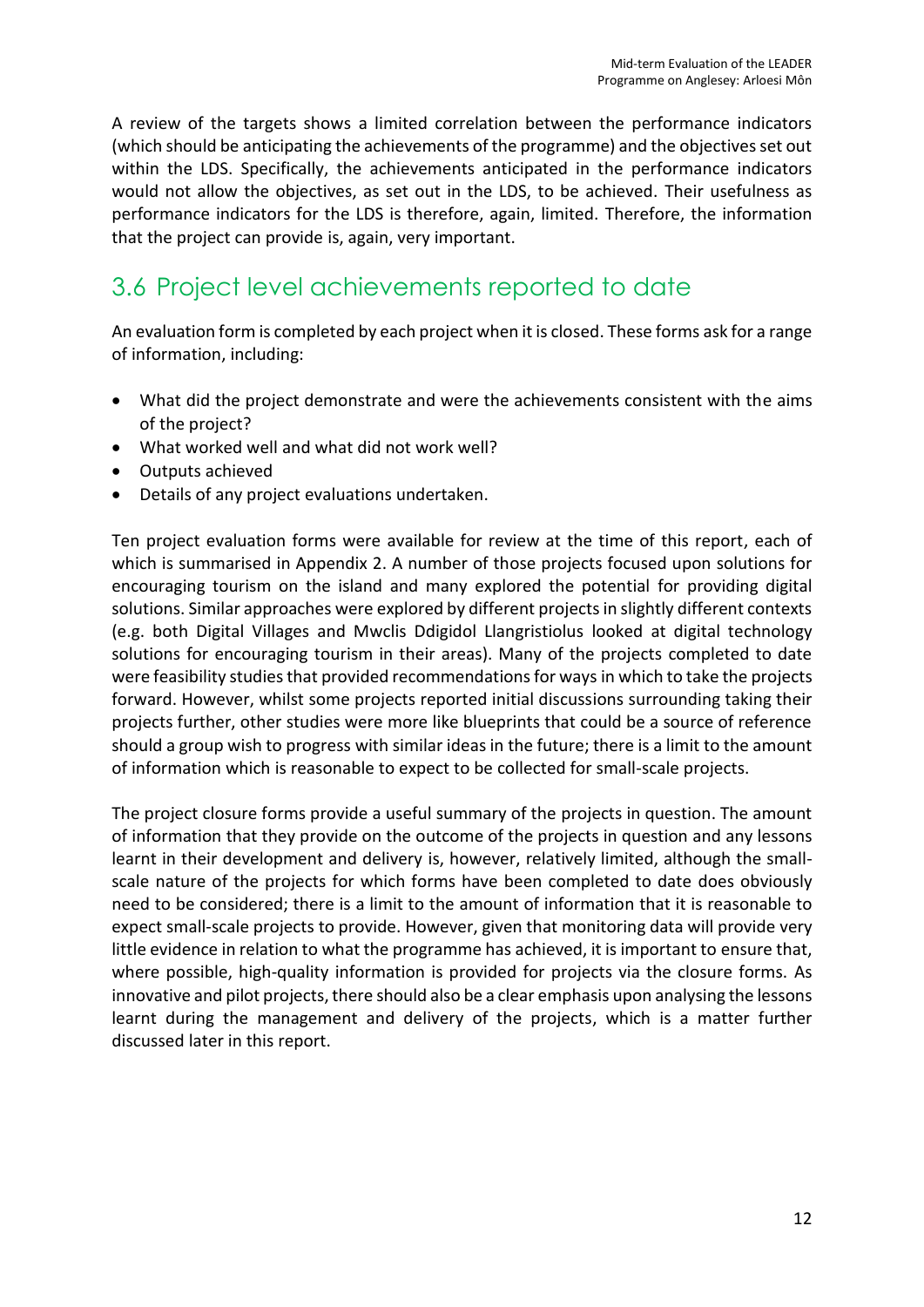# 3.7 Potential additional performance indicators

As noted previously in this chapter, the KPIs in place for the LEADER programme (as set by the Welsh Government) are focused upon outputs (activity) and relatively narrow. The evaluation has therefore considered the potential to introduce additional indicators so as to provide further data on the performance of the programme on Anglesey.

LAG members and staff were asked during interviews and a workshop with the LAG to comment upon how the success of the LEADER programme on Anglesey should be measured. The same question has been asked in other areas in which Wavehill are evaluating the LEADER programme; the suggestions made included:

- Full utilisation of the funding available
- The stimulation of new and innovative ideas ("creating a spark")
- Capacity-building 'soft' outcomes such as confidence and a willingness to take action
- The sustainability of projects supported by LEADER (their existence beyond the end of LEADER funding)
- The sharing of ideas/concepts developed via LEADER and their repetition in other projects/activities.

As noted previously, a key challenge to the evaluation of a programme such as LEADER is that the projects and activities funded can vary substantially. This makes it challenging to develop a set of common indicators that can be used across all projects, especially in respect of capturing the outcomes of activities. Potential generic indicators that could potentially be used, however, include:

- The number of organisations applying for funding to deliver a project for the first time
- The number of those new organisations developing other or follow-up project proposals (i.e. continuing their involvement in regeneration)
- The number (or percentage) of participants/stakeholders reporting that they have benefitted as a result of their involvement in the project funded by LEADER
- The number (or percentage) of participants/stakeholders reporting that they are more likely to become involved or continue to be involved in actions within their local community as a result of their involvement with the LEADER programme.

The main weakness of these indicators is that they tell you nothing about the nature of the benefit, only that there has been one. It may, however, be that such an indication is enough, with more detailed data and analysis being provided at a project level.

The most common theme in discussions with LAG members with regard to this issue was concerned with the legacy of projects, i.e. whether they continue or evolve once the funding that has been provided by the LEADER programme has come to an end. This was considered by many to be perhaps the key indicator of the success of LEADER, and is obviously consistent with the core objective of LEADER in respect of being a mechanism for piloting new and innovative approaches to rural development.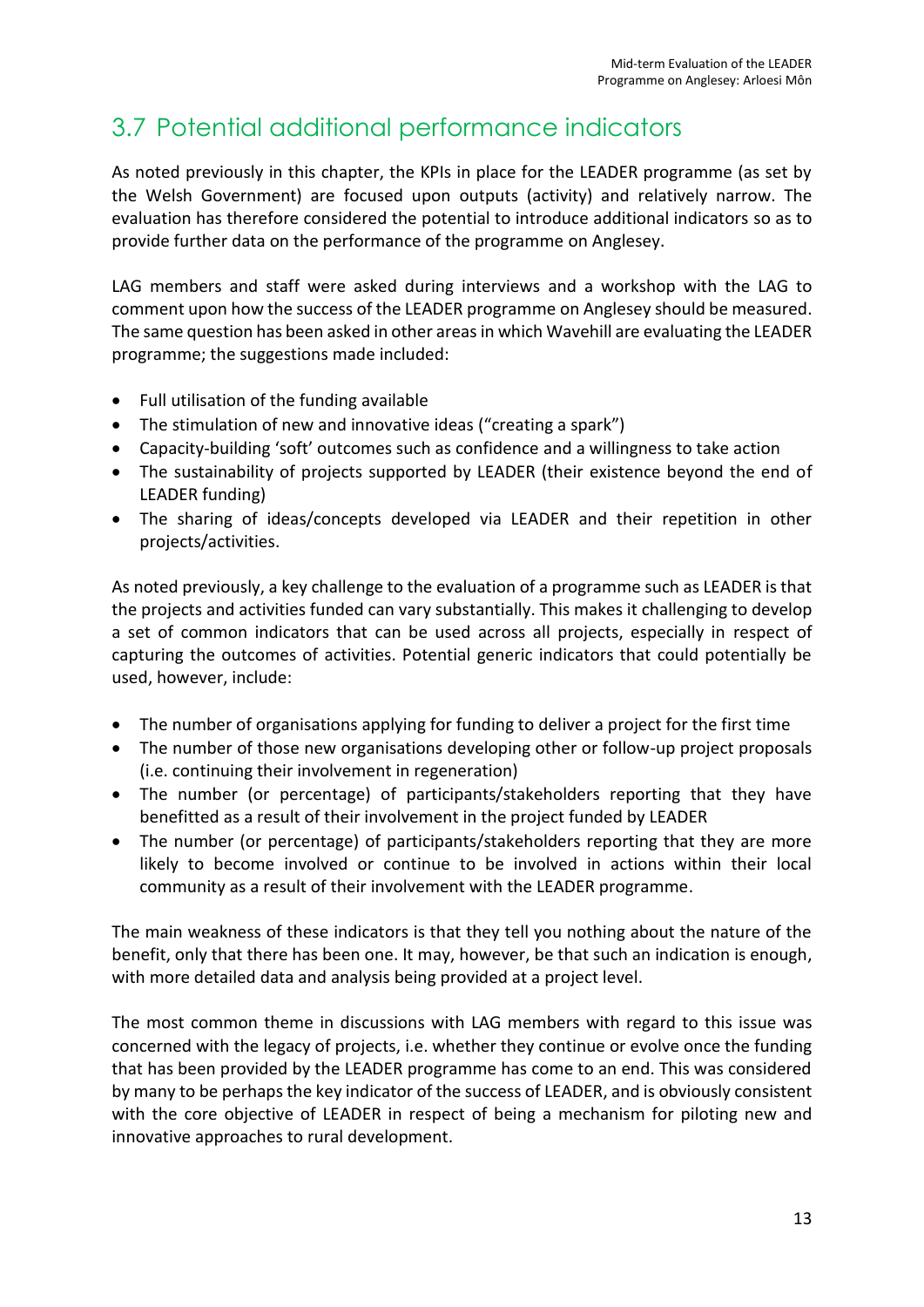Whilst accepting that not all projects will succeed is important (a key part of any intervention in support of new and innovative activities), the logic of indicators relating to legacy for a LEADER programme is clear. Potential indicators include:

- The number of projects that are still active 12 months after the end of the LEADER funding
- The amount of additional funding drawn into the area by the project.

Sharing of learning is also a key element of the LEADER programme. It may therefore be valuable to capture indicators of activities relating to such a process as part of any set of 'legacy' indicators, for example:

- The number of case studies produced and the number of times they have been downloaded from the programme website
- Participants in activities to share learning from the LEADER programme (individuals and/or organisations).

As discussed in Report 1, Common Evaluation Questions (CEQs) are an important element of the EU Common Monitoring and Evaluation System, of which the LEADER programme forms part and which is appropriate to consider here. LAGs are required to report against the CEQs which are relevant to the Focus Areas with which their activities are aligned. In Wales, all LAGs should address the CEQ related to Focus Area 6B: *'To what extent has the RDP intervention contributed to fostering local development in rural areas?'* The judgment criteria specified for this question are set out in the table below.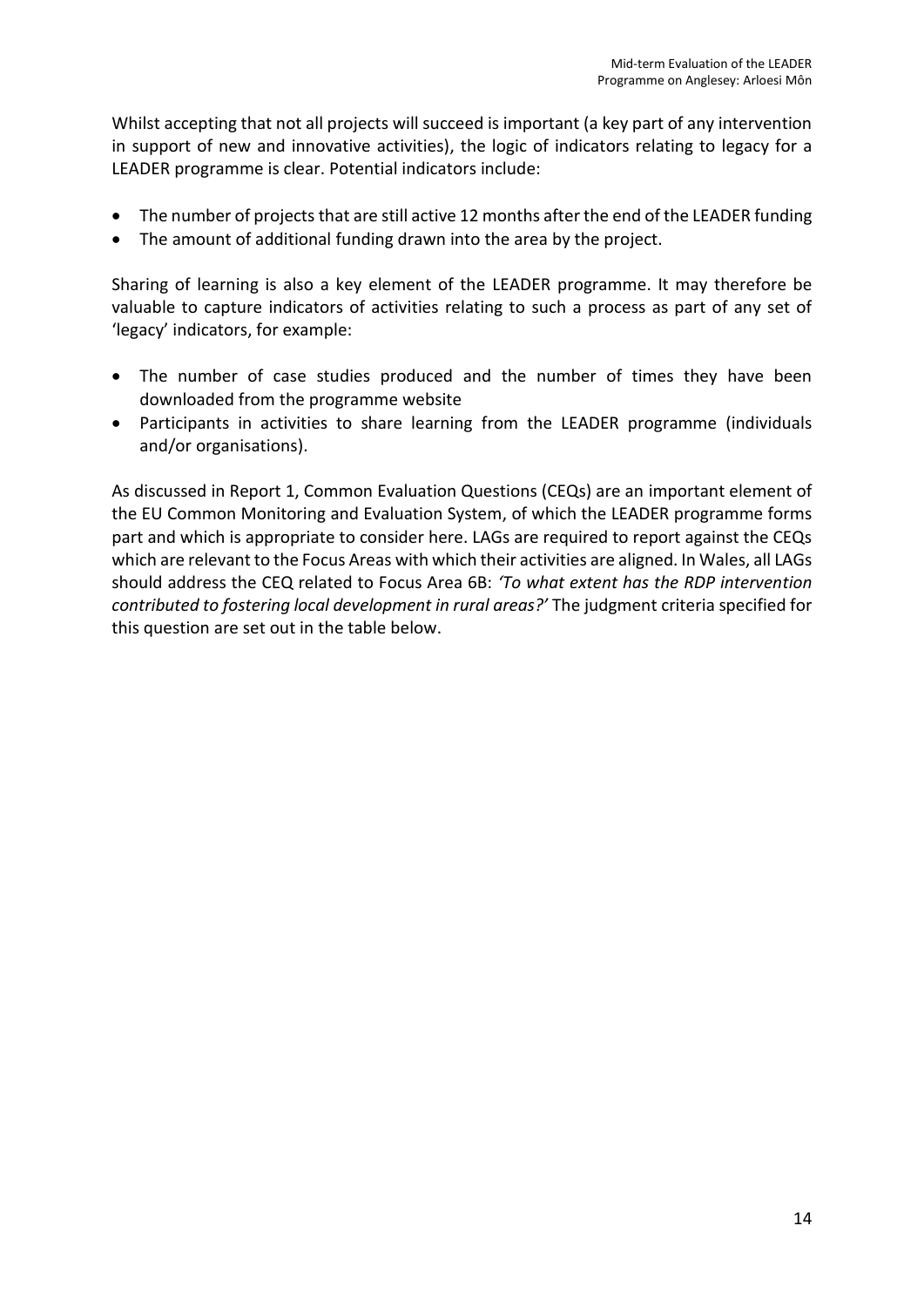| Table 3.3: Judgment criteria and indicators for Focus Area 6B: fostering local development in |  |  |  |
|-----------------------------------------------------------------------------------------------|--|--|--|
| rural areas                                                                                   |  |  |  |

| Judgment criteria                                                                    | <b>Indicators</b> |                                                                                                                  |
|--------------------------------------------------------------------------------------|-------------------|------------------------------------------------------------------------------------------------------------------|
| 1. Services and local infrastructure in rural<br>areas have improved                 | $\bullet$         | % of rural population covered by local<br>development strategies                                                 |
| 2. Access to services and local<br>infrastructure has increased in rural<br>areas    |                   | Jobs created in supported projects<br>% of rural population benefitting from<br>improved services/infrastructure |
| 3. Rural people have participated in local<br>actions                                |                   | Additional information:                                                                                          |
| 4. Rural people have benefitted from local<br>actions                                |                   | Number of projects/initiatives                                                                                   |
| 5. Employment opportunities have been<br>created via local development<br>strategies |                   | supported by the Local Development<br>Strategy                                                                   |
| 6. Rural territory and population covered<br>by LAGs have increased                  |                   | % of RDP expenditure in LEADER<br>measures with respect to total RDP<br>expenditure                              |

The indicators specified for Focus Area 6B are of relatively limited value at a local level in terms of assessing the outcomes of the programme. Many of the indicators suggested above are, however, relevant to the judgment criteria specified, further supporting their potential introduction. The constraints created by the state aid restriction upon the programme in Wales with respect to the potential to achieve the 'jobs created' result do, however, need to be noted again here.

Moreover, it is important to consider the Well-being of Future Generations Act when considering programme-level performance indicators for schemes in Wales. The Act puts in place legislation requiring public bodies in Wales to put long-term sustainability at the forefront of their thinking, and work with one another (as well as other relevant organisations (such as third-sector groups) and the public) in order to prevent and tackle problems<sup>13</sup>. Seven 'well-being goals' are set and a series of 46 'national indicators' have been put in place in order to allow progress towards those goals to be measured.

The list is too long to include here<sup>14</sup> but several of the indicators are potentially relevant to the LEADER programme. These indicators are, however (as one would expect from nationallevel indicators), very high-level and long-term. Attributing any changes in these indicators to the LEADER programme will therefore be challenging, to say the least. Being aware of these high-level indicators and considering them within the revision of the LDS will, however, be important.

<sup>&</sup>lt;sup>13</sup> More information on the Act is available here: [https://futuregenerations.wales/about-us/future-generations](https://futuregenerations.wales/about-us/future-generations-act/)[act/](https://futuregenerations.wales/about-us/future-generations-act/)

<sup>&</sup>lt;sup>14</sup> The full list can be found within the following document: [https://gov.wales/docs/desh/publications/160316](https://gov.wales/docs/desh/publications/160316-national-indicators-to-be-laid-before-nafw-en.pdf) [national-indicators-to-be-laid-before-nafw-en.pdf](https://gov.wales/docs/desh/publications/160316-national-indicators-to-be-laid-before-nafw-en.pdf)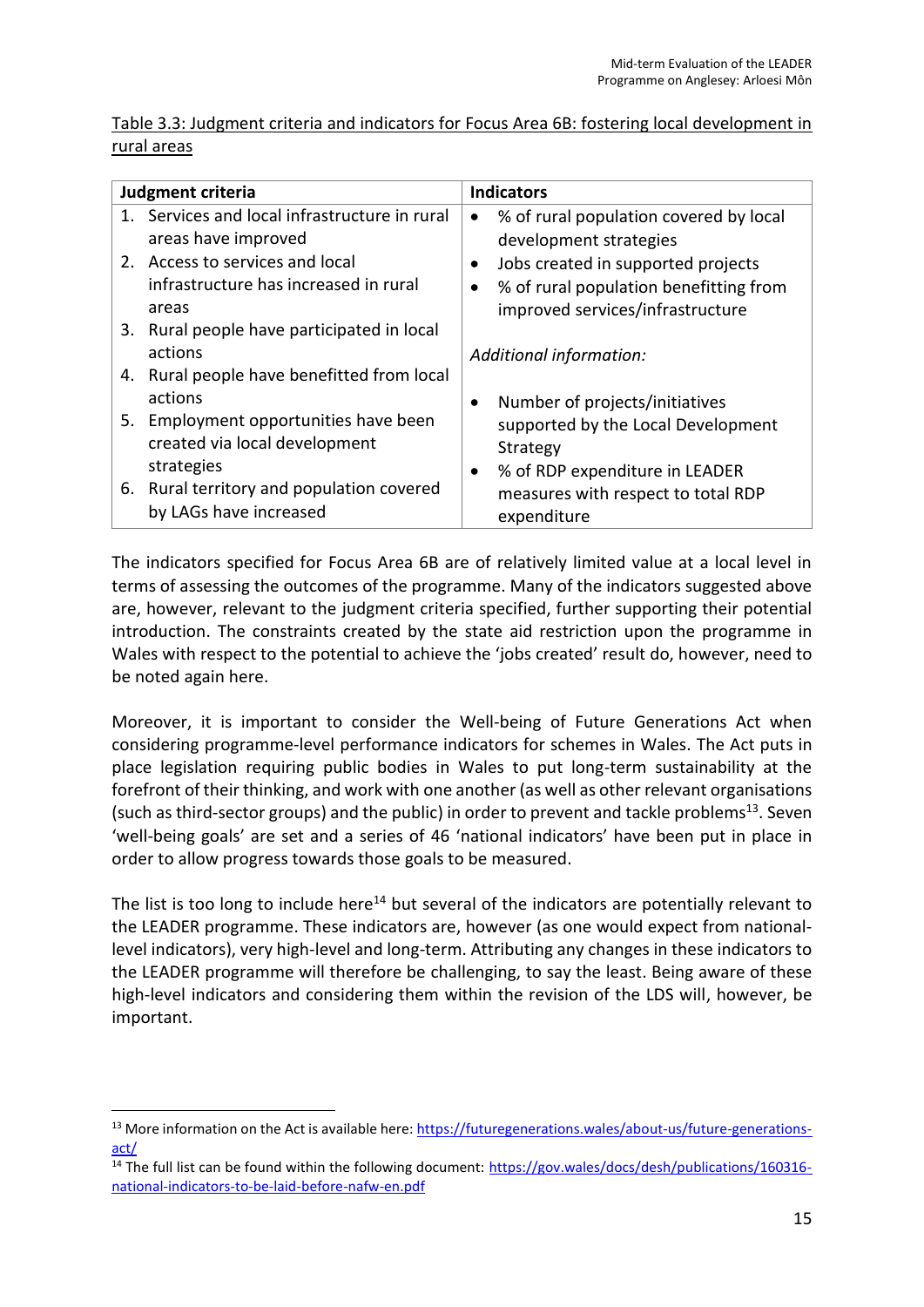Based upon the review in this section, we would propose that the introduction of at least the indicators noted below be considered:

- a) The number of organisations applying for funding to deliver a regeneration project for the first time
- b) The number of those new organisations developing other or follow-up project proposals (i.e. continuing their involvement in regeneration)
- c) The number (or percentage) of participants/stakeholders reporting that they are more likely to become involved or continue to be involved in actions within their local community as a result of their involvement with the LEADER programme
- d) The number of projects that are still active 12 months after the end of the LEADER funding
- e) The amount of additional funding drawn into Anglesey by the project
- f) Participants in activities to share learning from the LEADER programme (individuals and/or organisations).

These indicators are generic and not specific to any of the priorities identified within the LDS. Based upon the review of the LDS discussed previously, the potential to introduce additional priority-specific indicators should also be considered.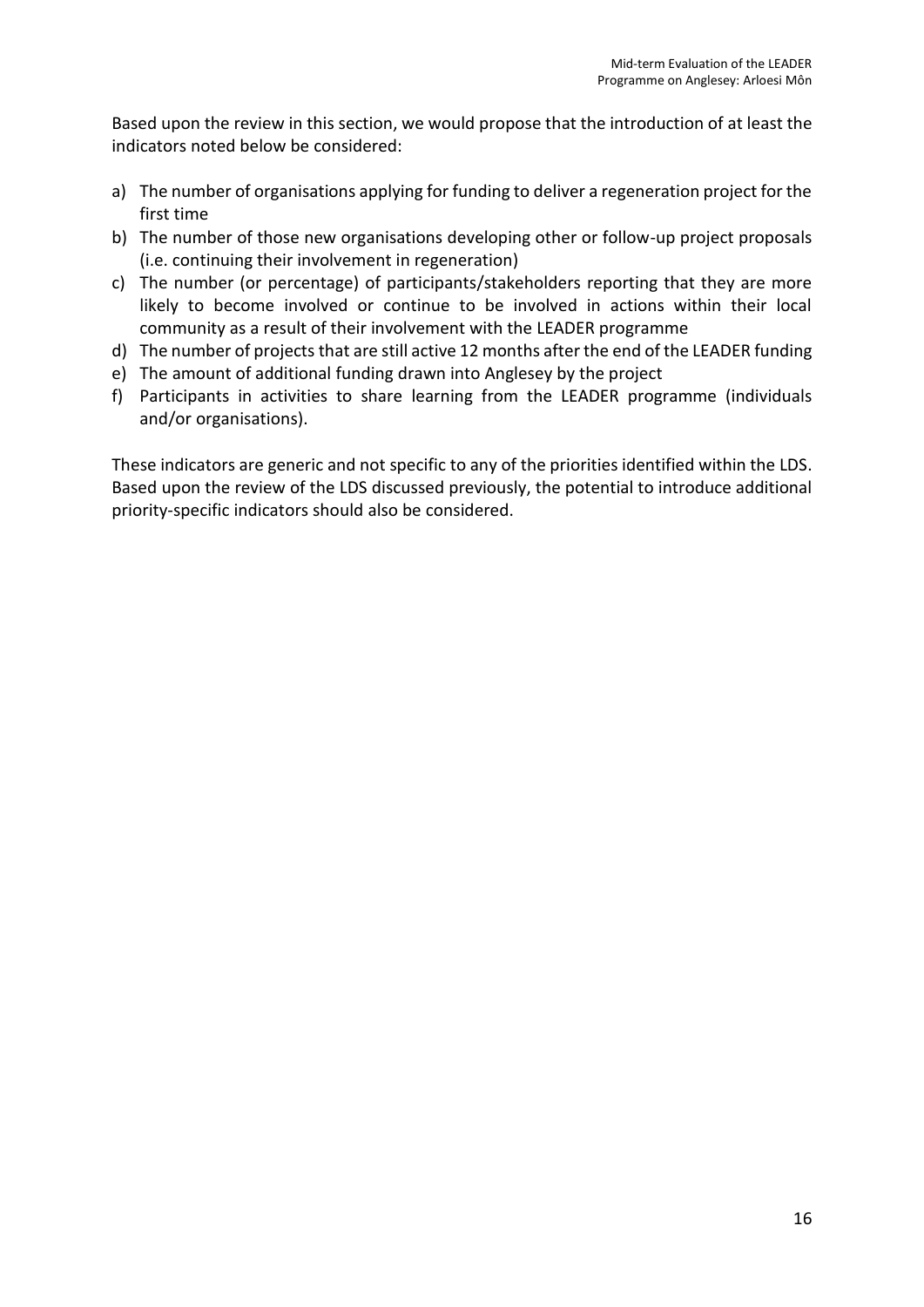# <span id="page-25-0"></span>4 Review of the implementation of the LEADER approach to date

## **Key points**

- The low attendance levels at some LAG meetings are of some concern.
- The general views of interviewees on the performance of the LAG were very positive, with the LAG frequently being described as 'working effectively'.
- There was a concern that awareness of the LAG and what they did (as well as LEADER more generally) beyond those directly involved was probably limited. This could mean that the value of the group and the role that it plays was poorly understood.
- LAG members identified a range of ways in which they benefitted as a result of their involvement with the group; this is an important outcome of the LEADER approach.
- LAG members were generally positive when asked to comment upon the role played by Menter Môn in their capacity as the lead body for the LAG.
- The approach in Anglesey (as it is in Gwynedd) is different from that employed in other areas in which LEADER is delivered in Wales, with the project officers having a much more prominent role. This approach has not only several advantages, but also disadvantages which need to be recognised.
- While some interviewees expressed some disappointment and a desire (or hope) for a greater level of innovation within the applications for support being submitted, the general view was that there had been reasonable levels of innovation within the projects supported to date.
- There have been limited networking and cooperation activities to date, both of which are key features of the LEADER approach.

# 4.1 Introduction

This chapter reviewsthe implementation of the LEADER approach on Anglesey to date as part of the Arloesi Môn programme, besides the LDS which has already been discussed in the previous chapter. The discussion draws upon data for activities undertaken to date, discussions with LAG members and staff, as well as the small number of responses from those involved in projects to the online survey distributed via Menter Môn.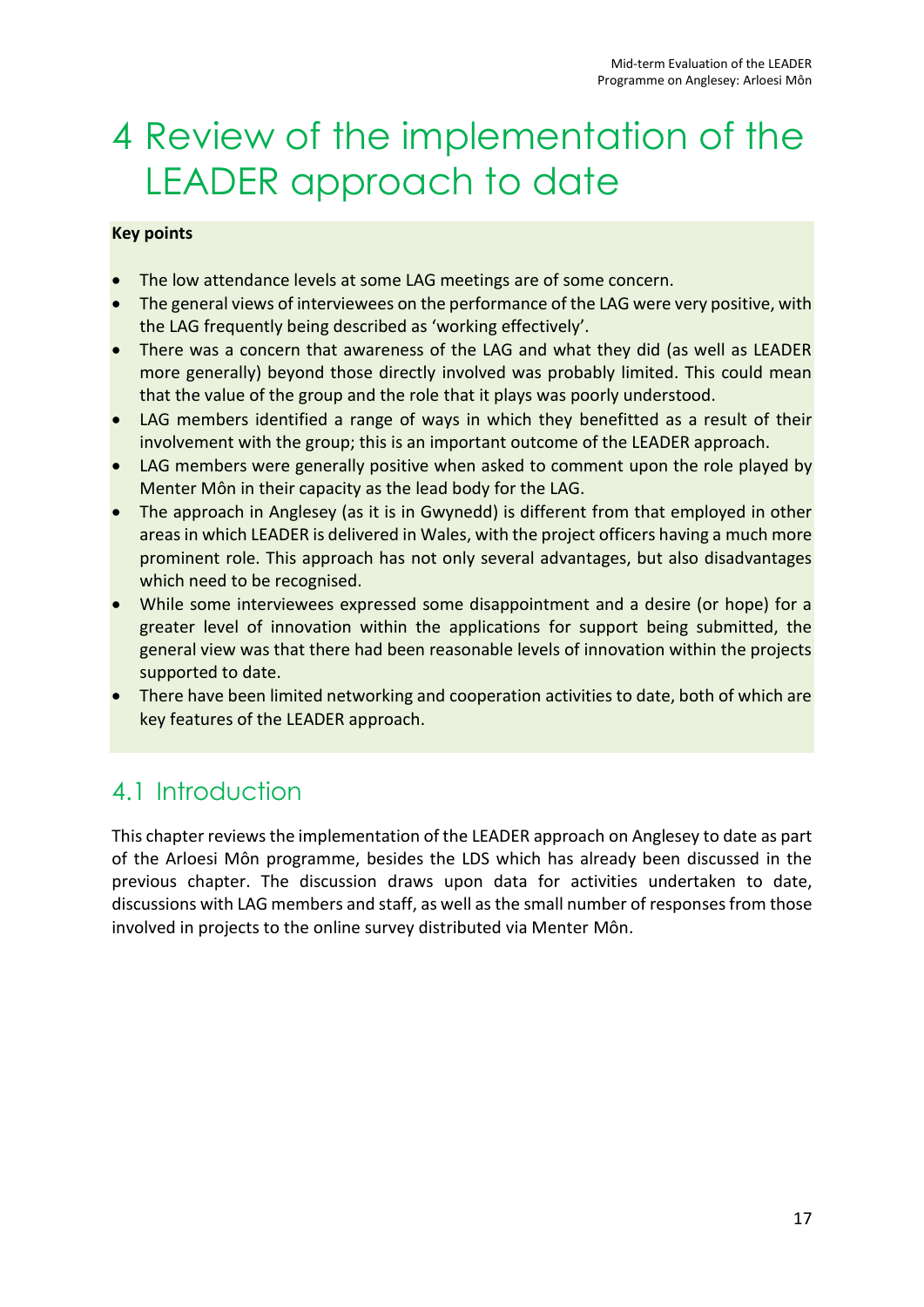# 4.2 The Local Action Group

The LAG is a key part of the LEADER approach, designed to be a group which represents the local area and its population. It leads the developmental process, with neither an interest group nor public authorities having a majority in the decision-making process.

## 4.2.1 Number of meetings and attendance



Figure 4.1: LAG meetings and attendance

*Source: analysis of data provided by Menter Môn*

The table above shows the number of LAG members attending meetings between March 2015 and December 2018, of which there have been 15 (a meeting every three months on average). The average attendance has been eight members (with a high of 12 in March 2017 and a low of only four in April 2016). Attendance at LAG meeting has therefore not been high; indeed, attendance has not achieved the quorum in seven of the 15 meetings, which is of some concern.

Twenty-six people are reported as having attended at least one meeting of the LAG over this period, with the average number of meetings attended by those individuals being only 4.6 of the 15 meetings. One member (the Chair of the group) has attended all meetings; he is the only member to have attended more than 10 of the meetings. Moreover, he is one of only five members to have attended more than five meetings. These figures are, again, of some concern.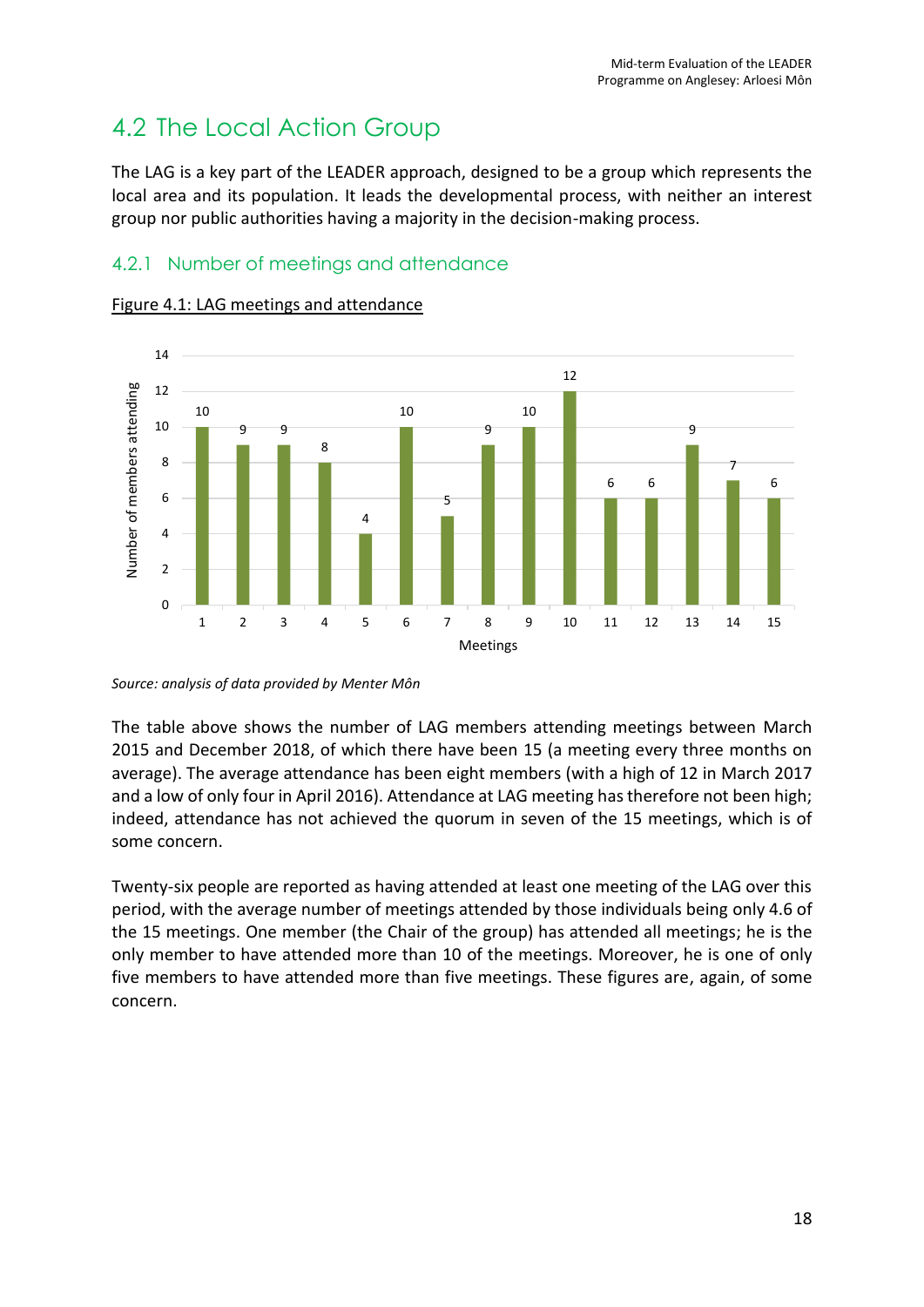## 4.2.2 Views on the performance of the LAG

The general views of interviewees on the performance of the LAG were very positive, with the LAG frequently being described as 'working effectively'.

The relative complexity of the LEADER programme (compared to a more standard grant scheme) was recognised during the interviews with staff and LAG members, with the need for effective briefing if, and when, new members are recruited to the LAG (as has been the case) being emphasised. Furthermore, the confusion caused by the different approach to LEADER for this funding round (wherein grants have not been available, which is a key feature of previous iterations of the programme) was highlighted as a factor that had caused some confusion, with some stakeholders still anticipating the same support as had previously been available.

There was also some concern amongst interviewees when discussing their perception of the understanding of the role of the LAG (and indeed the LEADER programme more generally) amongst those not directly involved and the public more generally. The majority of respondents believed that there was a core group of individuals and organisations that were aware of the programme and its objectives but that awareness beyond that group was probably limited, which was of concern to some.

Views on the LAG meetings were generally positive, with no significant issues being identified other than the poor level of attendance by some members, as discussed above. The important role played by the Chair of the LAG in respect of managing meetings was noted. The clear view of interviewees was that all LAG members were given the opportunity to comment upon applications (and more generally) during the assessment process, although it was noted that some members commented more than others (which is not unusual).

Those LAG members interviewed were happy with the amount of information that we provided to them regarding applications, expenditure, and so on, and generally complimented the way in which meetings were administered by Menter Môn. Moving forward, there was, however, a desire to receive further information and feedback on the progress being made by projects that had been supported so as to inform any discussions surrounding priorities over the remaining lifetime of the programme.

The important role played by subgroups to the main LAG meeting was noted, with their role as an opportunity to fully scrutinise applications for support being emphasised. The need to try to ensure that discussions were not duplicated at the main LAG meeting was, however, also noted. The number of subgroups was noted as having changed over the lifetime of the project, with a thematic approach originally being in place in line with the themes of the LEADER programme in Wales. Such an approach had later been streamlined in order to reduce the administrative burden and demands on key individuals' time, which was considered to have been a positive step.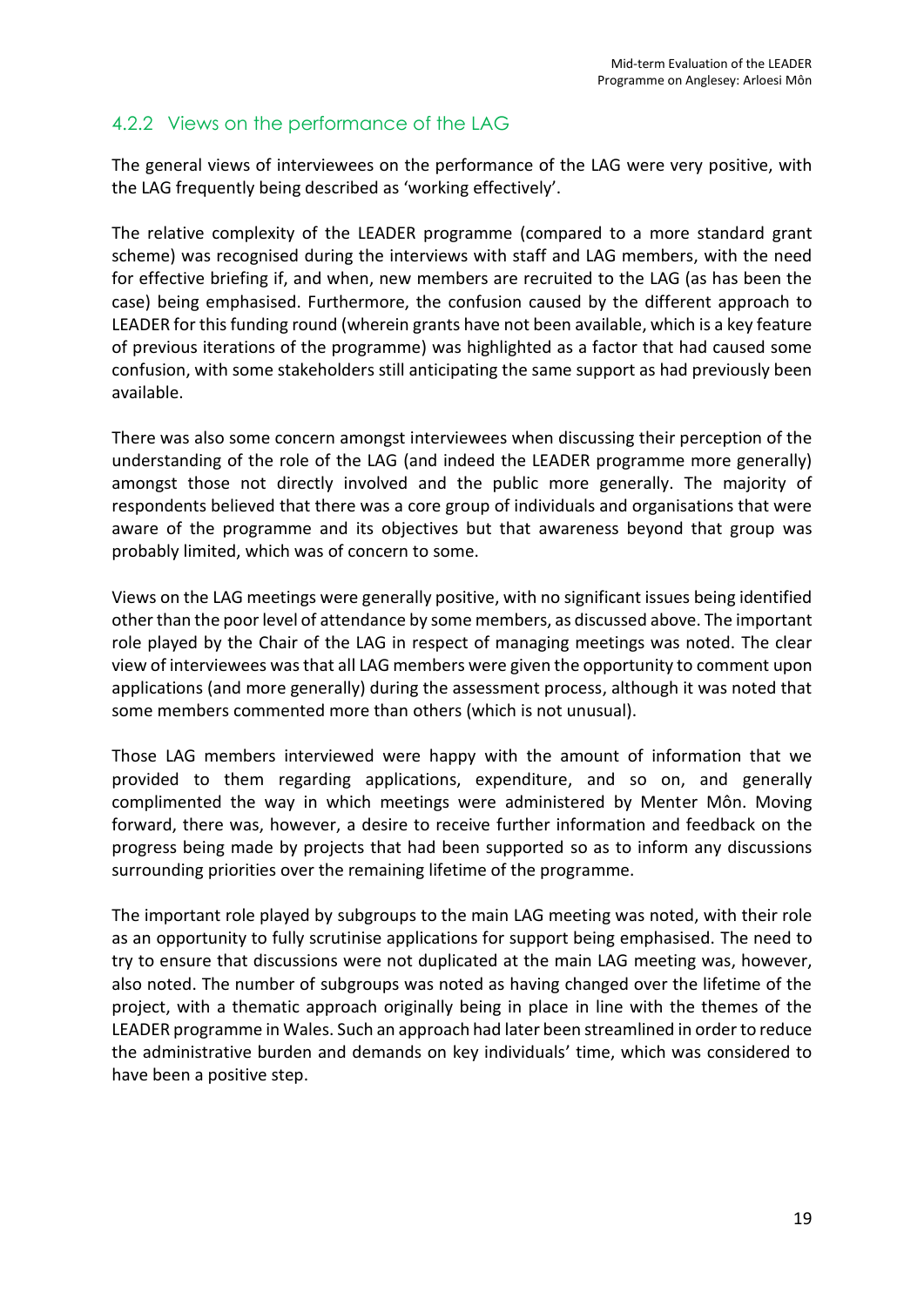The challenges of ensuring a full turnout for meetings were, again, emphasised during discussions surrounding membership of the LAG. Gaps in membership identified included 'young people' and the 'private sector', both of which (in the author's experience) are frequently identified by LAGs as groups that are challenging to engage in a group of this nature.

Other 'gaps' identified included:

- More representatives of the local community (rather than sectoral representatives)
- Members of the Local Authority Cabinet (or elected local representatives more generally)
- Those with specific expertise in technologies or sectors identified as being a priority in going forward.

## 4.2.3 Perceived benefits of being a LAG member

A range of benefits were identified when LAG members were asked to describe how, if at all, they benefitted from being a member of the LAG. They included:

- Networking (the most frequently identified benefit)
- A way of giving something back to the local community
- Becoming aware of projects and activities outside of individuals' usual area of work
- Raising awareness of the organisation that they represent
- Becoming more strategic in their thinking (due to awareness of other activities).

Such benefits are an important outcome of the LEADER approach and need to be considered alongside any discussion surrounding outcomes achieved by projects funded by the programme.

## 4.3 The role of the Lead Body

LAG members were generally positive when asked to comment upon the role played by Menter Môn in their capacity as the lead body for the LAG, highlighting the effective way in which the role was being played. Some concerns were expressed; however, these comments were in the minority. Issues highlighted included:

- Concerns that projects and the programme more generally were too heavily driven by the Menter Môn team (linked to a desire for greater engagement with the local community); and
- A perceived lack of capacity within Menter Môn (at both a project delivery and an administrative level).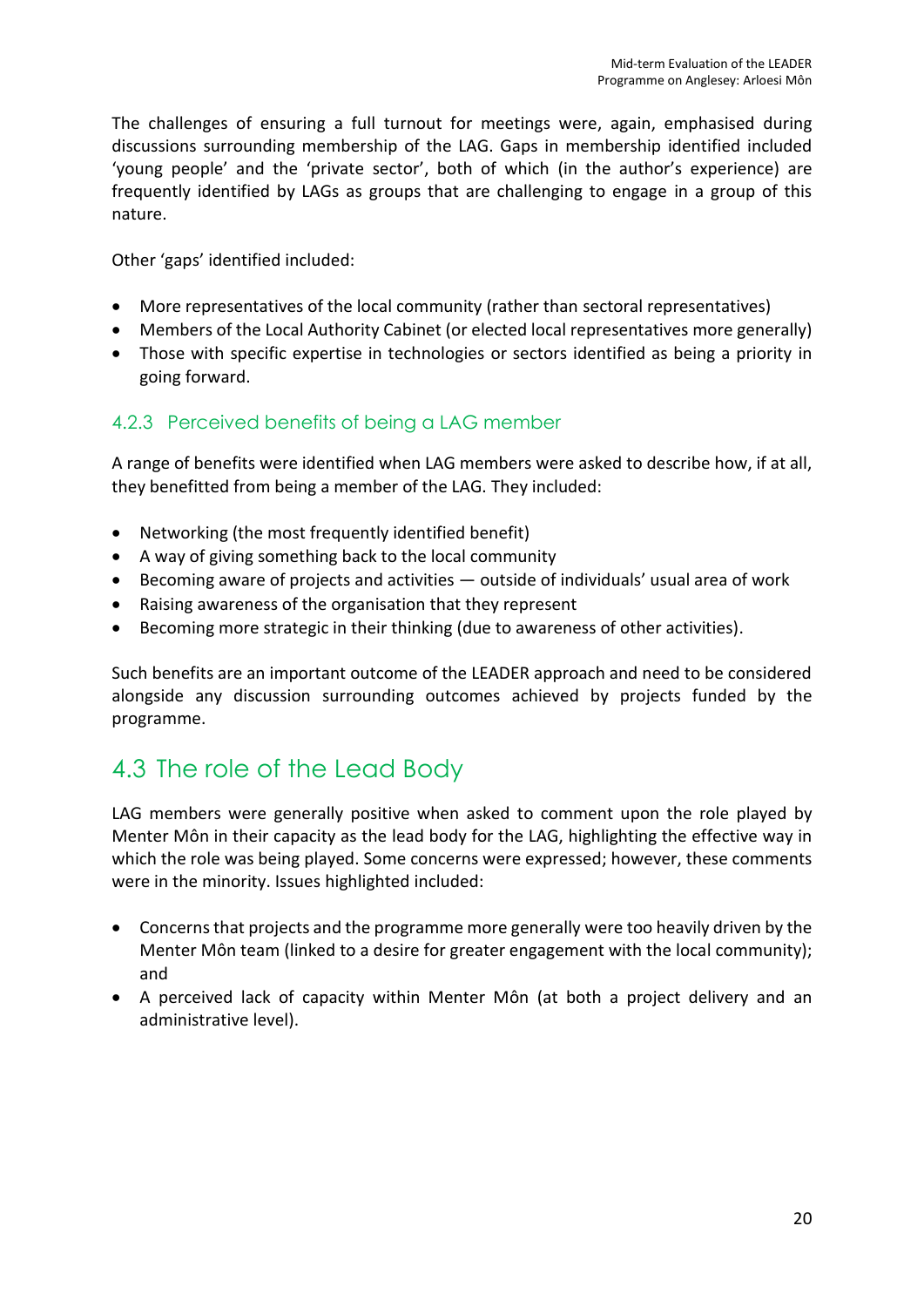The approach in Anglesey (as it is in Gwynedd) is different from that employed in other areas in which LEADER is delivered in Wales, with the project officers having a much more prominent role in developing and then delivering projects on behalf of the LAG; effectively, projects are mostly delivered 'internally' by the Menter Môn team, although there are also examples in which the delivery of projects (or some aspects of them) is undertaken by contractors procured by the Menter Môn team<sup>15</sup>. In other parts of Wales, the approach is generally focused upon the more traditional approach of providing financial support for external organisations to deliver projects that they have developed.

This approach has not only a number of advantages, but also disadvantages, as summarised in the table below.

| Table 4.1: Advantages and disadvantages of the internal project delivery model being used on |  |
|----------------------------------------------------------------------------------------------|--|
| Anglesey                                                                                     |  |

| <b>Advantages</b>                         | <b>Disadvantages</b>                |
|-------------------------------------------|-------------------------------------|
| Projects are generally more innovative    | Less funding is distributed to      |
| There is more capacity within the lead    | $\bullet$                           |
| body (most staff)                         | organisations within the community  |
| Delivery is not constrained by 'capacity' | There are fewer 'capacity-building' |
| issues within delivery organisations      | outcomes for external organisations |

A thematic approach was employed in terms of the work of the project officers up until the midpoint in the lifetime of the programme; project officers were responsible for work within the LEADER programme thematic areas. This approach was, however, changed recently due to concerns surrounding the balance within the team as a result of this approach (i.e. there is an unequal amount of work between the themes).

The major benefit of a thematic approach is (obviously) that the officer in question can focus upon that area and develop their contacts, level of expertise, and so on. There is a risk that this will be lost when the approach is changed, although this is unlikely when the team is relatively small and working together on an ongoing basis.

A handful of potential enhancements to the work of the lead body were suggested during interviews:

- A better website for Arloesi Môn (considered poor in comparison to the site for Gwynedd)
- More marketing and publicity activities for the programme in general
- Videos about the projects that have been supported (case studies)
- Greater promotion of the role of the LAG within the programme
- Drawing more upon the previous experience of Menter Môn for project ideas etc., along with more promotion of projects supported by previous iterations of the programme in Anglesey.

<sup>&</sup>lt;sup>15</sup> In other areas, the approach is more traditional, with external organisations developing projects, submitting applications for financial support to the LAG and, if approved, delivering those projects.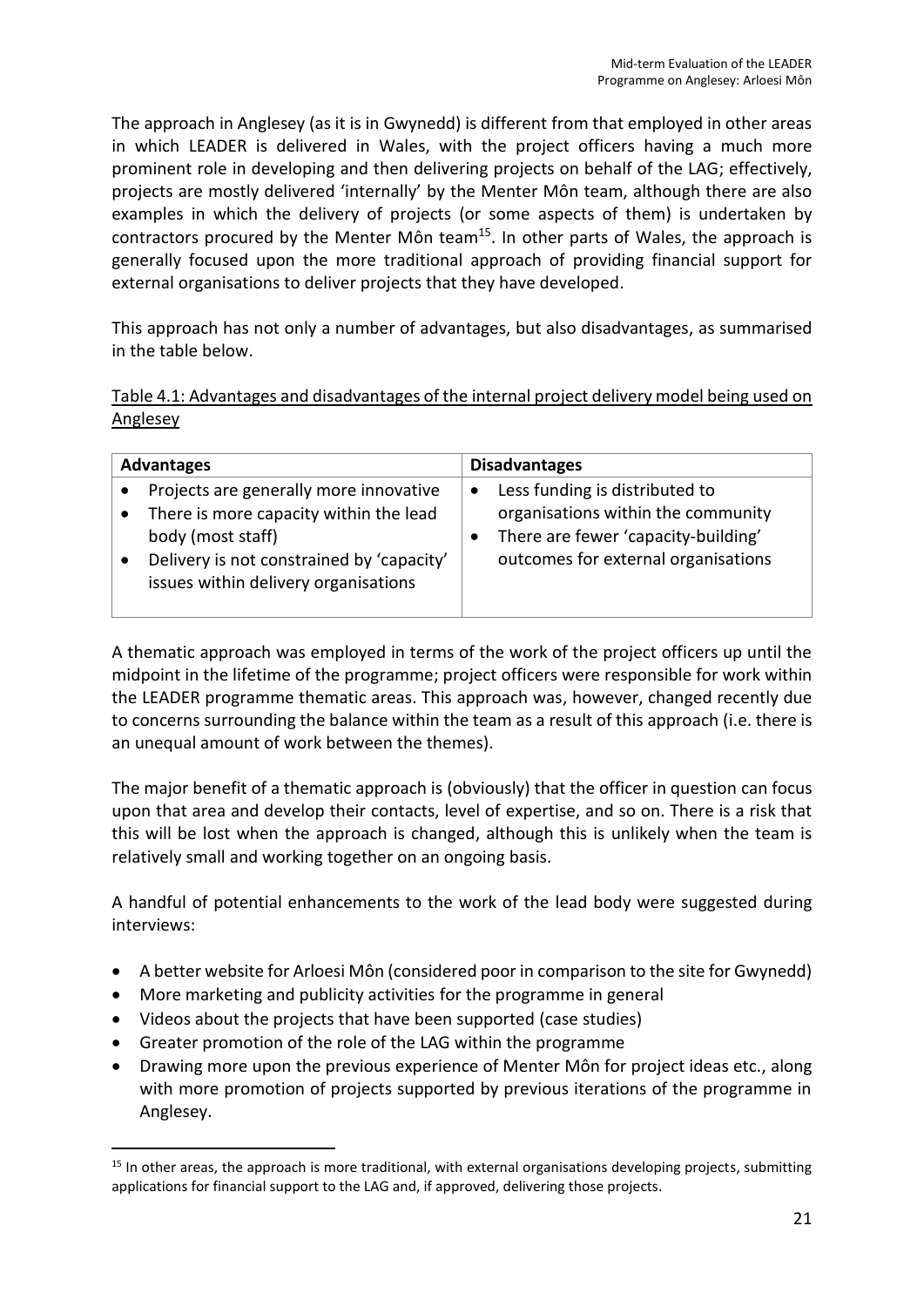## 4.4 Animation and engaging with the local community

The LEADER approach includes the 'animation' of the local area with respect to engaging with the local community. This can include a range of activities, including empowering or supporting local groups and organisations in developing and implementing projects (in line with the LDS), or more general activities focused upon the local area (such as enhancing the awareness of local heritage and associated opportunities).

## 4.4.1 The views of LAG members

In general, LAG members made limited comments upon the implementation of animation activities on the island. This seems to be (at least partly) due to a lack of awareness and understanding of such terminology which is used sparingly by the Menter Môn team, who are more likely to use terms such as 'community engagement' to describe the activity. Nevertheless, even when taking this into account, it would also seem clear that animation is seen by LAG members as something that is largely left to the Menter Môn team to manage and deliver on their behalf (with only limited guidance or oversight); the focus of the LAG would very much seem to have been upon projects as opposed to any of the other aspects of the LEADER approach.

As noted previously, some concerns were, however, expressed during interviews with regard to the extent to which the communities on Anglesey were being engaged in the LEADER programme, with particular concern surrounding an overreliance upon the existing networks and contacts of the Menter Môn team (as opposed to genuine, new community engagement). A potential lack of consistency in approach between the project officers was also highlighted as something that needed to be reviewed.

## 4.5 Innovation

Innovation is a crosscutting priority of the LEADER programme. The focus upon innovation is based upon the argument that doing "more of the same" is unlikely to enable an area to reach its full potential, and that new solutions to existing problems should be sought. The objective is to encourage and support new, forward-looking and entrepreneurial approaches and solutions to local issues and share and transfer such experience.

There are 72 references made to 'innovation' within the Anglesey LDS, including:

- *The LDS has been set up to be the laboratory of innovation operating beneath what we expect to be mainstream EU programmes over the next five years (page 9)*
- *…the Anglesey partnership will hold to the twin rules of using LEADER to trial genuine innovation, and to concentrate its expenditure on pre-commercial activity in the business sector and on piloting innovation in others (page 11)*
- *LEADER animation is far more effective when working with willing, committed and informed individuals who are challenged to change a particular status quo through innovation (page 26).*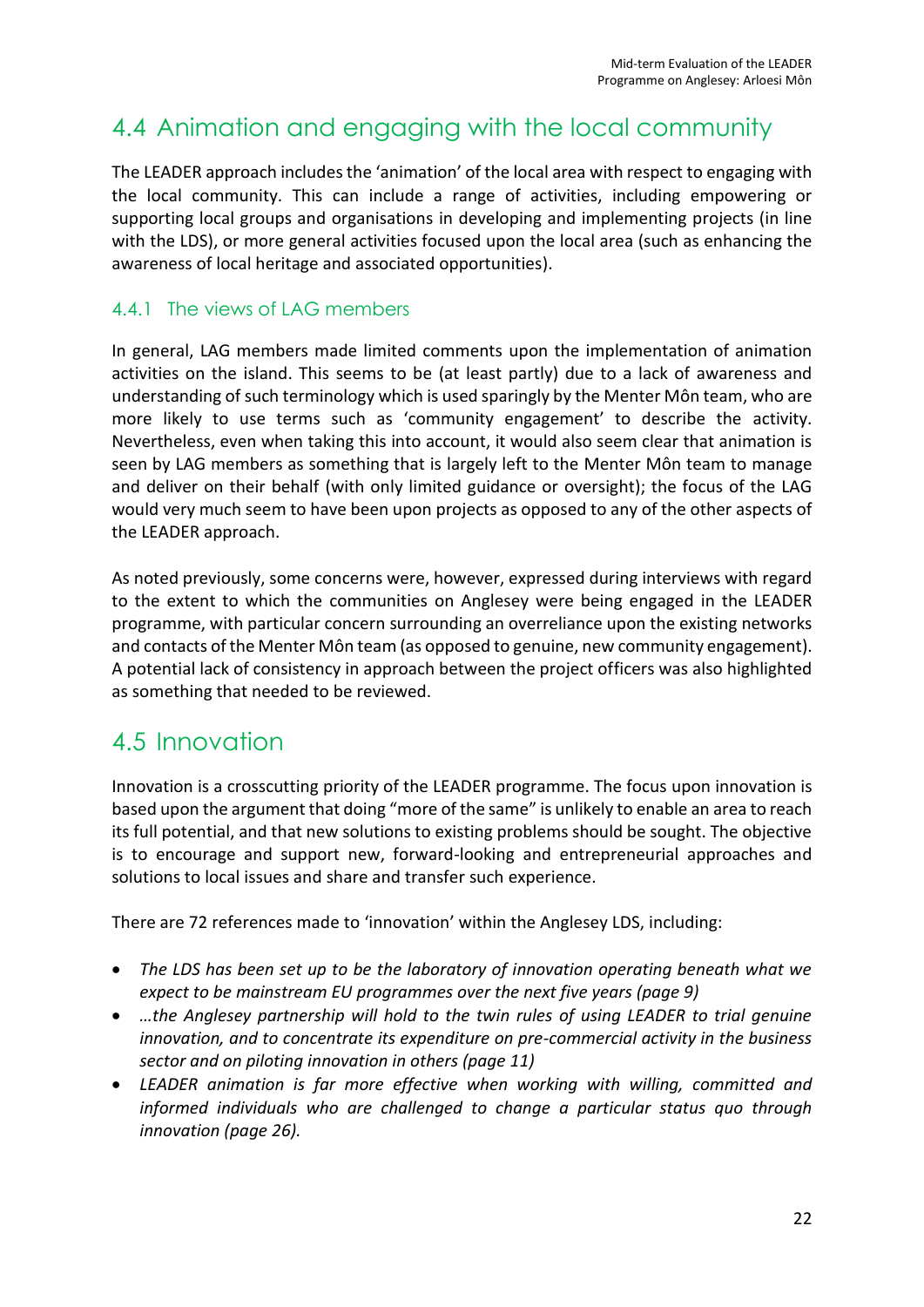Section 3.3 of the LDS is a 'description of innovation' (a requirement of the template) and states:

*The Anglesey LDS acknowledges that there needs to be a shift in emphasis so that practitioner communities in Ynys Môn have a genuine opportunity to steer innovation in their respective sectors.*

*The Anglesey LDS will secure innovation by the following means:*

- *The LEADER PROCESS is fully and meaningfully implemented to a high standard of quality – assured by the consistent application of LEADER methodology by experienced staff setting challenges, guiding trajectories and securing deliverable targets.*
- *The LAG are knowledgeable and actively engaged representatives of socioeconomic and community-based interest on the island. It is essential that LAG members are intelligent, empathetic, nonpartisan and with a capable perspective on the purpose and Specific Objectives of the LDS.*
- *Actions are devised to respond to the Specific Objectives within each of the five themes. Actions are NEW methods and/or NEW undertakings tackling difficult socio-economic challenges or forging paths to harnessing agreed socio-economic opportunities. Actions are deliverable within the LDS timescale in order to prove their innovative quality, are managed effectively so that they produce outputs and an informed judgement on sustainability and viability, have progression routes to roll out and are disseminated appropriately.*

These extracts demonstrate the commitment to innovation within the LDS and it can be argued that such commitment has been implemented with the exception possibly of the last sentence in the last bullet point (although it is fair to say that it is still relatively early in the lifetime of the programme to deliver this commitment), which is an issue discussed further below.

All interviewees were clearly aware of the emphasis upon innovation within the LEADER programme, and described how the level of innovation within applications is always discussed, which is clearly positive. While some interviewees expressed some disappointment and a desire (or hope) for a greater level of innovation within the applications for support being submitted, the general view was that there had been reasonable levels of innovation within the projects supported to date, if the definition constituted piloting or testing a service or way of working that had not been seen on Anglesey previously.

The above is the generally accepted definition of innovation being used for the LEADER programme across Wales. Whilst this view of innovation used is not incorrect, there is an argument that the definition is weak, especially given that the focus upon innovation within the programme is based upon the premise that doing "more of the same" is not enough and that new solutions to existing problems should be sought.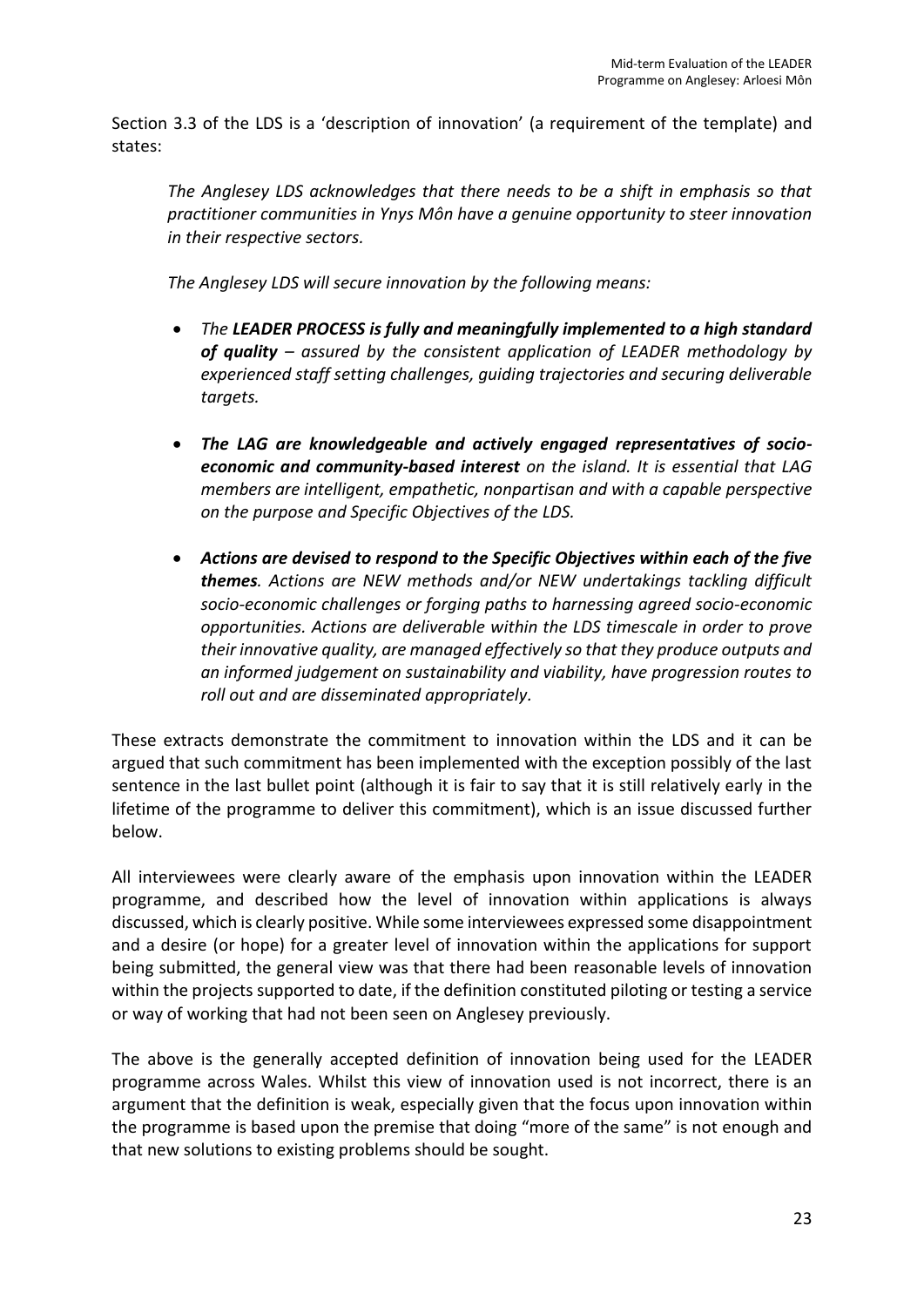Having a great focus upon more genuinely innovative ideas in at least part of the programme in going forward may therefore be appropriate.

This is not to suggest that the projects delivered via LEADER on Anglesey to date are particularly un-innovative; indeed, it can be argued that projects on Anglesey are more innovative than those being supported by LEADER in many other parts of Wales. Nevertheless, there is also an argument that there is scope for further development of the level of innovation within projects, especially given the very clear emphasis upon its importance within the LDS.

A range of approaches to this could be considered in order to achieve this. As a starting point, we would recommend reviewing the various toolkits and guides available via the Nesta website<sup>16</sup>. The potential to explore the potential to cooperate with other programmes and schemes in Wales designed to promote innovation should also be explored $^{17}$ .

Furthermore, the need to complete what could be described as the 'innovation cycle' needs to be emphasised. There are many versions of this cycle or process, all of which generally conclude with a review of the innovation that has been introduced, after which it is either 'mainstreamed', modified for a further pilot or discarded as not something worth introducing more widely. This final 'review' process is an essential component. To date, there would seem to have been limited emphasis upon this within LEADER on Anglesey (which may not be surprising, given that the programme is still at its midpoint). It is, however, very important that it takes place.

## 4.6 Networking and Cooperation

Networking among actors inside of the LAG's area, among LAGs and among other public– private partnerships, in order to establish a stronger foundation for the transfer of knowledge and the exchange of experiences, is also a key part of LEADER. Networking includes the exchange of achievements, experiences and knowhow between LEADER groups, rural areas, administrations and organisations involved in rural development within the EU, regardless of whether or not they are direct LEADER beneficiaries. Networking is a means of transferring good practice, disseminating innovation and building upon the lessons learnt from local rural development.

Cooperation is also a core feature of LEADER. With LAGs across Europe, the wealth of LEADER local development experience, knowledge, and human capital is potentially substantial, and cooperation offers a means of capitalising upon this resource. LAGs can make use of (or contribute to) this network in order to develop the group, undertake joint projects or initiatives, innovate, or share or transfer knowledge and experience.

<sup>&</sup>lt;sup>16</sup> Nesta [\(https://www.nesta.org.uk/\)](https://www.nesta.org.uk/) is an innovation foundation. The organisation acts through a combination of programmes, investment, policy and research, as well as through the formation of partnerships, to promote innovation across a broad range of sectors.

<sup>17</sup> See: <https://businesswales.gov.wales/innovation/>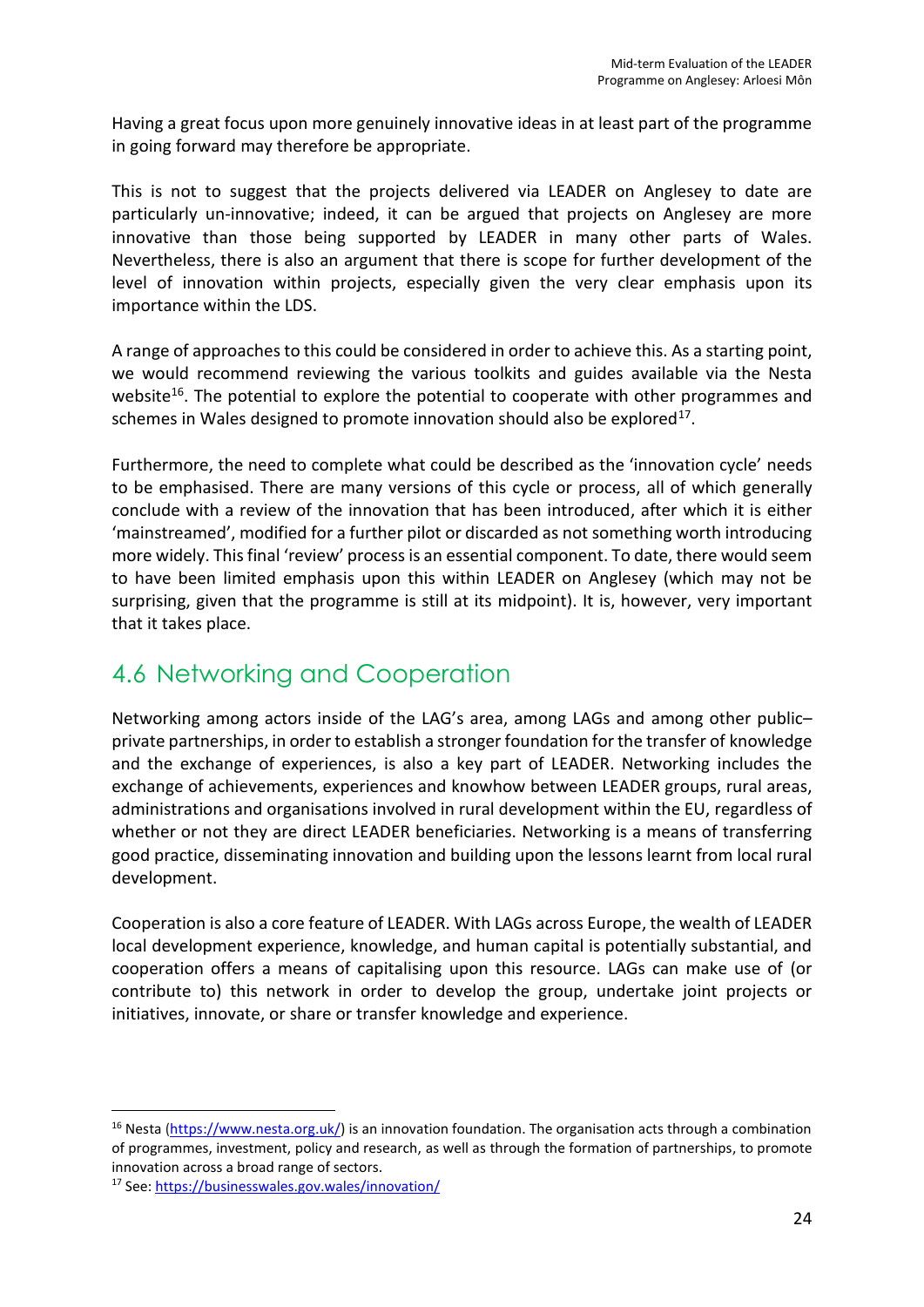Interviewees highlighted that the LAG itself provided a networking opportunity for members, and indeed identified networking as being one of the benefits of membership of the group. LAG members have also attended a handful of networking events in relation to LEADER, but highlighted time as being a major restriction upon their ability to participate in such activity, even when they were particularly keen to do so. The Menter Môn team had also participated in such events (including international events), which were considered to have been of some benefit. However, the challenges of building a cooperative project (following such activities) were noted, with time, again, being identified as the main constraint.

Little networking was reported to have taken place to date at a 'project level', although the potential value of such networking was recognised as being somewhat limited at a relatively early stage in the lifetime of the programme. The value of networking at a project level would, however, increase as projects moved further into their delivery stages and were completed.

Looking outside of Anglesey, interviewees reported that some networking was taking place at an officer level with other LAGs, especially those working in Gwynedd as a result of the fact that Menter Môn was also the lead body for the LAG in that area.

It seems clear from interviews that LAG members have limited awareness of activities and projects being undertaken by LAGs in other parts of Wales. This is despite the existence of the Wales Rural Network (WRN), which shares information on projects being supported by LAGs on its website<sup>18</sup>.

Interviewees were generally happy with the level of cooperation being undertaken, highlighting the number of cooperative projects that were being funded/implemented with LAGs from other parts of Wales, particularly with neighbouring counties. No cooperative projects have, however, been developed with any LAGs outside of Wales to date, which is potentially a significant missed opportunity to work with/learn from LAGs in other parts of the EU.

Staff members, however, highlighted the fact that constraints/pressure upon their time limited the amount of attention that they could pay to developing cooperative projects (which tend to be resource-intensive), highlighting that work has to be prioritised and that the development and delivery of 'local' projects had been prioritised above cooperative projects.

<sup>&</sup>lt;sup>18</sup> The Wales Rural Network is a forum in which to promote the exchange of expertise in rural development delivered by the Welsh Government and funded by the Rural Development Programme 2014-2020. See: <https://businesswales.gov.wales/walesruralnetwork/local-action-groups-and-projects>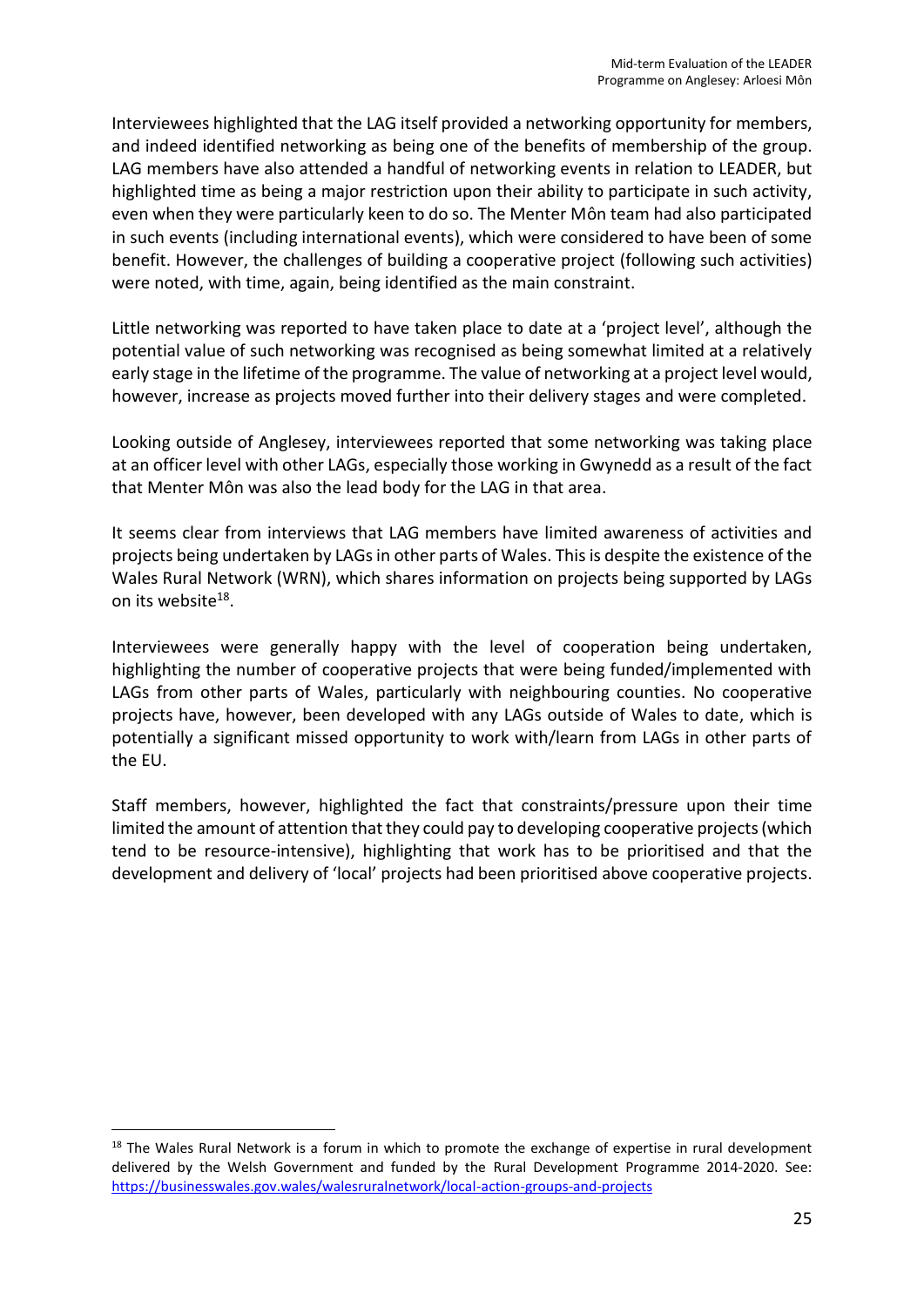# <span id="page-34-0"></span>5 Project stakeholder feedback

#### **Key points**

- Only a handful of stakeholders participating in projects responded to a survey distributed to contacts by the Menter Môn team.
- The responses received were, however, very positive, suggesting that participating in LEADER projects can have a very positive impact upon stakeholders.
- The feedback on the support provided by Menter Môn is very positive.

# 5.1 Introduction

An online questionnaire was distributed to stakeholders involved in projects delivered as part of the LEADER programme, with a view to ascertaining their view of the projects and how, if at all, they had benefitted as a result of their involvement with them. Unfortunately, only 11 responses, with some being partial, were received, representing 22 of the projects that had been financially supported (i.e. respondents were involved in multiple projects). The low number of responses means that care needs to be taken when considering the findings as set out below. Additional evidence will be gathered from stakeholders as the evaluation progresses. The findings of the data collected to date do, however, provide an insight into the views and experience of project stakeholders.

## 5.2 Making things happen

Ten stakeholders responded when asked to consider how likely it was that the project(s) with which they were involved would have happened anyway without the support of Arloesi Môn. Only one stated that it was likely, with five responding that there was 'no chance' that the project would have happened without support and a further three describing it as being unlikely. If this is representative of all projects supported, it is a very positive indication of the additionality of LEADER in terms of supporting the happening of projects.

Comments made often related to a lack of capacity to implement the project without the support of Arloesi Môn, including:

*"I have been involved with a range of projects. I believe a few would have happened anyway, but the majority would not have been feasible without the support of Arloesi Môn."*

*"The support provided has developed the project quicker and to a higher level."*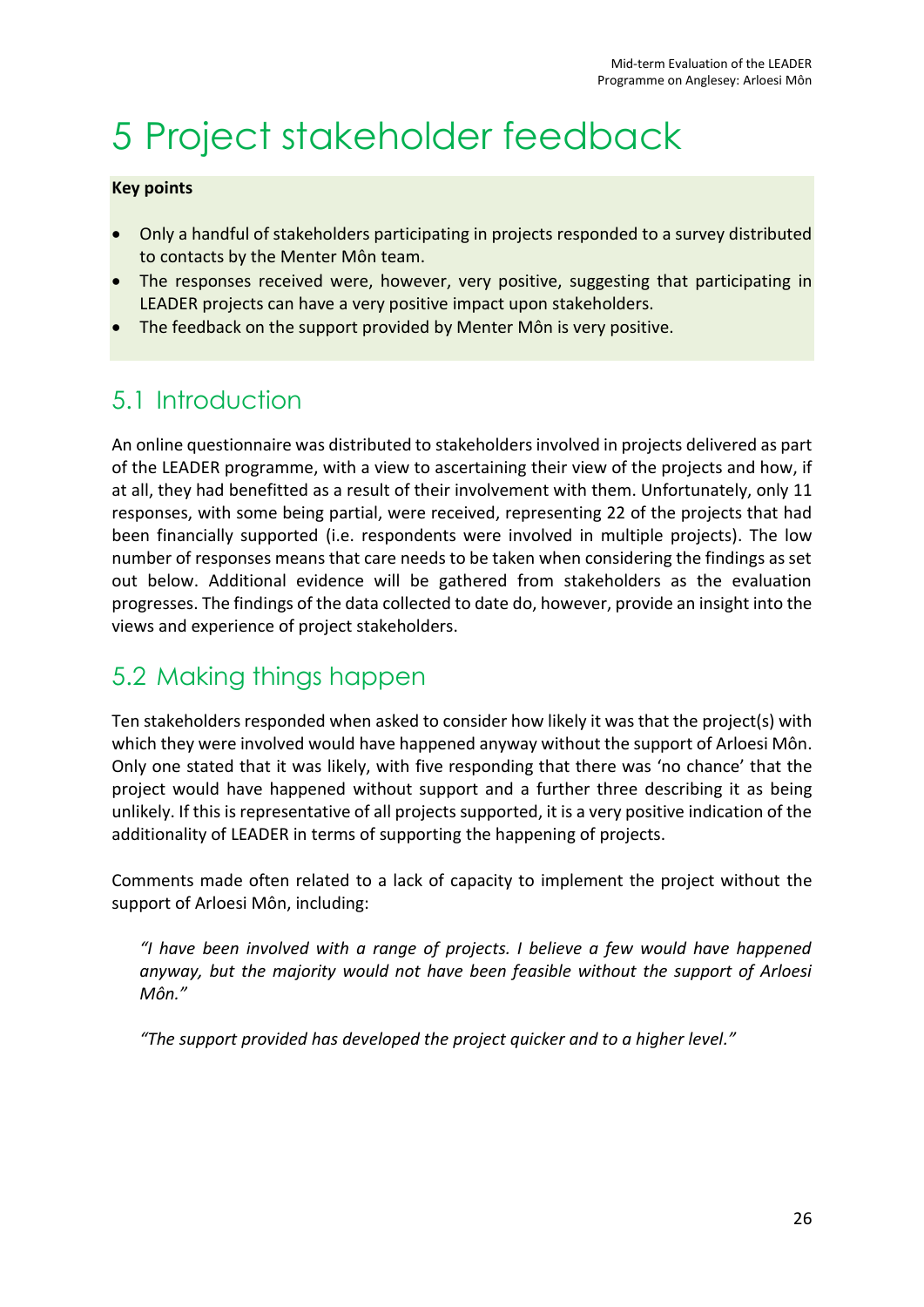# 5.3 Perceived project achievements

Whilst the responses to this question ranged, the majority of answers focused upon the benefits to their communities and local residents. Respondents indicated that the impacts of projects were positive, improving engagement and providing an avenue through which to develop opportunities in the communities for future generations. Other outcomes identified included:

- Engaging and consulting with service users and their families
- *"Generated genuine interest"*
- *"Awakened enthusiasm"*
- Creating intergenerational social gatherings in community facilities
- Delivering services via pilot projects
- Promoting the area
- Bringing stakeholders together to develop new services
- Demonstrating an interest in local heritage
- Encouraging the provision of services.

It is interesting to note that the majority of respondents to this question stated that the project(s) with which they were involved were performing better than they had anticipated.

## 5.4 Previous involvement in rural development

Whilst our sample is small and, therefore, may not be representative of all the stakeholders involved in Arloesi Môn projects, it is interesting to note that four of nine respondents to this question reported that they had not been involved in any other projects being delivered in rural Anglesey previously. This would suggest that the programme has been able to engage with a group of stakeholders not previously involved with rural projects on the island. However, the sample is small; therefore, more data will need to be collected in order to confirm whether or not this is reflected more widely. This would, however, be a positive outcome of the LEADER process on Anglesey, with 'fostering local economic development' being a key objective for the LEADER approach and the animation element of the programme in particular.

## 5.5 Personal learning and development

Stakeholders were asked to describe what, if anything, they (as an individual) had learnt as a result of their involvement with the project(s) and Menter Môn. Personal learning identified included:

- That projects and ideas can be successfully implemented
- That there is a will to explore innovative ways of delivering services even despite the difficult economic challenges that social care and health care are facing
- *"On a personal level, the project has allowed us to explore best practice across the UK and identify how our project can tap into this knowledge and experience and apply this to services that are based here on Anglesey"*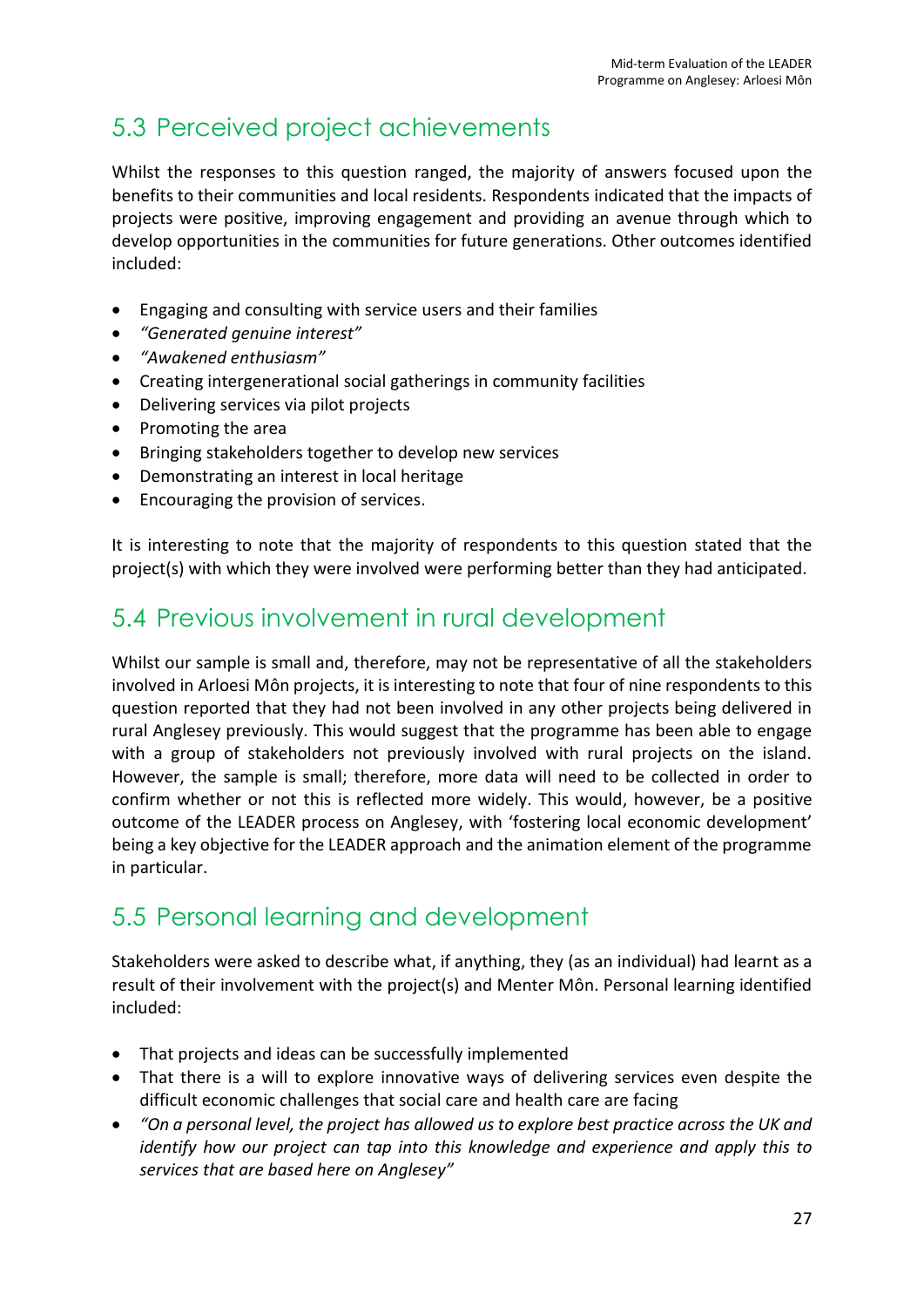- The amount of local history which is not publicly known
- *"I've also learned about the importance of local teamwork and cooperation when delivering these projects, and how groups such as Menter Môn are important in helping facilitate the creation of these facilities locally"*
- *"I have learnt that Arloesi Môn does a great deal of good to assist communities and develop sustainable ideas."*

The number of comments in relation to the quality of the support provided by the Menter Môn team is noteworthy.

What is more, stakeholders were asked to comment upon whether or not their experience of working with Arloesi Môn had influenced their thinking with respect to rural development in Anglesey. Comments made included:

- Working with Arloesi Môn had expanded respondents' view of *"what is out there and what we can do collectively to enhance rural development"*
- *"That rural development is essential, as the individuals that we support can become very isolated and lonely and access to basic social and health care services can be a daily challenge"*
- That Anglesey is an area *"ripe with potential, especially in the centre of Anglesey"*. Many stories are there waiting to be told — from battles to Celtic fortresses and lost monasteries.

Again, these comments are an indication of the positive outcomes that the LEADER approach can generate beyond the direct achievements and outcomes of the projects themselves.

All respondents stated that they were likely to continue to be involved in projects in rural Anglesey in going forward, and that their involvement with projects supported by Arloesi Môn had a positive influence upon their intention to continue to be involved.

*"I/we have learnt much from our experiences and can pass on that information to other like-minded projects, and it has given greater confidence of understanding the parameters within which such projects can be delivered and recognising the different influences of trying to assist rural communities."*

*"I would definitely want to be involved in more projects, and will also apply for further funding if it is appropriate to our services and available."*

*"I experienced an insight into rural Anglesey, albeit I was aware, but it really opened my eyes to more opportunities, needs and successes."*

*"I am a young rural lad who likes local history. Anything I can do to promote it I will."*

*"I am keen to get involved in other projects where sharing experiences is seen as good practice."*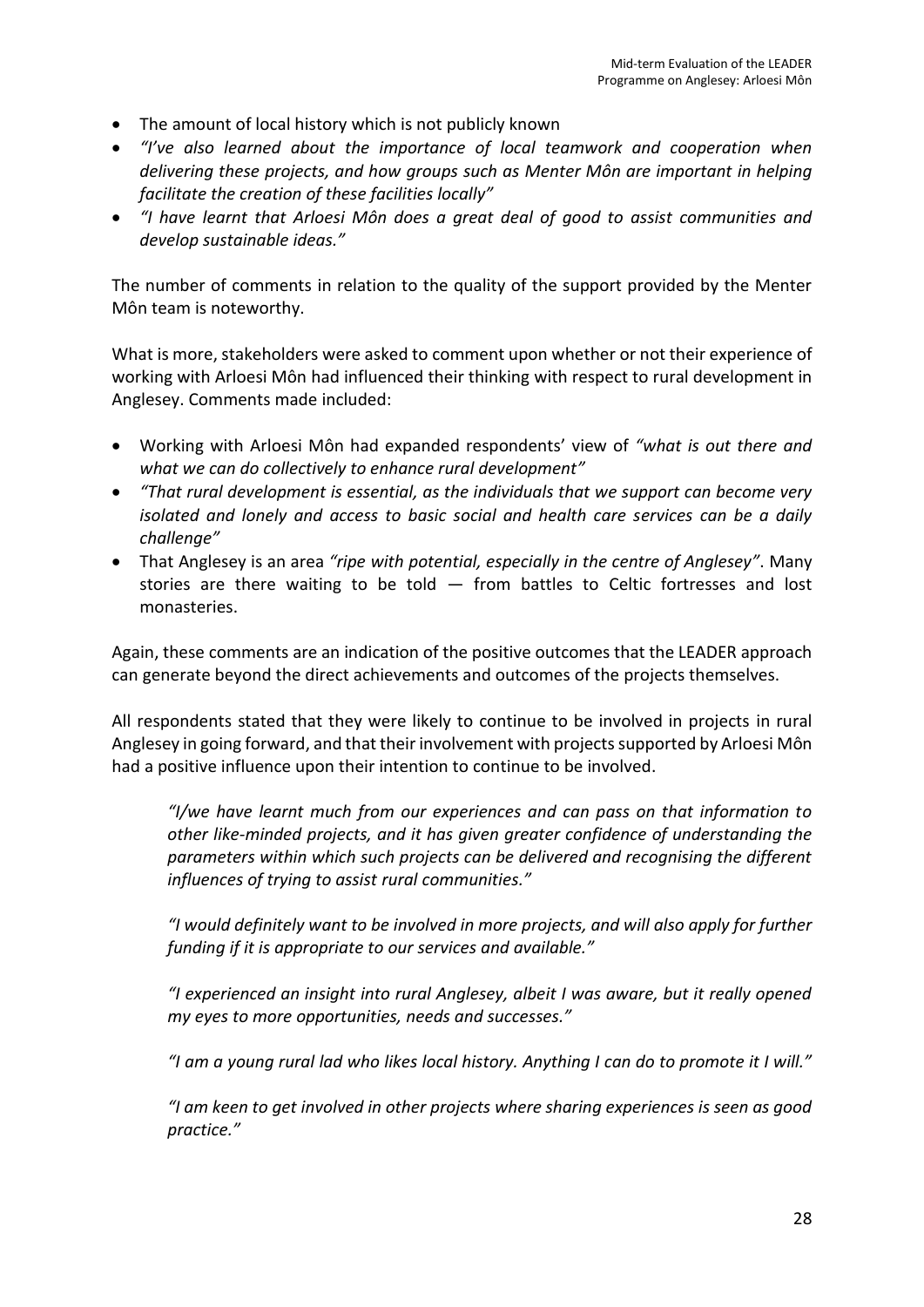*"I hope to be involved in future programmes. The involvement has made me better aware of the opportunities and challenges in rural Anglesey."*

All respondents (n=9) also stated that they had met and/or were working with different people for the first time as a result of their involvement with Arloesi Môn, which is, again, a positive outcome.

*"I have had the opportunity to work with different agencies and individuals and this has been an excellent experience and brought additional knowledge to both myself and colleagues. It has also allowed me to network more effectively and, as a result, be successful in obtaining a grant to look at how we can develop support to individuals on the autism spectrum."*

*"Meeting local people with knowledge and talent to get things done."*

*"I have met and started working with a number of people who I never knew before."*

## 5.6 Net Promoter Score

The Net Promoter Score (NPS) is a management tool used to gauge the overall satisfaction of an organisation's customers, in this case, Arloesi Môn. The score is calculated based upon responses to a single question: *How likely is it that you would recommend*  [company/product/service] *to a friend or colleague?* Responses are given on a scale of 0 (zero likelihood) to 10 (very likely), with the NPS ranging from minus 100 (very bad) to plus 100 (very good).

The NPS based upon the responses of nine project stakeholders was a very positive +67, indicating a high level of satisfaction; again, however, the sample size (of course) needs to be considered.

Comments made by respondents in explaining the score given included:

*"The assistance that we have received is worth publicising."*

*"I have had an excellent experience and the project to date has really allowed the individuals that we support to be involved in the project delivery."*

*"...for the benefit of the island!"*

*"Arloesi Môn has given those in rural areas the chance to promote their quiet parish in a constructive manner."*

*"Their support has been exceptional."*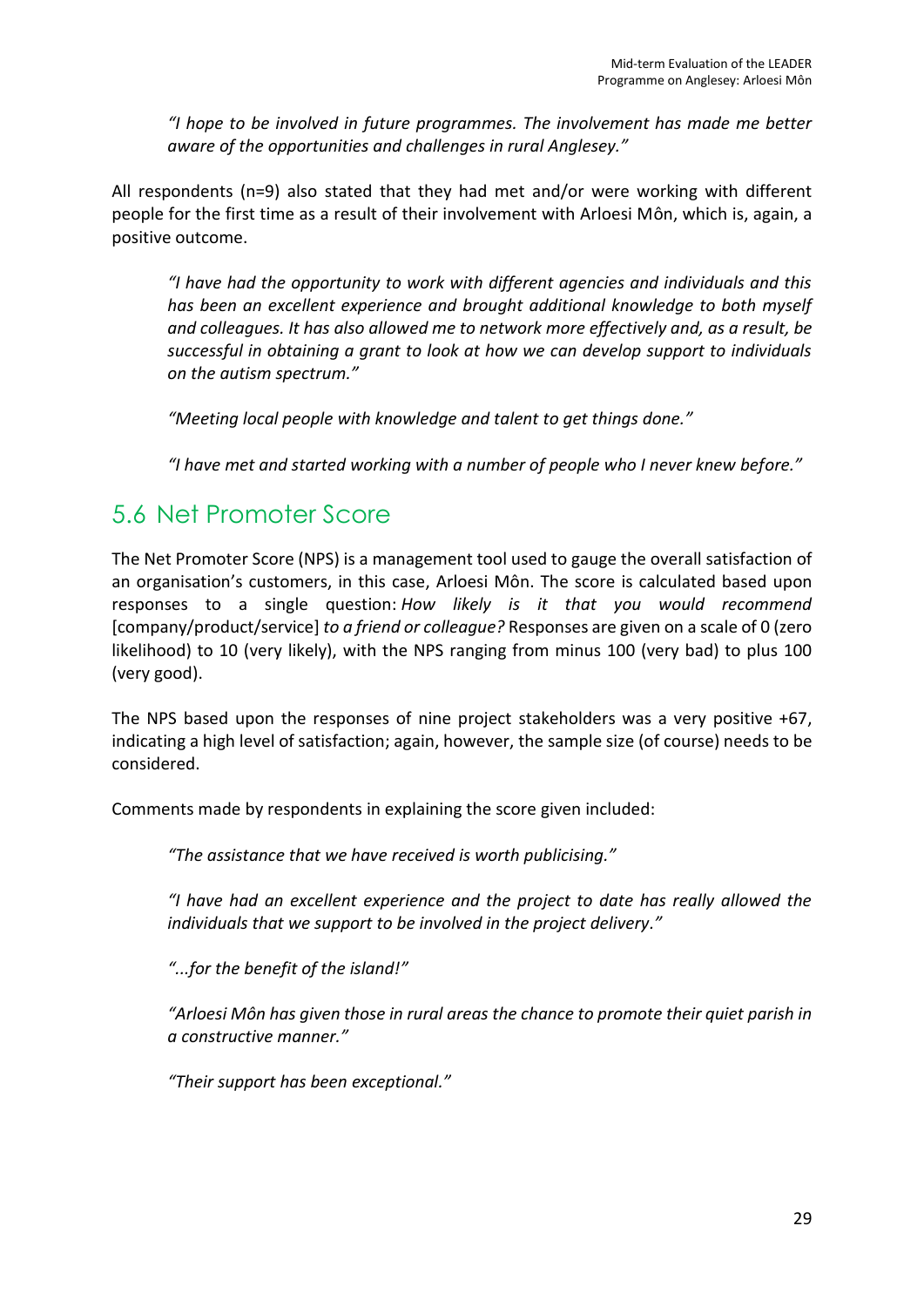# <span id="page-38-0"></span>6 Conclusion and recommendations

The findings of this mid-term and, therefore, interim evaluation of the implementation of the LEADER programme on Anglesey are largely positive. Both LAG members and project stakeholders (recognising that the sample to date is small) identified positive outcomes as a result of their involvement with the LEADER programme on Anglesey — important outcomes of the LEADER approach, the benefits of which go beyond the projects that it supported. These include:

- Engaging stakeholders in rural development projects for the first time; and
- Changing views on what can be achieved by intervention in the local area.

A key finding of the review of the LDS is that the priorities and objectives that it sets out are very broad and wide-ranging, with little prioritisation. There is an argument that this approach reflects the wide-ranging challenges facing Anglesey and the need to cast the net widely in order to identify new and innovative projects and ideas. However, we believe that there is a stronger argument for greater prioritisation in going forward so as to ensure that the remaining funding available is utilised as effectively as possible.

The key to this issue is that the LAG needs to be clear as to what their objective for the LEADER programme on Anglesey is. If the objective is concerned with funding good or innovative ideas, regardless of their origin, a broad approach is appropriate. If, however, the objective is to be more targeted, and to address specific challenges or opportunities, a narrower, more targeted approach is probably necessary.

**Recommendation 1:** The LDS should be updated with the potential to introduce greater prioritisation for the remainder of the lifetime of the programme considered. This process should include a review of the projects supported to date, mapped against the objectives of the LDS and consideration of the potential need to undertake activities that follow up or build upon activities undertaken by projects funded previously.

A limited number of indicators (and associated targets) are in place in order to monitor the performance of the LEADER programme on Anglesey. Such an approach has benefits from an administrative perspective. A result of the approach, however, is that there is limited data collected on the extent to which the LDS has been delivered and the performance of the programme, especially at an outcome level (the majority of the indicators are outputs, i.e. activities). There is therefore an argument for introducing additional indicators and a few suggestions have been made within the report which should be considered by the LAG.

**Recommendation 2:** Consideration should be given to the introduction of additional performance indicators for the implementation of the LDS on Anglesey, including both generic indicators and theme/priority-specific indicators.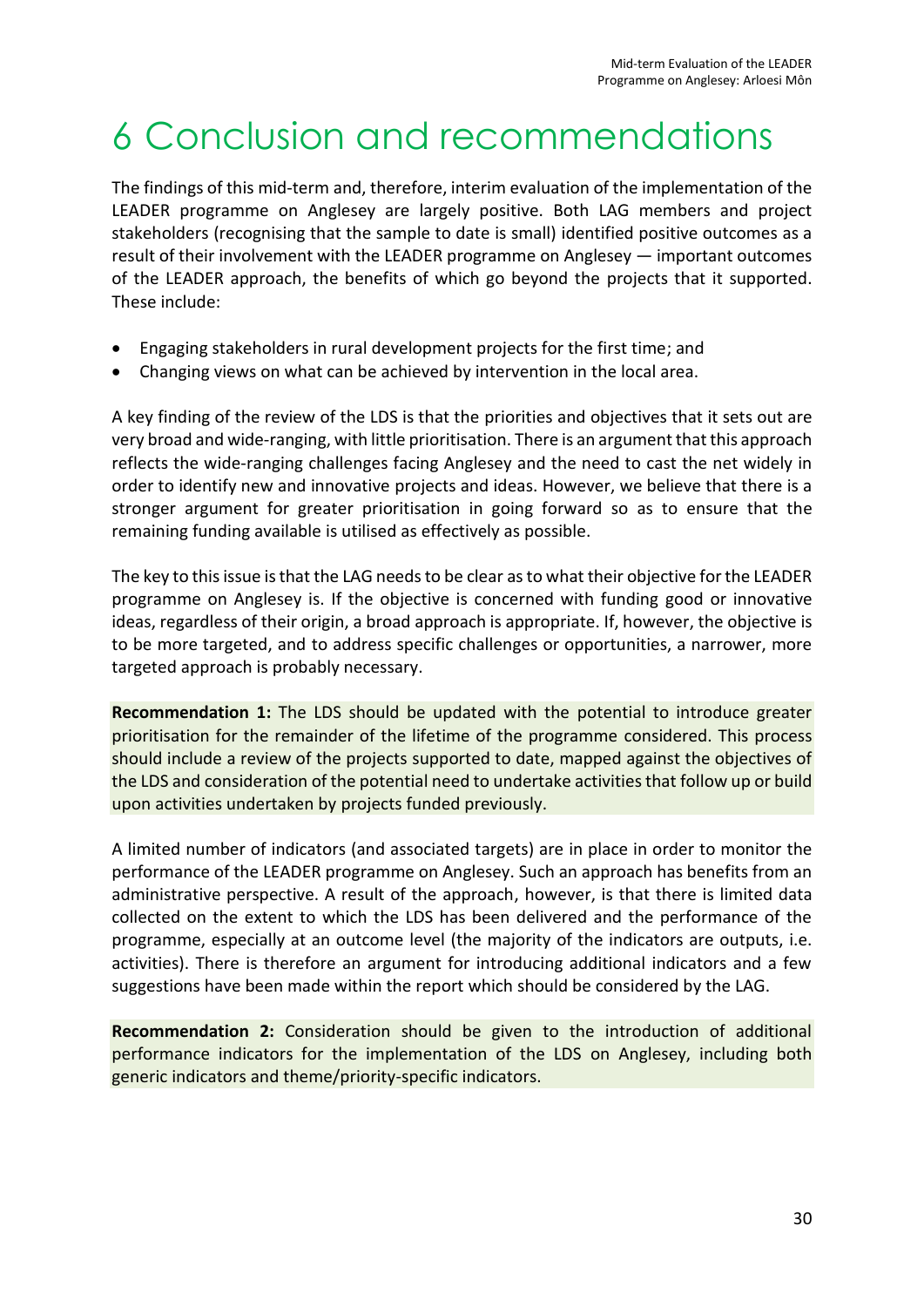The limited number of programme-level indicators also means that the programme is dependent, to a large extent, upon the monitoring and evaluation activities being undertaken at a project level. It is therefore very important to ensure that the quality of the monitoring and evaluation work being undertaken at a project level is high.

**Recommendation 3:** The monitoring and evaluation activities being undertaken at a project level should be reviewed. Alongside this, the potential to provide evaluation workshops or training sessions for project officers should be considered, with a view to maximising the value of the data that is gathered at a project level.

Understanding of the LEADER approach at an LAG level seems to be high, which is obviously positive, although the low numbers attending some meetings are of some concern. The relative complexity of the programme does, however, need to be acknowledged, as does the need to ensure that LAG members attend meetings on a regular basis in order to ensure that they have a good working knowledge of the programme and the discussions that have taken place during previous meetings. Moreover, there were concerns amongst interviewees with regard to the understanding, or indeed awareness, of LEADER and the role of the LAG amongst stakeholders outside of the LAG. This may be an issue that the LAG would wish to explore further at a time when future approaches to rural development in Wales are being considered in the context of the UK's withdrawal from the European Union.

**Recommendation 4:** LAG membership should be reviewed on an ongoing basis so as to ensure that members have the capacity to fully commit to the LAG. Where members are not able to commit adequate time to the LAG, replacement members should be sought.

LAG members identified a range of ways in which they benefitted as a result of their involvement with the group. This is an important outcome of the LEADER approach, of which the LAG is a critical element. The potential to highlight these benefits to potential new members, along with the possibility of developing further benefits for members, should be explored.

**Recommendation 5:** Consideration should be given to the introduction of a programme of training of LAG members regarding issues and topics relevant to the LDS and the LEADER approach. For example, training could be provided on the development of levels of innovation within an organisation. The provision of such training could then be used as a means of attracting new and existing members to meetings.

**Recommendation 6:** The key role that LAG members play in raising awareness of the LEADER programme on Anglesey should be recognised. Furthermore, LAG members have an important role in the animation of the local area. The potential to enhance the role of LAG members as 'ambassadors' for LEADER should be explored, including representing the LAG at events or meetings, leading activities with particular sectors, and so on. Members should also be encouraged to note/promote their role as LAG members within their existing networks and activities. The potential to develop a page on the Arloesi Môn website which lists contact details etc. for LAG members and explains the important role of the LAG should be considered.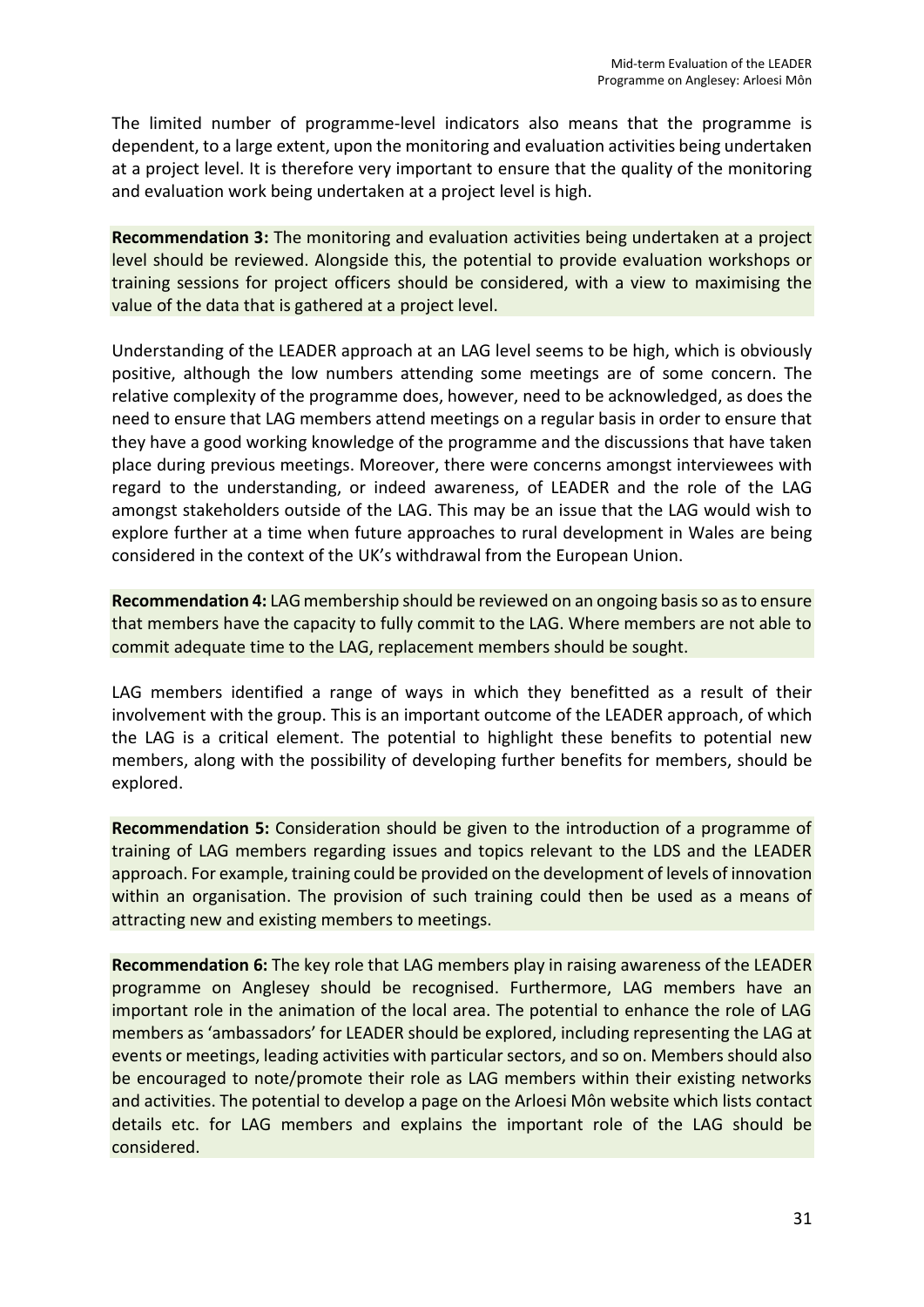**Recommendation 7:** The LAG should assess whether or not there are gaps in its knowledge and understanding of the challenges and opportunities on Anglesey (e.g. by undertaking a skills audit). If gaps are identified, actions with which to address those gaps (e.g. specific research or consultation activities) should be considered. Specifically, options for engaging young people and the private sector in LAG/LEADER activities (both of which were identified as gaps during the evaluation interviews) should be explored, including setting up subgroups to the main LAG for specific groups (e.g. young people) or sectors (e.g. the private sector).

LAG members were generally positive when asked to comment upon the role played by Menter Môn in their capacity as the lead body for the LAG. This is (obviously) a positive finding.

The different approach being taken in Anglesey (and Gwynedd) in terms of the delivery of LEADER projects is important to note, with project officers within Menter Môn taking greater responsibility for the implementation of projects compared to other areas, wherein the approach is focused upon providing financial support for external organisations to deliver projects that they have developed. The approach offers several advantages in comparison to that employed in other areas. For example, it can be argued that the approach in Anglesey encourages more innovative projects to be developed and implemented. However, much less of the funding available is distributed to groups in the local area because projects are delivered 'in-house' by Menter Môn. Moreover, this reduces the potential to use the funding to develop project delivery capacity within those external organisations. These strengths and weaknesses need to be recognised.

'Animation of the territory' is a key part of LEADER and the evaluation has found potential for LAG members to engage more fully in the direction of activities being undertaken by the LEADER team on their behalf; the LAG should take greater responsibility for the animation activities being undertaken.

**Recommendation 8:** Animation is a key element of the LEADER approach. Considering the updates to the LDS, there should be a greater focus upon discussing, directing and monitoring animation activities at a LAG level.

**Recommendation 9:** Whilst committing funding is clearly important, care should be taken when committing further funding, so as to ensure that adequate resources remain available to fund ideas and applications generated by animation activities to be undertaken during the next phase of the programme period.

The evaluation has identified the potential for further development in respect of the level of networking taking place both within and outside of Anglesey (especially at a LAG and project level), as well as for increased awareness of other LEADER activities in Wales (and beyond) amongst LAG members.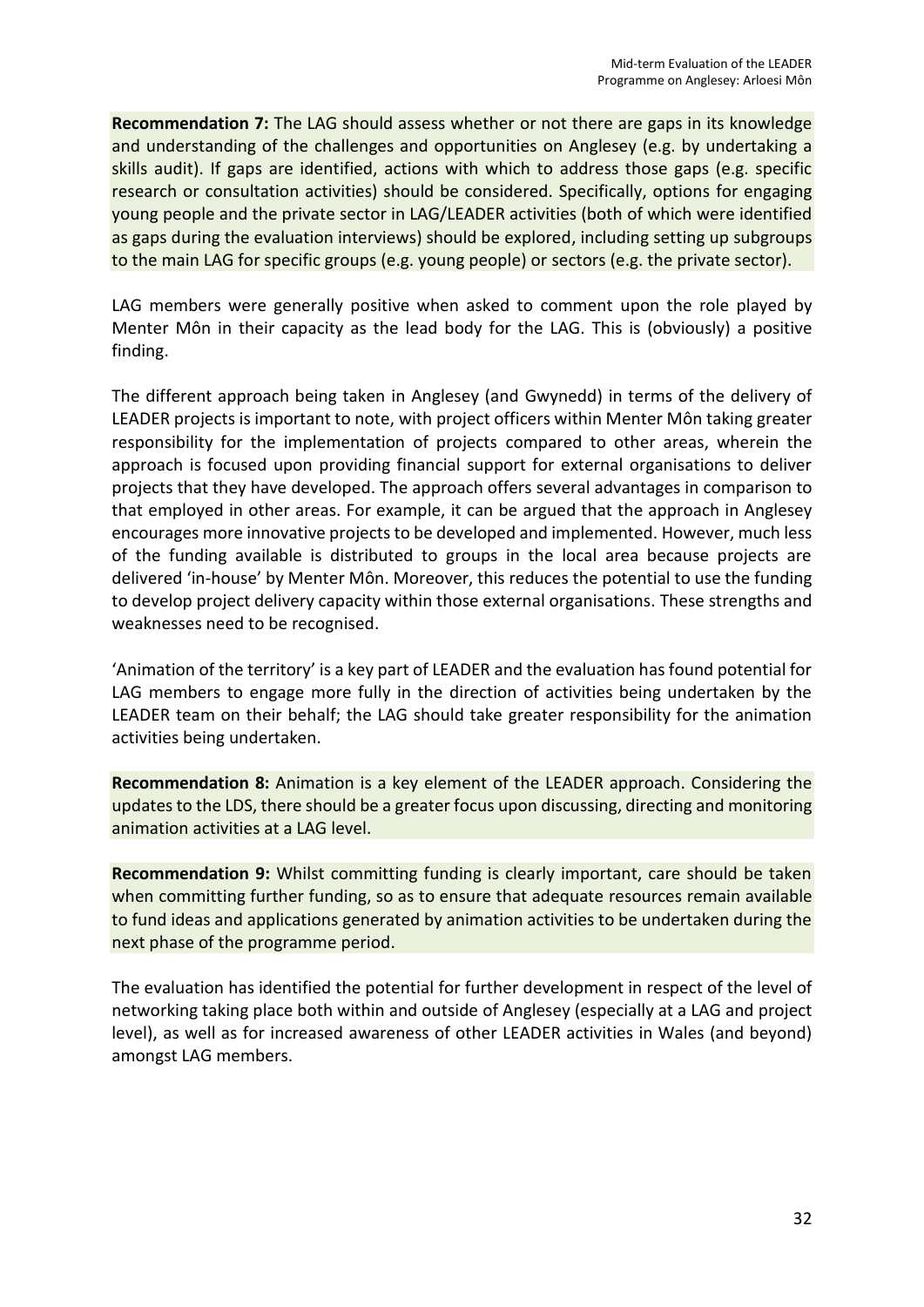**Recommendation 10:** Networking and cooperation are also key features of LEADER. Opportunities and options for the following should therefore be explored:

- d) Increasing networking, the exchanging of experiences, and cooperation at a project level on Anglesey; such activities could potentially be focused upon sharing the lessons learnt and the findings of LEADER projects undertaken.
- e) Increasing LAG members' awareness of LEADER projects being delivered in other parts of Wales (and across the EU); if possible, information on projects developed and delivered in previous programme periods (both within and outside of Anglesey) should also be shared.
- f) Developing further cooperative projects, especially with LAGs outside of Wales and across the EU; these should be explored as soon as possible so as to allow enough time for those projects to be developed and implemented.

**Recommendation 11:** A key element of any pilot project is concerned with the capturing *and* the sharing of any learning. Consideration should be given to the production of detailed case studies/reports for all of the projects that have been funded by LEADER on Anglesey that should be used to share and disseminate the findings and lessons learnt from each project. The method for effectively sharing those documents with stakeholders (local and from farther afield) should also be considered, e.g. the potential for conferences or workshops to share and discuss findings.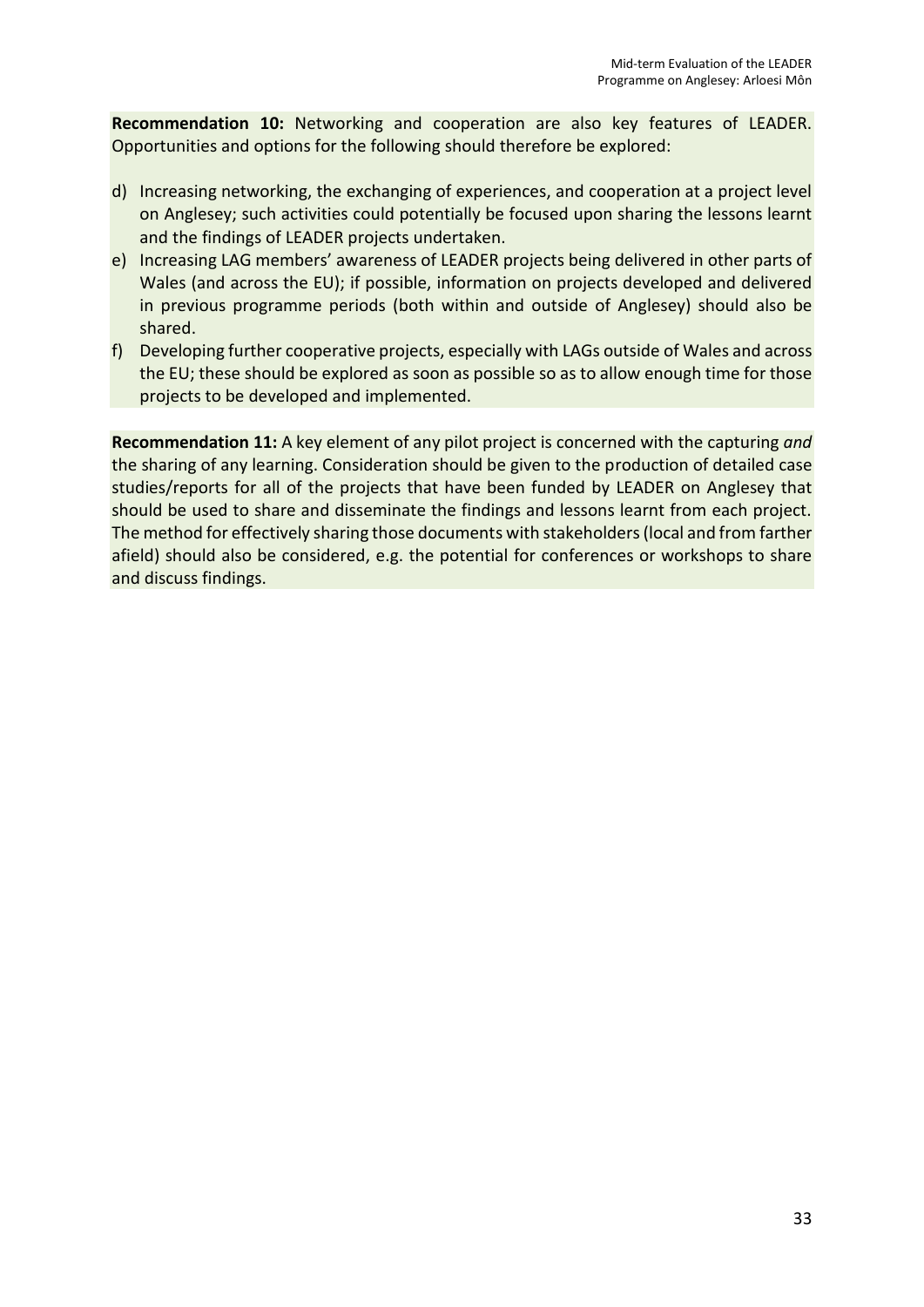# <span id="page-42-0"></span>Appendix 1: An overview of the Anglesey LDS priorities and objectives

#### Headline Objectives

- 1) By 2020, Ynys Môn realises new economic potential with more and better employment opportunities for its people provided by harnessing economic intelligence, pre-developing small enterprises, new jobs, and an improved skills base.
- 2) By 2020, people living and working in Ynys Môn are better connected physically, digitally and socially and are able to access the amenities and services that they need.
- 3) By 2020, Ynys Môn's people better capitalise upon the area's cultural, historical, recreational and natural assets in order to improve the visitor experience, visitor numbers and spend, and local skills and employment in tourism.
- 4) By 2020, Ynys Môn and Gwynedd will have established THREE inter-territorial cooperation projects and ONE transnational cooperation project that, through innovation, networking, and knowledge exchange, contribute to meeting the objectives of the LDS themes and associated priorities.

#### Strategic Objectives

### *Theme 1: Adding value to local identity and natural and cultural resources*

- SO1: Secure greater local economic value for local operators from the Anglesey Coastal Path.
- SO2: Develop new and more employment and business opportunities for local people through the diversification and integration of coastal economy factors.
- SO3: Engender greater participation and exploitation of new and existing heritage and tourism markets in central island areas.
- SO4: Generate greater participation and exploitation of off-season tourism markets by new and existing businesses working in conjunction with communities of interest.
- SO5: Increase engagement with, participation by and benefit to tourism businesses by adding value to existing digital application provisions.
- S06: Increase the number of businesses utilising the Sense of Place toolkit on the island.
- SO7: Elevate the harnessing of Welsh as a USP rooted in the region, setting the language in its European, Celtic and local context by deepening the appreciation and knowledge of its wider significance in European heritage and Celtic persistence.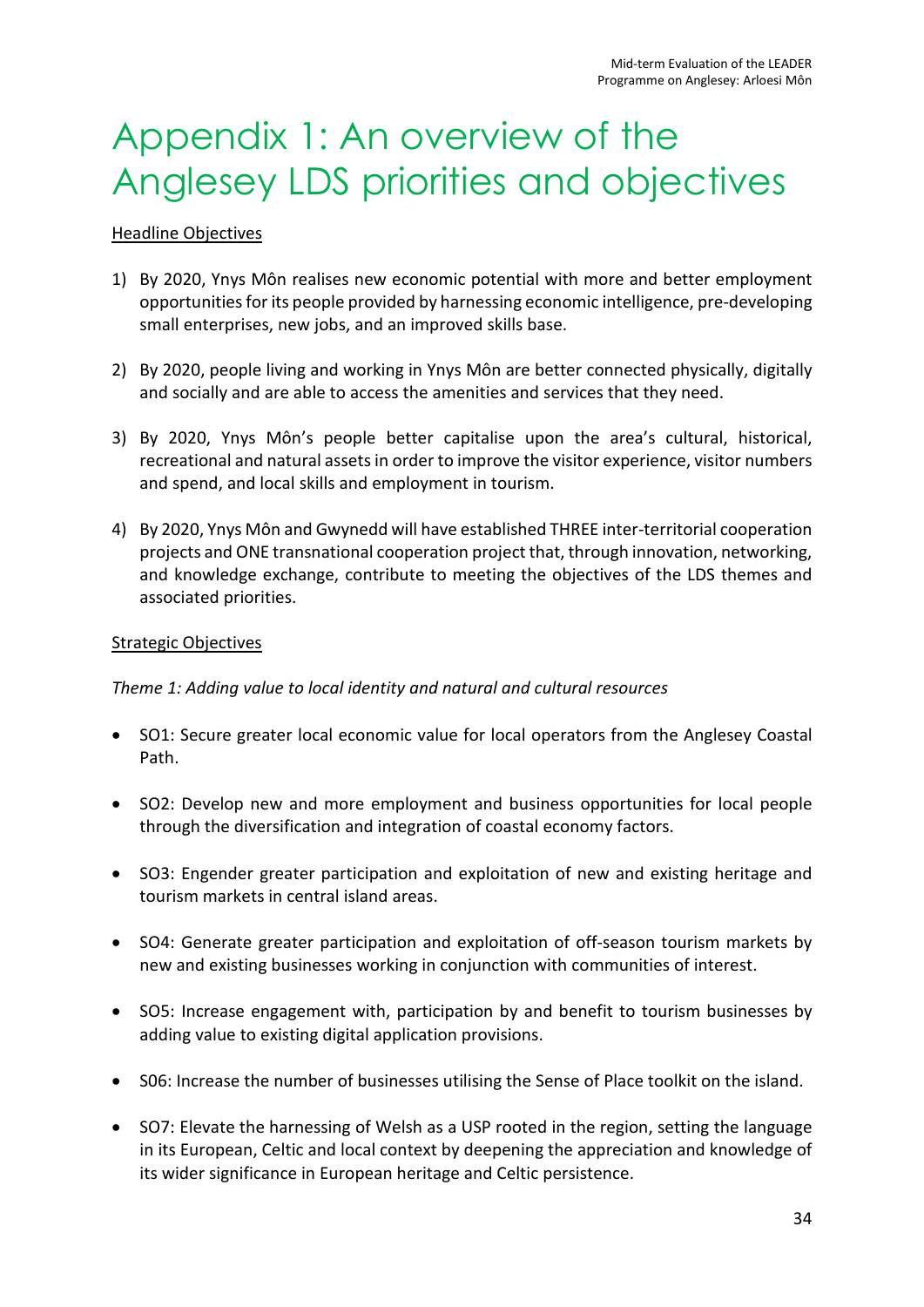• SO8: Ensure that the Welsh language is heard in the community and in the workplace as well as seen.

*Theme 2: Facilitating pre-commercial development, business partnerships and short supply chains*

- SO9: Increase the opportunities for start-up entrepreneurship and added-value local supply and processing dynamics in the food sector.
- SO10: Drive up the artisan food agenda in Ynys Môn, linking particularly to adding value to primary produce and speciality foods.
- SO11: Drive forth the development of products which add value to Ynys Môn's economy, diversify its product range and provide reach into extended markets.
- SO12: Provide employment opportunities for high-achieving young people in their home county.
- SO13: Provide an opportunity for young people to have access to support and equipment which facilitates creativity and entrepreneurship.
- SO14: Coordinate local business consortia in accessing assistance and engaging more successfully with formal procurement procedures.
- SO15: Facilitate new or innovative community and/or business partnerships that create new product development opportunities.
- SO16: Exploit growth in the digital sector as a crosscutting driver of economic growth.
- SO17: Exploit the City of Learning more deeply into its diaspora in Anglesey.

### *Theme 3: Exploring new ways of providing non-statutory local services*

- SO18: Implement a community-based rural transportation initiative.
- SO19: Pilot and develop new community-based models of service delivery using timelimited methodologies, with a view to rolling out; specifically, address CCT criteria regarding underrepresented and excluded groups, and, in particular, address tackling poverty aims regarding childcare services, financial inclusion, digital inclusion, skills development, etc.
- SO20: Improve the use of community hubs as service delivery mechanisms; specifically, address CCT criteria regarding underrepresented and excluded groups, and, in particular, address tackling poverty aims regarding childcare services, financial inclusion, digital inclusion, skills development, etc.
- SO21: Mitigate the effects of service cutbacks through intelligent transfer piloting.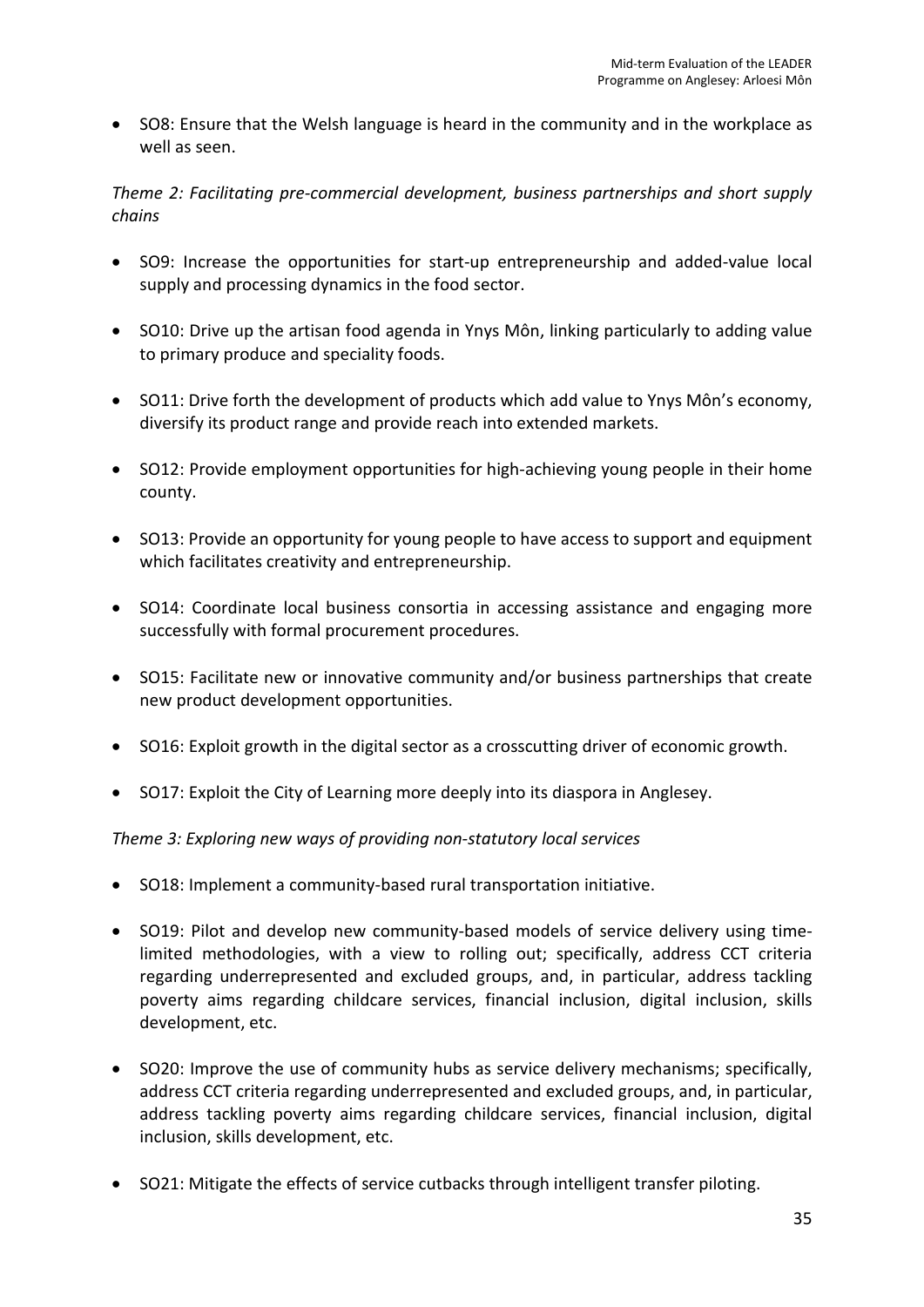## *Theme 4: Renewable energy at the community level*

- SO22: Make substantial inroads into inhabitants' understanding of the carbon agenda, their role and participation in it, and the incremental development of their ownership of it.
- SO23: Exploit kiln-dried-timber added-value options.
- SO24: Promote renewable energy for local use in Anglesey businesses.

### *Theme 5: Exploitation of digital technology*

- SO25: Pilot not-spot solutions.
- SO26: Trial the head-on tackling of digital exclusion by targeting those most difficult to reach (directly targeted at the tackling poverty CCT).
- SO27: Create a digital academy mindset in Ynys Môn with the most able young people in order to develop digital entrepreneurs.
- SO28: Extend mainstream provisions into deep rural and upland areas through proactive programming, with an emphasis upon land-based businesses.
- SO29: Bring Ynys Môn to the forefront of Welsh-medium digital developments.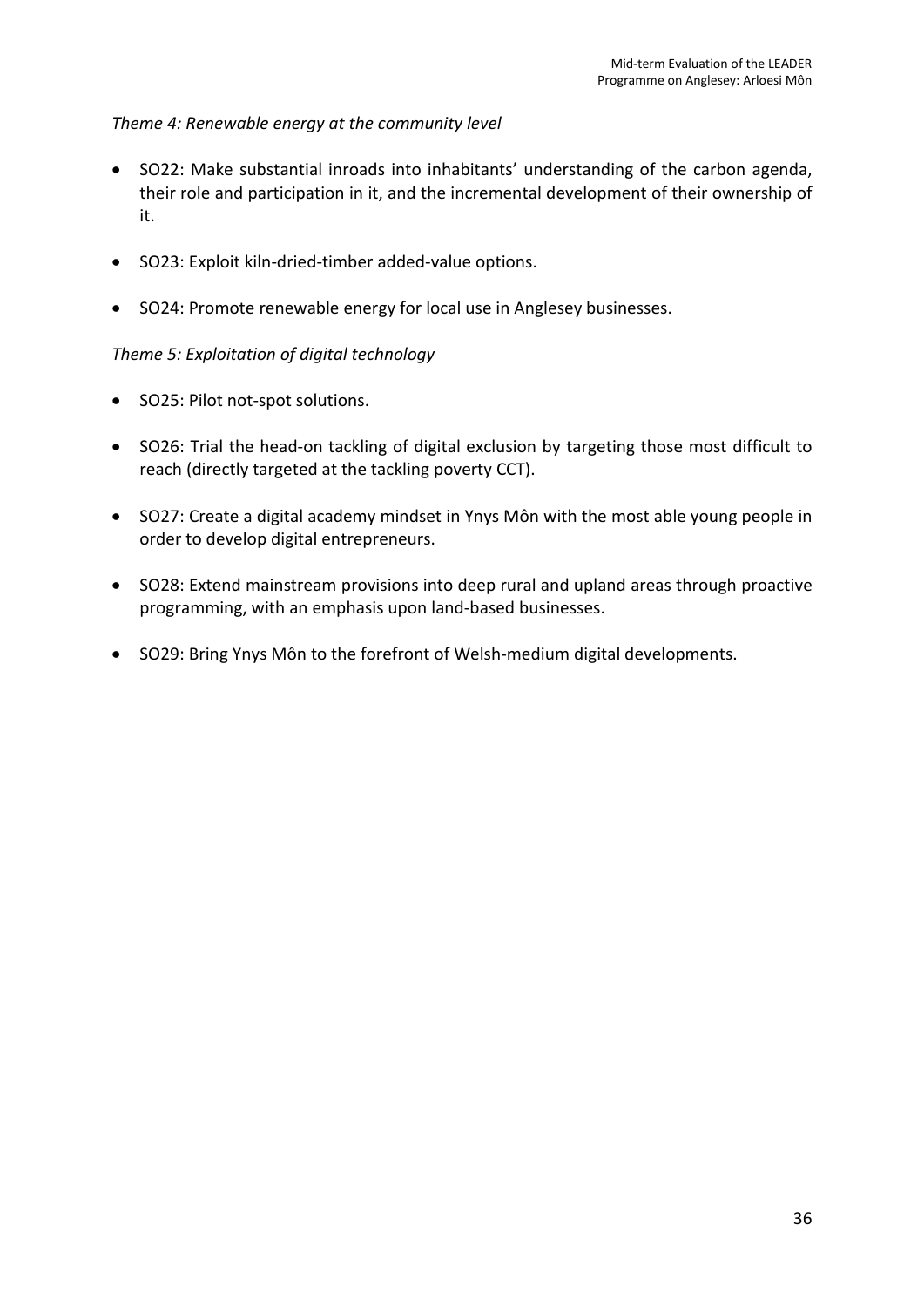# <span id="page-45-0"></span>Appendix 2: Project case studies, drawn from project closure forms

# **Digitalisation**

This pilot project sought to explore the issue that many people above the age of 50 on Anglesey have not engaged with modern technology, and to support them to *"reach out and embrace a new world of connectivity and social interaction"*.

Fifteen individuals were targeted to participate in the scheme, wherein they received one-toone training in their own homes. The training focused upon practical tasks such as online shopping and banking, as well as the use of programs such as Skype and My Health Online. All 15 participants were positive towards the project and were keen to undergo further training.

Following the pilot, further possible steps were being discussed at a local level. The report produced as part of the pilot was intended to be a useful reference in thinking about possible services that could be provided in the future.

| Outputs                           |  |
|-----------------------------------|--|
| Pilots supported                  |  |
| Stakeholders engaged              |  |
| Information dissemination actions |  |

Total cost of study = £4,400

# Heritage Study

A need was identified by a group of interested parties with respect to exploring innovative means of interpreting the area's history in order to create more all-year-round tourism opportunities for heritage sites. As a result, a bilingual study was conducted that explored the links between tourists/local residents and the heritage presented at destinations, motivations for visiting attractions, and the visitor experience. The project trained four volunteers to canvas a sample of visitors and local residents who attended the Cemaes Vintage Festival and Classic Car Show. The qualitative and quantitative research carried out were analysed and a detailed statistical report was produced which included several recommendations.

The research found that, overall, visitors to attractions were reasonably satisfied with the offer but would stay longer if there were other experiences available to them, e.g. reenactments, craft demonstrations or history talks. Other recommendations included an Anglesey heritage loyalty scheme, social media marketing training, and volunteer events.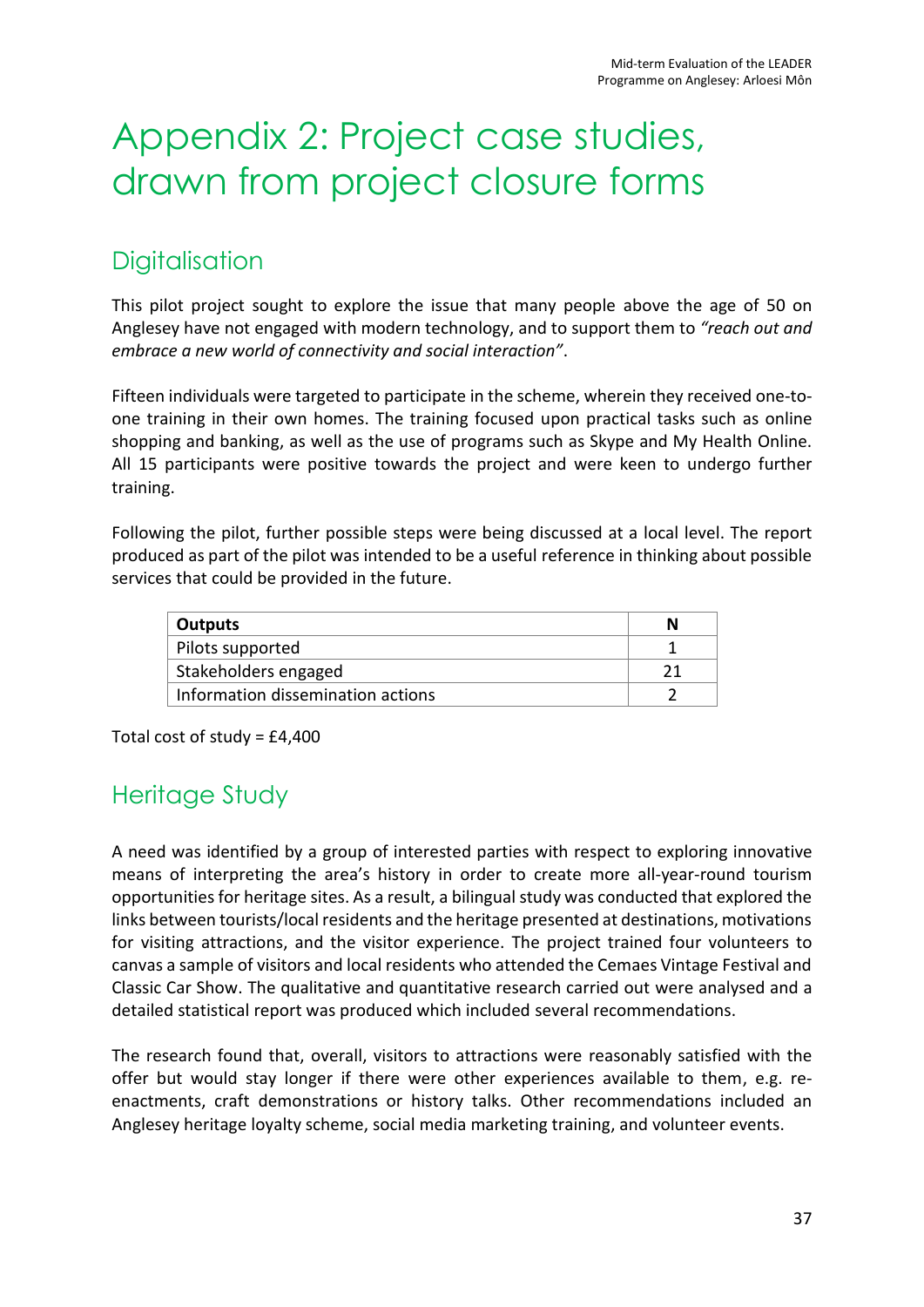The results of the study were presented to the subgroup for discussion. There was a plan to submit a pilot to the LAG that would work with Anglesey attractions on joint marketing and tourist information provision for Anglesey.

| <b>Outputs</b>         | N   |
|------------------------|-----|
| Feasibility studies    |     |
| Stakeholders engaged   |     |
| Participants supported | 143 |

Total cost of study = £1,500

# Digital Villages

Bryngwran, Llanfechell and Talwrn are three small villages that have strengths in both their built and their natural environment but that struggle to attract tourists to their community. The areas wanted to use the diversity of their locations and their histories to improve their heritage tourism products. The study examined the feasibility and opportunities of using 3D and augmented-reality technologies in these villages in order to raise awareness of a sense of place.

The study identified that it was important to find the right digital solutions for each area and create a new network. What is more, it highlighted that new cutting-edge technology is not cheap and the future sustainability of these technologies could be an issue, and that intellectual property rights could also cause problems in some cases.

The study produced solutions that were fully researched and costed for the areas to use for future funding applications. LEADER was not in a position to fund all of the projects, due to the expense; however, the study provides information that could be used to support applications to other tourism funds.

| Outputs              |  |
|----------------------|--|
| Feasibility studies  |  |
| Stakeholders engaged |  |

Total cost of study = £4,500

## Artisan Study

Llangefni Social Enterprise had demonstrated a real need on Anglesey to revive its failing traditional, open-air markets, which, although stable in the summer months, were very quiet in the winter. It was felt that Anglesey has a wealth of artisan products but that they were being produced and sold individually rather than at traditional town markets. As such, this project aimed to discover these artisan producers and bring them together in order to showcase the island and develop a new style of market.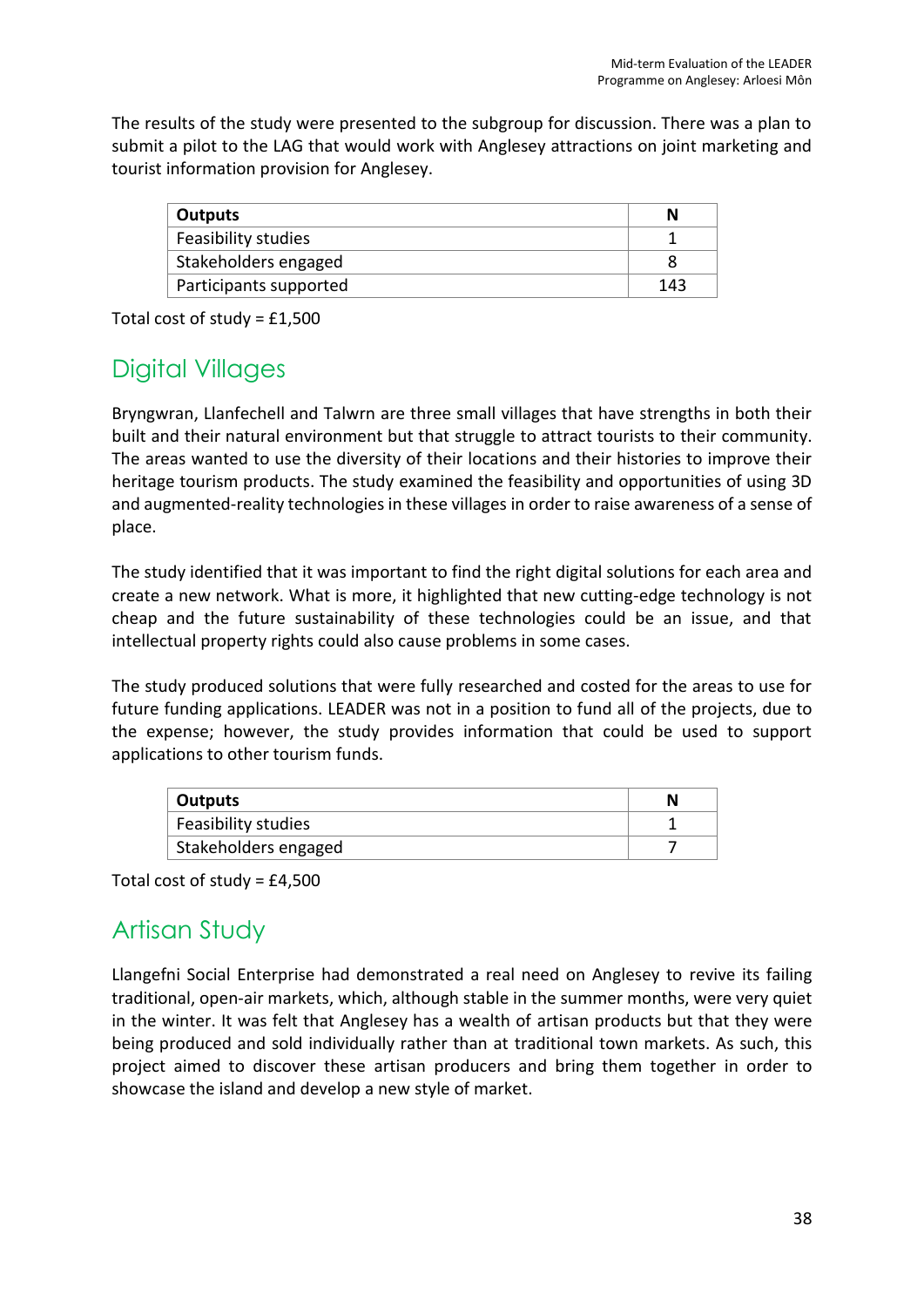A total of 23 artisan crafts were discovered, eight of which were found to be of a higher quality and keen to progress with their businesses. From these, a new network, i.e. 'Môn Made', was created. A pilot activity was also undertaken that was showcased at an event in Llangefni. The project evidenced the hypothesis that artisan producers were working in silos, and demonstrated a need to upskill these crafters with regard to setting up and/or growing their business. The study was disseminated to other partners and was intended to be further developed into a pilot by the Theme 2 officer in Menter Môn so as to further develop their capabilities individually as a group of businesses.

| Outputs                    | N |
|----------------------------|---|
| <b>Feasibility studies</b> |   |
| Stakeholders engaged       |   |
| Networks established       |   |
| Participants supported     |   |

Total cost of study = £2,550

## Welsh Adventure Packages

Following an initial idea which stemmed from the Local Development Strategy, a group of interested parties convened in order to discuss the potential for creating more all-year-round tourism opportunities by using untapped natural resources. The project was concerned with exploring the suitability of creating Welsh Adventure Packages for Anglesey, using resources such as rivers and lakes and focusing upon linking Welsh language, culture and history to activities such as outdoor water sports. Moreover, it explored using different delivery models which would not depend heavily upon public funding, as well as creating partnerships within the tourism sector.

The study identified 22 lakes in Anglesey (20 that were privately owned and two owned by Dwr Cymru) and opportunities to progress to negotiations with some of these owners in order to identify whether or not there was scope for outdoor activities to be undertaken in these areas. Ten recommendations were made regarding activities targeted at particular cohorts which could be undertaken in different areas. The study was disseminated to other partners and organisations in order to develop future pilots.

| Outputs              |  |
|----------------------|--|
| Feasibility studies  |  |
| Stakeholders engaged |  |

Total cost of study = £4,800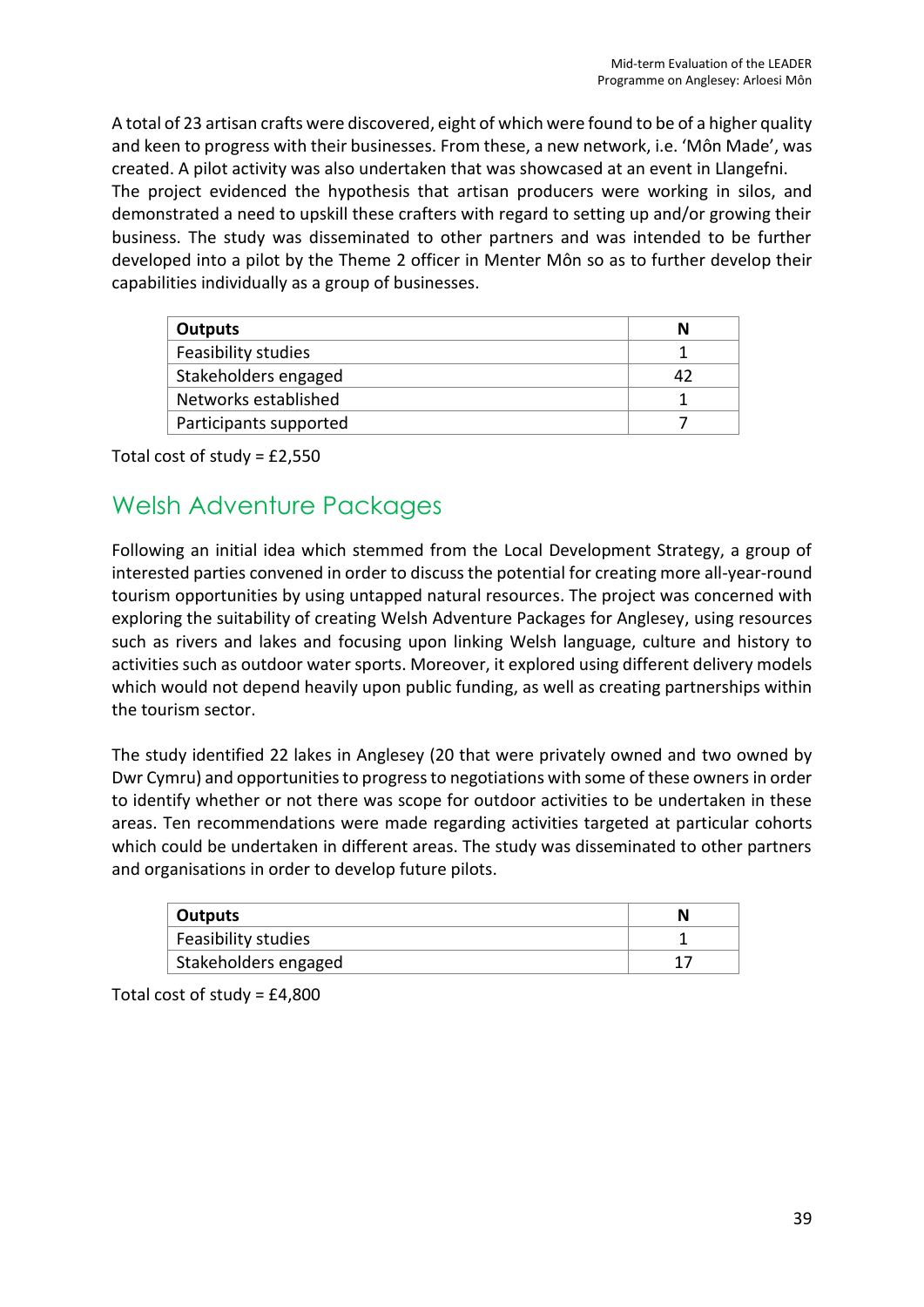# Mewndir Môn (Filming)

The idea for this project emanated from the Welsh Adventure Packages study and involved initially filming two not-very-often-visited communities within inland Anglesey. The intention was to research the history and other interesting aspects of the community and, from this, *"challenge the community to respond to its own failings and successes"* in order to attract visitors and encourage economic growth.

The films consisted of ad hoc interviews with a cross section of the community and were filmed in a *"sensitively and humorous way"* with the use of a drone to 'spy' on community characters. Thereafter, the films were shown on YouTube, Twitter and Facebook via a commissioned social media campaign designed to challenge and attract comments. This was in order to get people thinking about their communities and to generate feedback and ideas on how to energise inland Anglesey via the LEADER approach.

As a result of the project, two possible pilot ideas emerged which were to be further developed by the community interest groups in both areas.

| Outputs                           |    |
|-----------------------------------|----|
| Pilots supported                  |    |
| Stakeholders engaged              | 30 |
| Information dissemination actions |    |

Total cost of study = £3,307.50

## Hop on Hop off

The Anglesey Heritage group was approached by Menter Môn in order to discuss the possibility of developing area tours which would offer transportation and discounts to tourists who wished to learn more about the island's heritage. The pilot trialled a bus tour which ran three days per week from July to September 2016, as well as a joint ticketing initiative between businesses based in the north corner of the island. There was no charge for using the service during the trial period and LEADER produced literature so as to promote the bus and the areas. One hundred and eight participants took part in the tours during the trial.

The project demonstrated that there was a need for this service and that there were opportunities to grow the concept to a larger area. However, it was felt that future projects would need a greater lead-in time, and to ensure that all partners were fully committed and distributing information through all media in order to market the scheme effectively.

An evaluation report on the pilot was to be presented to another group looking at the possibility of a new community transportation scheme and an energy report.

| Outputs              | N |
|----------------------|---|
| Pilots supported     |   |
| Stakeholders engaged |   |
| Feasibility studies  |   |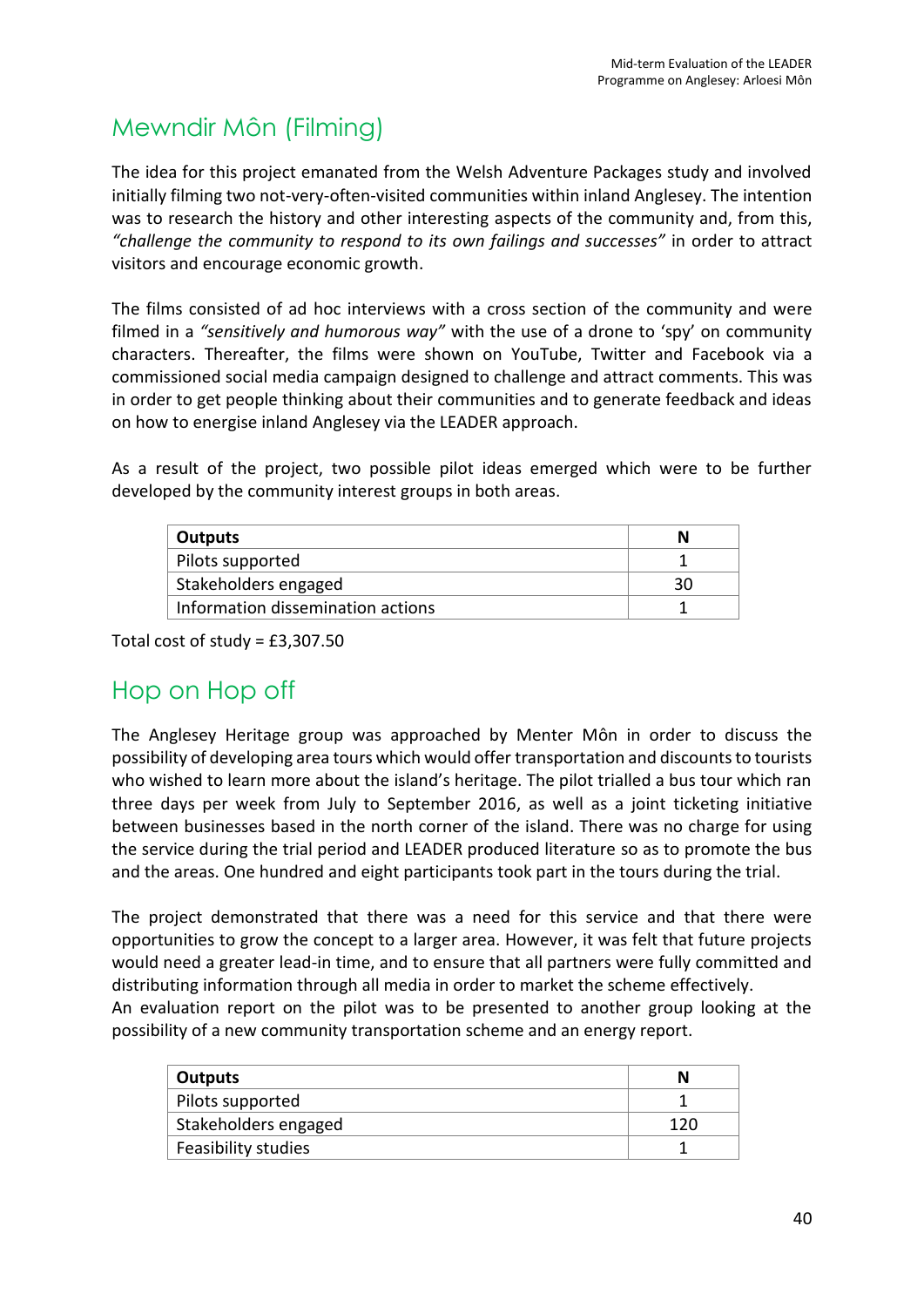# Mwclis Ddigidol Llangristiolus

This project sought specialist digital technology support in order to investigate the most appropriate means of technology to produce a digital trail leaflet for Llangristiolus. It was hoped that this would encourage tourism and more young people to take up walking. The study aimed to demonstrate that the niche tourism product on Anglesey needs to create a real 'sense of place' and embrace new technology. As well as a feasibility study, the contractor also produced a prototype.

The project demonstrated that it was possible to work with a community on digital solutions with respect to bringing visitors to the area in order to spark economic growth. However, although a solution could be found, the study highlighted that it may not be the right solution due to technology of this kind being very expensive.

With a prototype in existence, there was an ongoing discussion with another group who were proposing erecting community notice and art boards on the proposed Mwclis trails. It was hoped that the project could cooperate with this group in using some of the proposed technology in a different way.

| <sup>'</sup> Outputs |  |
|----------------------|--|
| Pilots supported     |  |
| Stakeholders engaged |  |

Total cost of study = £3,600 including VAT

# Tourism Training Study

Due to governmental cutbacks and the need for local authorities to make cutbacks, there is an opportunity and a move to shift existing non-statutory services from local authority control to the third sector. This study focused upon exploring the challenges facing the tourism industry, exploring opportunities and new, innovative ways of delivering tourism, information and training on the island.

A report was produced which found that in general there was a good level of understanding of the Tourist Information Points on the island amongst stakeholders. However, it was found that organisations do not really want to take responsibility for tourist information dissemination and the majority of businesses prefer to only market themselves, due to market competition. The study concluded that the only way forward was for trade to take responsibility; options for this were presented in the report.

The study led to a LEADER pilot in which a group of businesses and community-based organisations worked together on the best way in which to disseminate information to tourists through joint marketing initiatives.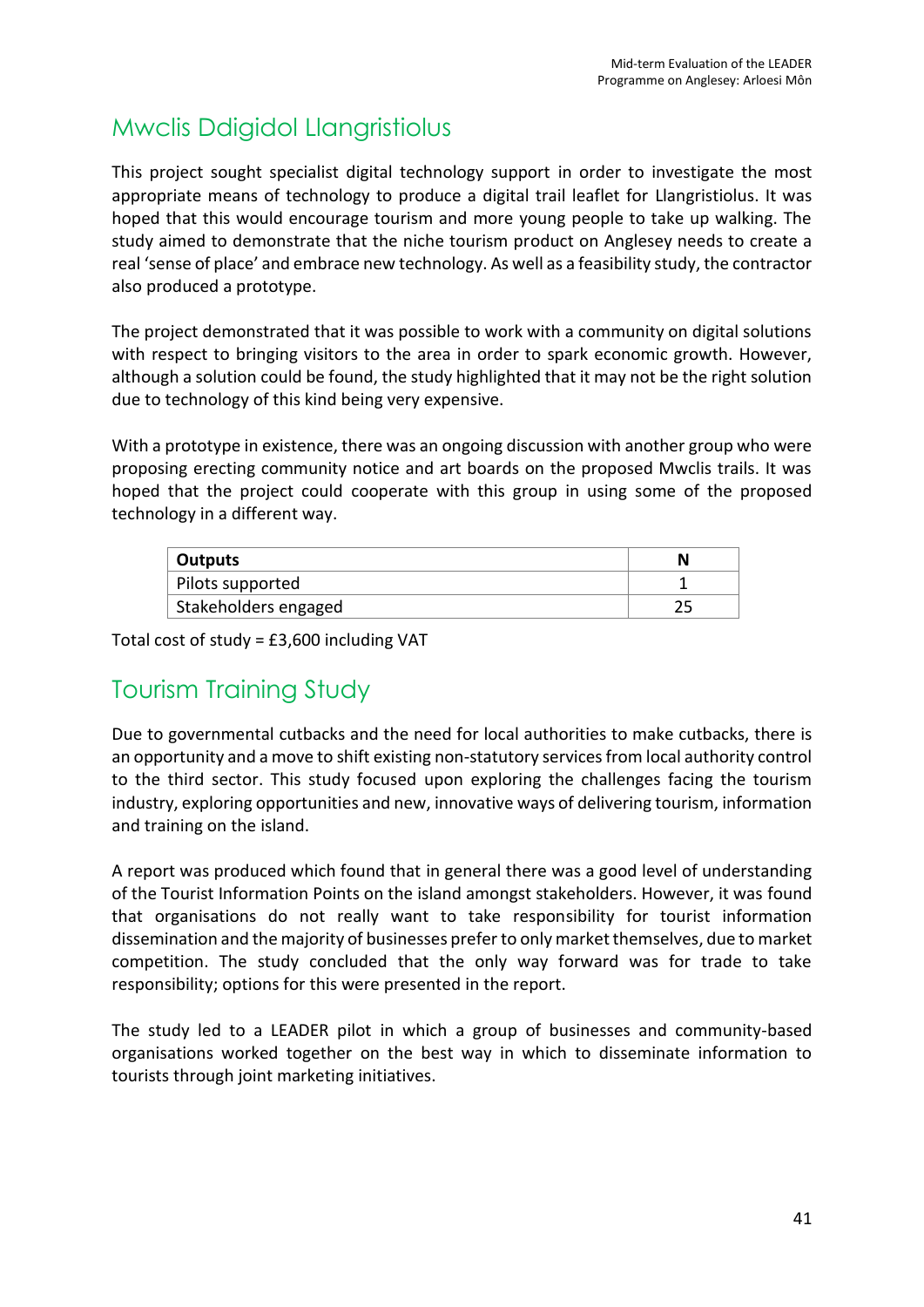| <b>Outputs</b>                                                 | N  |
|----------------------------------------------------------------|----|
| Feasibility studies                                            |    |
| Stakeholders engaged                                           | 20 |
| Information dissemination actions/promotional and/or marketing | ц  |
| activities to raise awareness of the LDS and/or its projects   |    |

Total cost of study = £6,000

## **DAISY**

Linc Cymunedol Môn recognised a gap in services for the deaf and hard-of-hearing community, as there was no dedicated phone line or email service accessible to them. As such, contact on their behalf was mainly made by another person. In response, the DAISY pilot project was set up so as to offer training and a face-to-face information service for the hearing loss community by making use of digital technology.

The DAISY system used 'Skype for Businesses', which is compatible with systems used by the majority of service providers, and involved an interpreter acting as an interface for the individual through the use of British Sign Language. The facility was available for three days per week for six months. The majority of the organisations involved with the pilot and development of the DAISY model were keen to support the project after the pilot and roll it out across Wales.

The pilot successfully established a system which was used by the Centre of Sign Sight Sound (COS) to approach local authorities with a view to gaining funding for this as a statutory service within their departments. However, the project struggled with branding and marketing the system, although DAISY and COS did provide literature which was available in a hard and electronic form.

The project relied heavily upon people being digitally included, but although training was provided, it did not extend to a level at which people were confident enough to continue on their own. It was acknowledged that a longer pilot period would need to concentrate upon specific needs rather than providing a more general solution.

Despite the success of the DAISY approach, the project acknowledged that a situation remained in which those who are hard of hearing had no way of independently and confidentially organising health appointments or contacting any service within the local authority without first having to arrange an interpreter.

| <b>Outputs</b>                    | N   |
|-----------------------------------|-----|
| Networks established              |     |
| Pilot activities                  |     |
| Information dissemination actions |     |
| Stakeholders engaged              | 30  |
| Participants supported            | 180 |

Total cost of pilot =  $£7,115.88$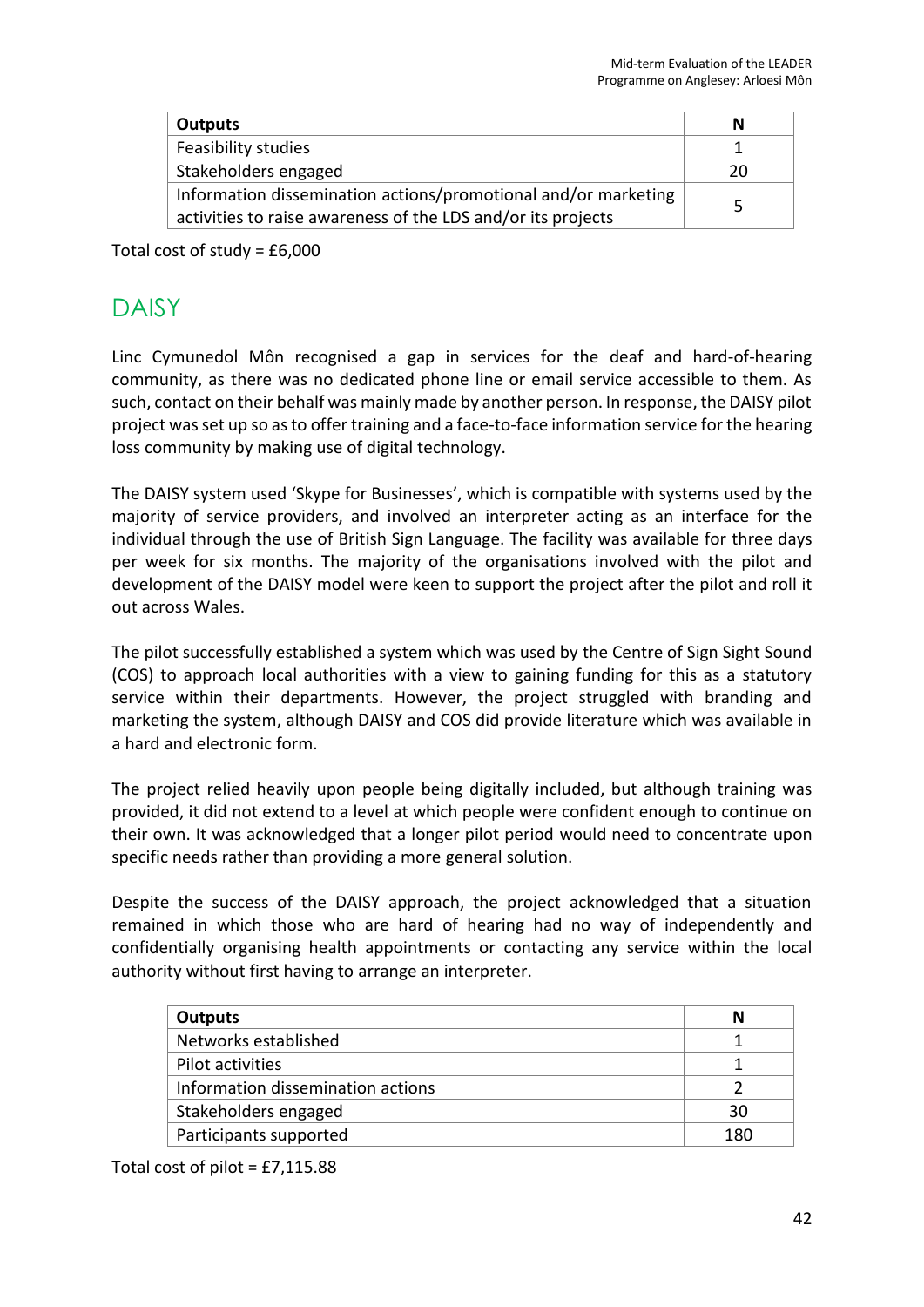# <span id="page-51-0"></span>Appendix 3: Performance indicators definitions

| <b>Indicator</b>                                                                                                                                        | <b>Definition</b>                                                                                                                                                                                                                                                                                                                                                                                                                                                                                                                                                             |
|---------------------------------------------------------------------------------------------------------------------------------------------------------|-------------------------------------------------------------------------------------------------------------------------------------------------------------------------------------------------------------------------------------------------------------------------------------------------------------------------------------------------------------------------------------------------------------------------------------------------------------------------------------------------------------------------------------------------------------------------------|
| Number of feasibility<br>studies                                                                                                                        | Number of specific feasibility studies commissioned or<br>through the<br>programme to<br>undertaken<br>provide<br>the<br>background research for a specific problem or issue and the<br>production of a comprehensive written appraisal of the<br>issues, the alternative solutions, the financial costings, a<br>detailed risk analysis, and recommendations for the next<br>steps.                                                                                                                                                                                          |
| Number of networks<br>established                                                                                                                       | Number of formal networks that have been created as a direct<br>result of the LEADER programme and were not in existence<br>prior to programme involvement. (Each network can be<br>scored only once over the lifetime of the approved<br>programme.)                                                                                                                                                                                                                                                                                                                         |
| Number of jobs<br>safeguarded through<br>supported projects                                                                                             | Jobs safeguarded constitute where jobs are known to be at<br>risk over the next 12 months. Jobs should be scored as FTE<br>and permanent (a seasonal job may be scored, provided the<br>job is expected to recur indefinitely; the proportion of the<br>year worked should also be recorded). The job itself should<br>be scored, not an estimate of how many people may occupy<br>the job. If the job is not full-time, then the hours per week<br>will need to be divided by 30 to find the proportion of what<br>FTE represents (e.g. 18 hours per week would be 0.6 FTE). |
| Number of pilot activities<br>undertaken/supported                                                                                                      | Number of pilot activities undertaken/supported through the<br>capacity-building activities, broken down as: new approaches,<br>new products, new processes, and new services.                                                                                                                                                                                                                                                                                                                                                                                                |
| Number of community<br>hubs                                                                                                                             | Number of new community hubs that were formed as a direct<br>result of the LEADER programme.                                                                                                                                                                                                                                                                                                                                                                                                                                                                                  |
| Number of information<br>dissemination<br>actions/promotional<br>and/or marketing<br>activities to raise<br>awareness of the LDS<br>and/or its projects | The number of actions undertaken by the Local Action Group<br>to raise awareness and explain the aim, objectives and<br>activities undertaken via the Local Development Strategy to<br>the rural population.<br>The number of planned and targeted activities undertaken by<br>the Local Action Group that promote the Local Development<br>Strategy and its projects OR the production and distribution<br>of materials aimed at marketing and promoting the Local<br>Development Strategy and its projects.                                                                 |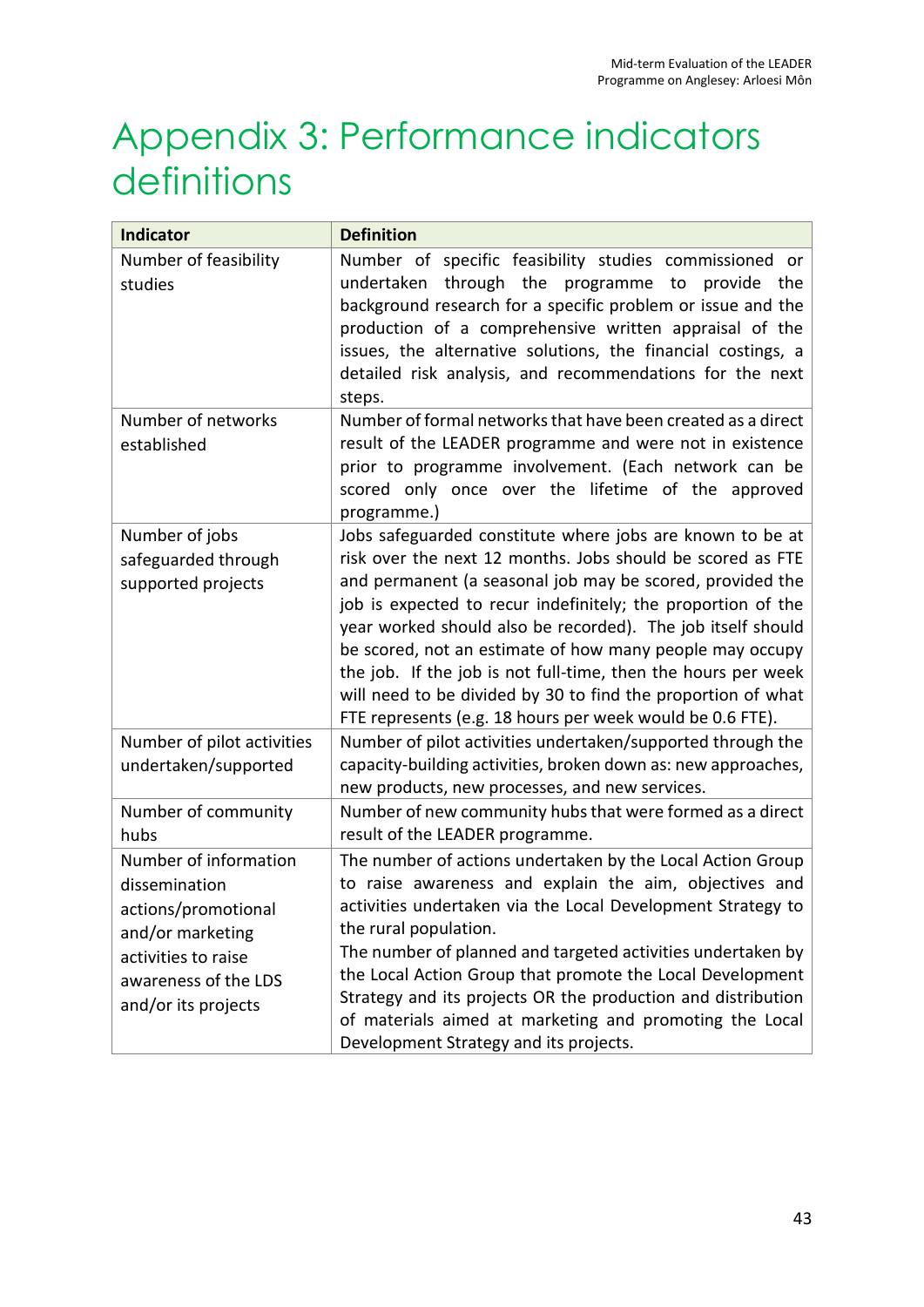| <b>Indicator</b>                    | <b>Definition</b>                                                                                                                                                                                                                                                                                                                                     |
|-------------------------------------|-------------------------------------------------------------------------------------------------------------------------------------------------------------------------------------------------------------------------------------------------------------------------------------------------------------------------------------------------------|
| Number of stakeholders<br>engaged   | Stakeholder: any group or individual who can affect or is<br>affected by the achievement of the project objectives. These<br>can constitute people, groups or entities that have a role and<br>interest in the objectives and implementation of a project.<br>They include the community whose situation the project or<br>programme seeks to change. |
|                                     | Engagement: stakeholders who become actively involved in<br>the project's implementation at any stage.                                                                                                                                                                                                                                                |
| Number of participants<br>supported | Participants: number of people who attend an event to<br>disseminate information etc. Please note that the number in<br>receipt of any kind of mailshot associated with the<br>dissemination of information (e.g. the distribution of a report<br>summary) cannot be counted as participants.                                                         |